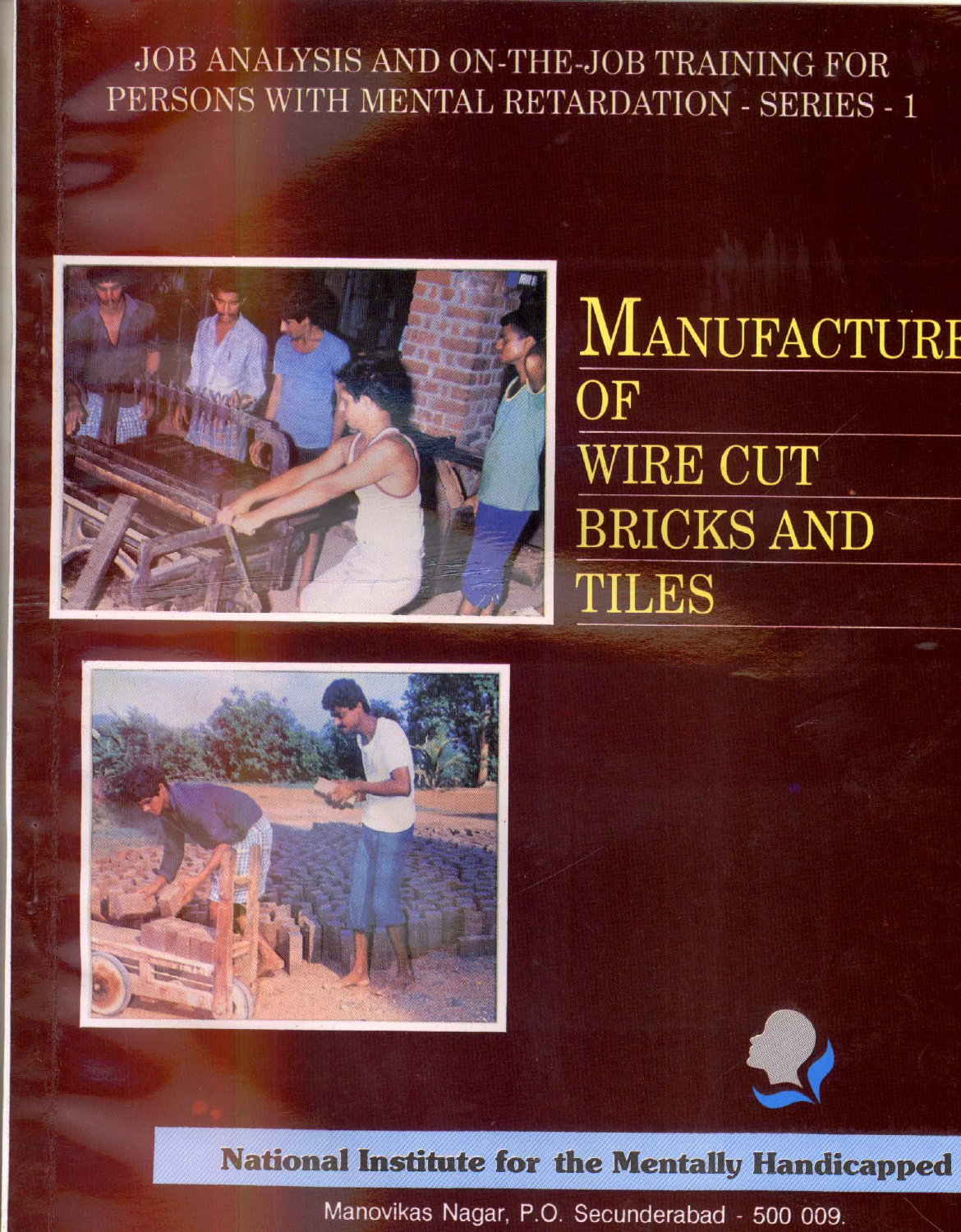### JOB ANALYSIS AND ON THE-JOB TRAINING FOR PERSONS WITH MENTAL RETARDATION - SERIES - 1

### MANUFACTURE OF WIRE CUT BRICKS AND TILES

### **A.T. THRESSIA KUTTY**

Lecturer In Vocational Counselfing and Employment



۰.

 $\mathcal{E}$ 

NATIONAL INSTITUTE FOR THE MENTALLY HANDICAPPED

Manovikas Nagar, Secunderabad - 500009.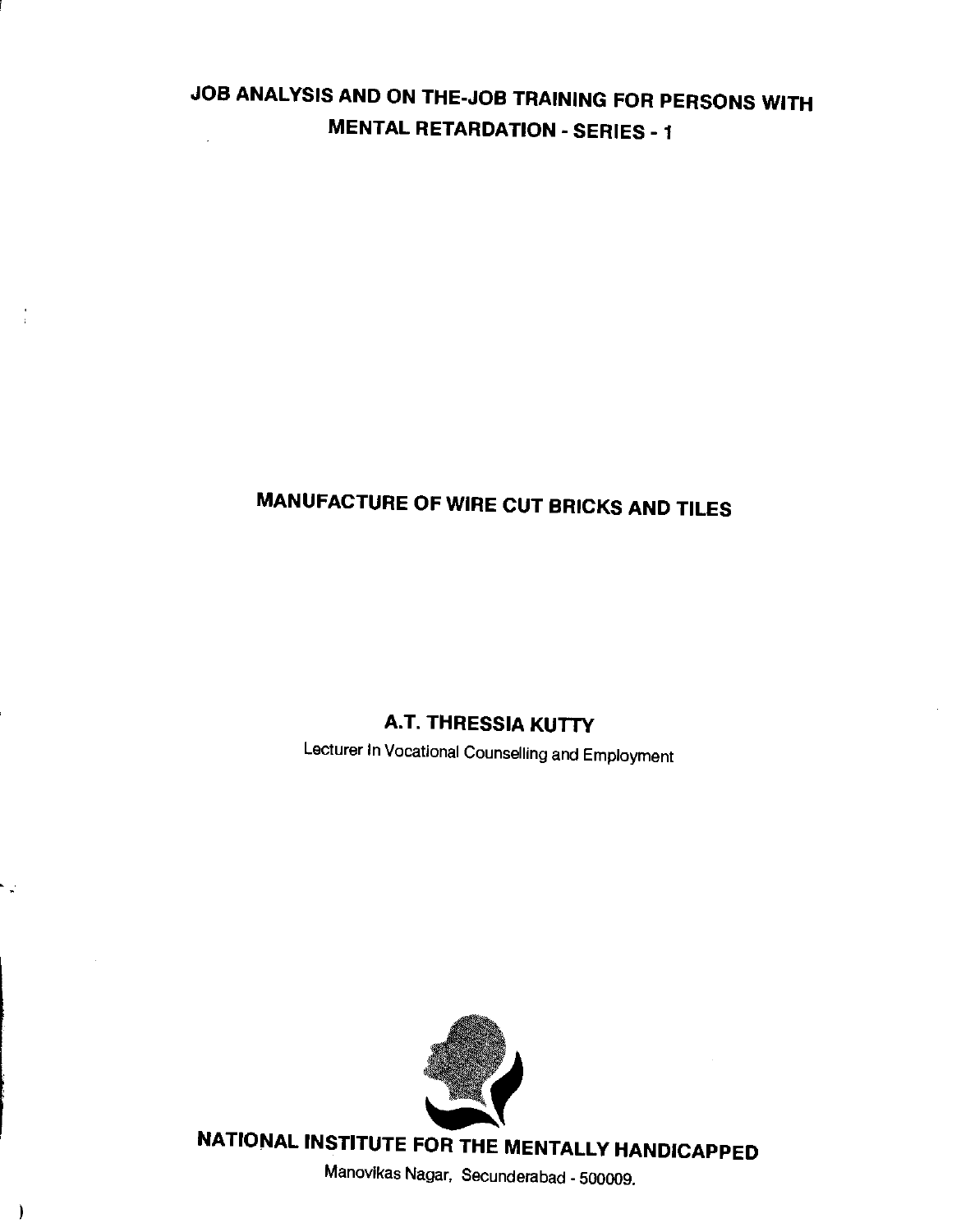Copyright ©1992 National Institute for the Mentally Handicapped Secunderabad - 500 009.

First Published in 1991 Reprint 1994 (NIMH)

#### IMPORTANT

 $\sim 5$ 

Any part or full of this publication may be reproduced In any form including translation into Hindi or any regional language with written permission from NIMH for the purpose of teaching, training and research without making profit out of it.

Cover photo: Persons with mental retardation on Job-training at Poly Garden, Vocational training and Habilitation Centre, Palghat, Kerala.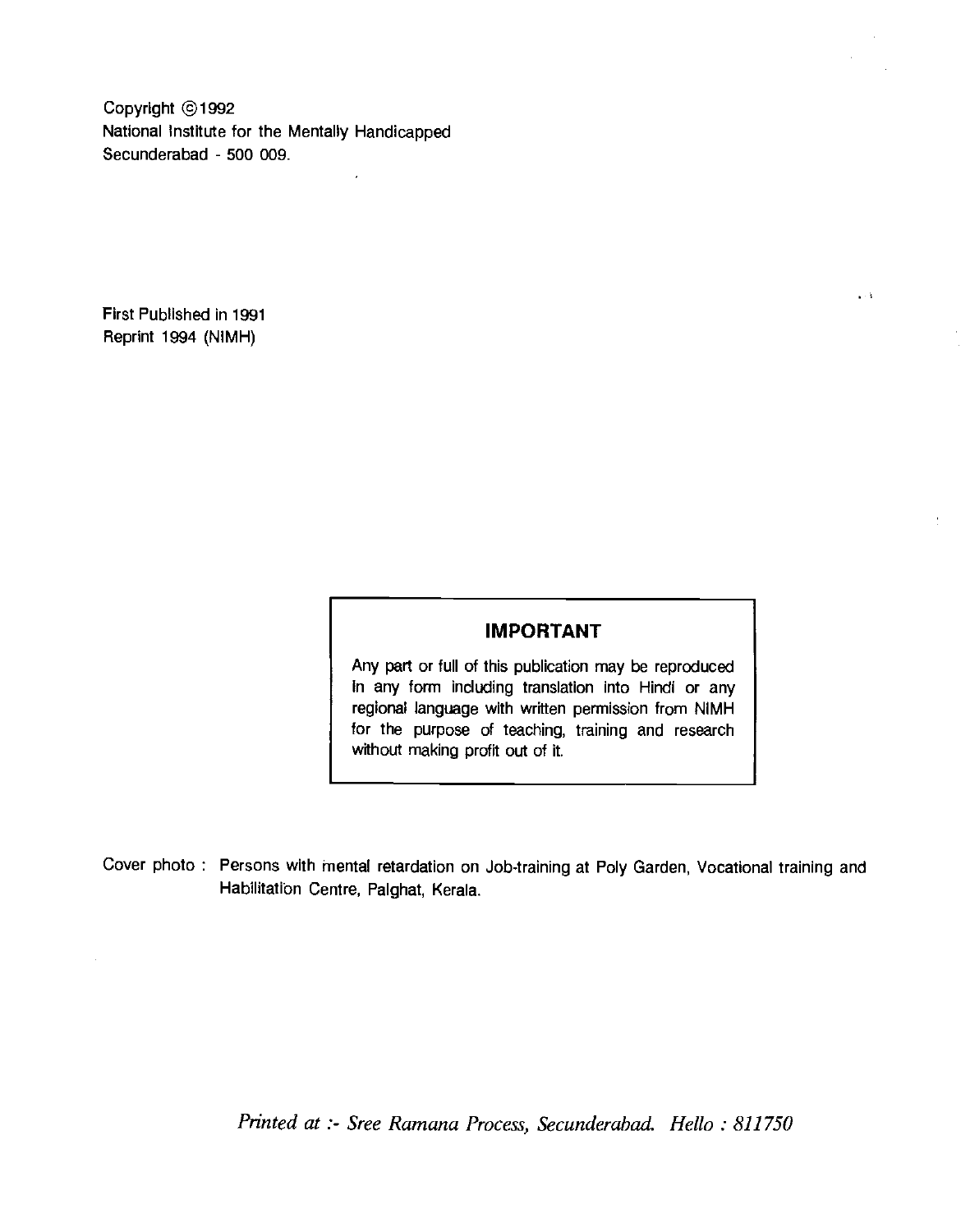#### FOREWARD

If the decade of 1970s has come to be known as the period when progressive countries enacted legislation for compulsory special education of persons with mental retardation; perhaps the decade of 1990s will be remembered for innovative changes in the vocational training and employment of persons with mental retardation. For the professionals engaged in vocational training and employment of persoons with mental retardation, the struggle has just begun to demonstrate to the general public that persons with mental retardation are capable of working and that job opportunities would have to be found to match the needs of all kinds of persons with mental retardation. There are wide variety of opportunities available in the small scale sector or domestic industry which has remained untapped. The profile of supported employment institutions, particularly the sheltered workshops, has also undergone a change. It has been the endeavour of our Institute to diseminate far and wide the successful stories of supported employment so that anybody who wishes to launch a similar kind of production unit could emulate the same. Ms. A.T. Thressiakutty, Vocational Counsellor of our Institute visited one such unit in Kerala and was impressed by the production of wire cut bricks and tiles. In this book she has recaptured the processes by undertaking the job analysis and has delineated the requirements of training for re-establishment of a similar unit elsewhere. We do hope that those who are interested in launching a unit for manufacture of bricks and tiles will derive benefits from this book. Comments, suggestions are invited from the readers which obviously will give useful feedback.

Date:  $16^{th}$  May 1991. Place: Secunderabad Director, NIMH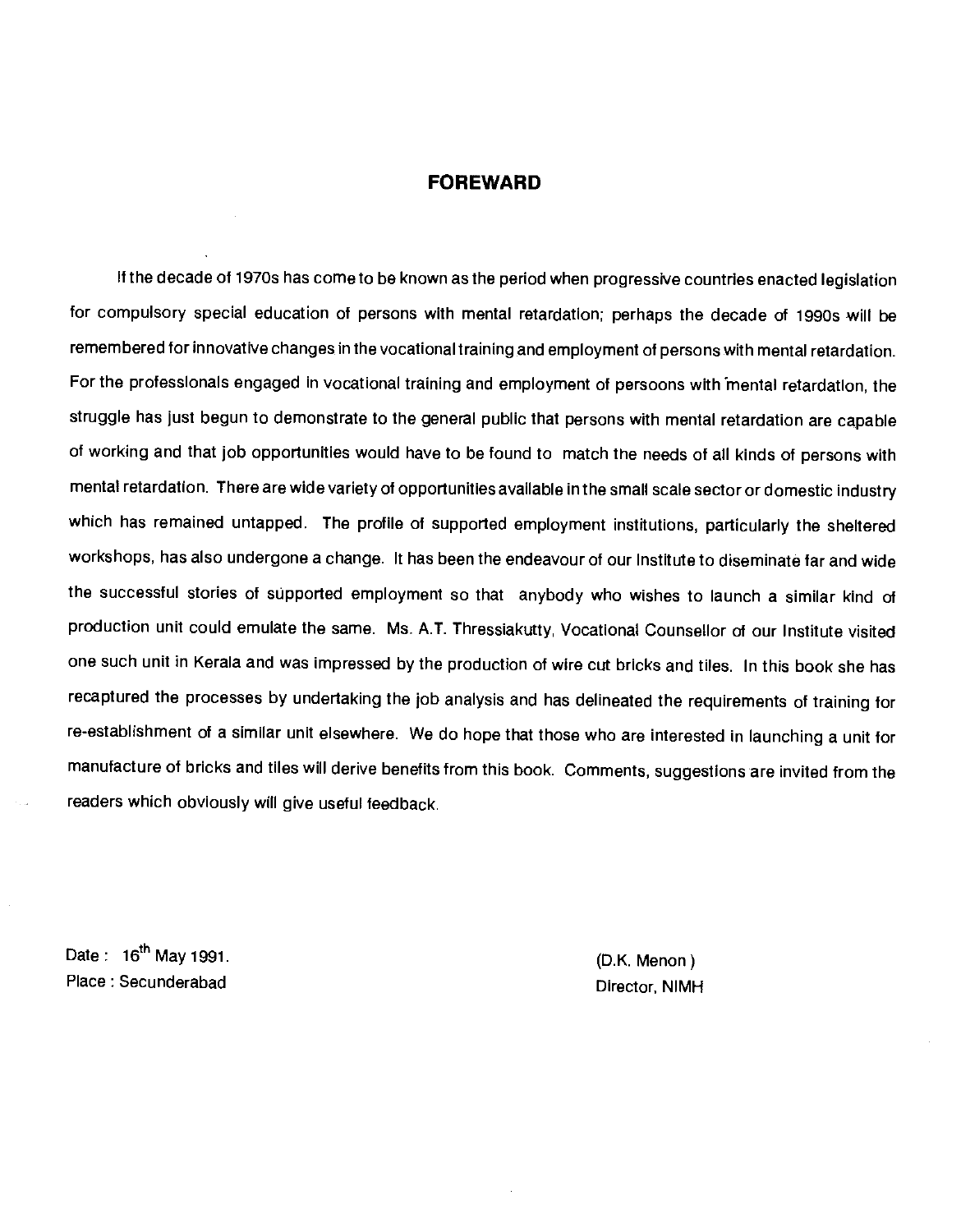#### ACKNOWLEDGEMENT

I acknowledge my sincere thanks to Rev. Father Paul Puvathingal, Director of Poly Garden who initiated the manufacture of wire-cut bricks and tiles at Lakkidi, Palghat, Kerala. As a result of his approach for approved scientific curriculum, an effort has been madeto try out this curriculum in various parts of the country where this trade is existing.

I also extend my sincere thanks to the staff and the mentally retarded persons at Poly Garden without whose help I would not have been able to complete this project

I extend my gratitude to Mrs. Madhurani, Lecturer in English for the help she has rendered in editing the material.

Last not the least, I extend my thanks to Mr. E.D. Sarath for his secretarial work in typing out the material.

A.T. Thressia Kutty

Date : 16-5-91.

 $\sim$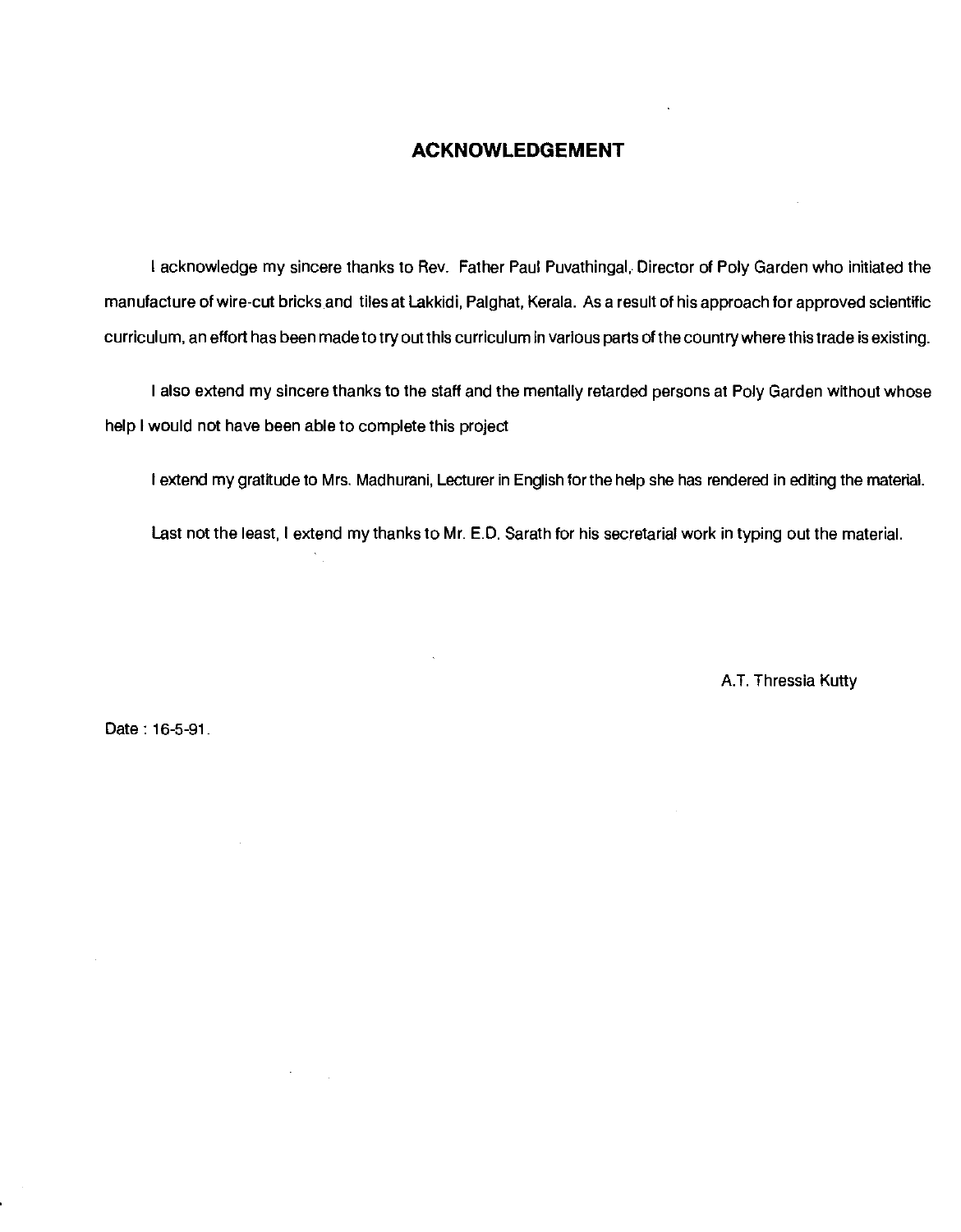### **CONTENTS**

| <b>INTRODUCTION</b>                           | 7  |
|-----------------------------------------------|----|
| <b>GUIDELINES FOR PLANNING</b>                | 9  |
| <b>SELECTION OF TRAINEES</b>                  | 12 |
| MANUFACTURE OF WIRE CUT BRICKS - JOB ANALYSIS | 13 |
| <b>MANUFACTURE OF TILES - JOB ANALYSIS</b>    | 18 |
| METHODS OF TRAINING AND EVALUATION            | 21 |
| <b>JOB OPPORTUNITIES</b>                      | 22 |
| SAMPLE FILLED IN FORMATS                      | 23 |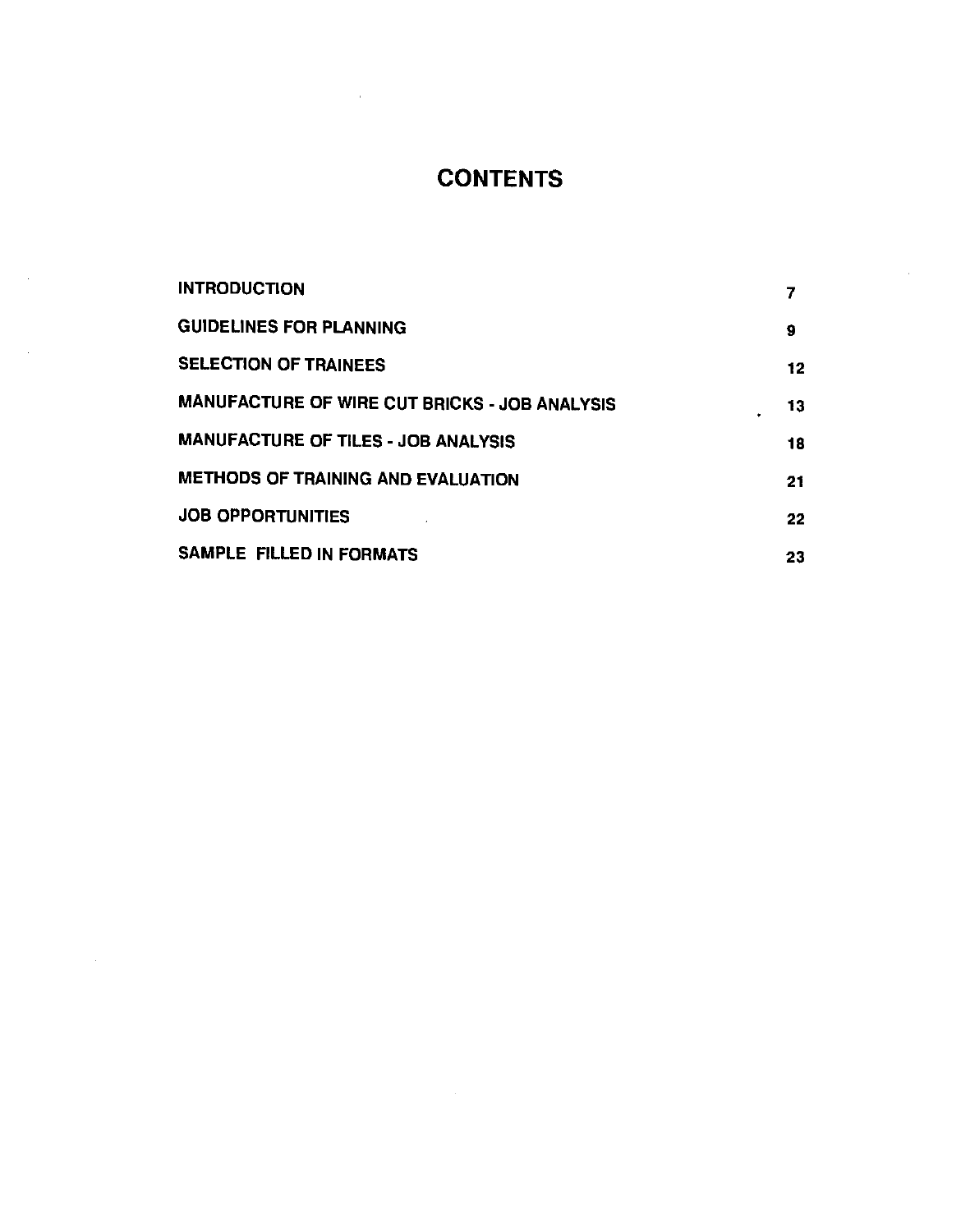#### <span id="page-6-0"></span>I. INTRODUCTION

India, with an area of 3287782 Sq. Kms, composed of 25 states and 7 union territories has nearly 600,000 villages. Eighty percent of Indian population is rural mainly depending on agriculture and allied occupations. In a such vast country with a populatin of 36 crores, a nationwide survey has never been undertaken to findout the prevalence of mental retardation due to lack of inputs required in terms of finance, energy, time and trained manpower. Several small scale surveys have been carried out in different parts of the country.

\*ln the city of Lucknow, Gupta and Sethi (1970) conducted a community survey by using standardized tests of intelligence to identify the mentally retarded and concluded that the prevalence state of retardation to be 23/1000 is in the general population. A total 8583 individuals -5892 urban and 2691 rural - constitute the sample studied. The sample found the difference in the prevalence rates of mental retardation in urban and rural areas. It was higher in the rural areas 25.3 per thousand. In fact the prevalence of mental retardation tends to be more in rural areas has been reported from other countries as well. Similarly, retardation of mild to moderate degree was found to be more in the lower socio economic clases. Poverty and illiteracy do bring about inadequate and insufficient standards of living. This in turn can lead to cultural deprivation which may cause a higher occurance of milder forms of mental retardation in rural areas.

\*A questionnaire based survey was conducted (S.H.K. Reddy et all 989) at NIMH with an objective to compile information about the existing facilities for the persons with mental retardation in India. The study reveals that 96 out of 3l1 institutions (30.5%) provide services for multi category handicapped persons, however majority 69.5% of Institutions provide special education facilites exclusively to mentally retarded persons. These institutions are mainly concentrated in urban areas and generally children between 6 to 18 years are admitted. There are 15 sheltered workshops in India which provide training in assembling work, light engineering, weaving, carpentary, book binding, printing, cooking etc.

The high prevalence rate of mental retardation in the rural population of India, and the lack of vocational training facilities, reveal the need of vocational training and habilitation programmes.

#### CLAY WORKS - A SUITABLE TRADE FOR PERSONS WITH MENTAL RETARDATION

There is an increasing demand for wire-cut bricks,rooting tiles and other allied products in India. Kerala is one of the states having the large number of factories producing clay materials. It is calculated that, there are about 500 tile producing factories in Kerala-producing 50 to 60 crores of tiles per annum. Even then the people have to wait for 2 to 3 months to get their requirement of tiles. This in turn has resulted in pushing up prices. Demand for tiles in other states also is fast increasing and about7o% of the tiles produced in Kerala is going outside the state.

Thus there is an ample scope for many more clay works units to come up in different parts of the country, especiallly in semi urban and rural areas to cater the needs of the consumers. The following items can be manufactured in a clay industry.

- 1. Clay bricks (wire-cut bricks) used for buildings.
- 2. Roofing, flooring and ceiling tiles.
- 3. Other special items like flower pots and show materials.

\*GoeI 5K. And Sen, A.K; Mental Retardation and learning, New Delhi, National Psychological Corp:1984; page-49.

\*\* Reddy S.H.K. et al; Education in India, A survey of facilities for children-Mental Handicap 18(1) March 1990, 26-30 pages.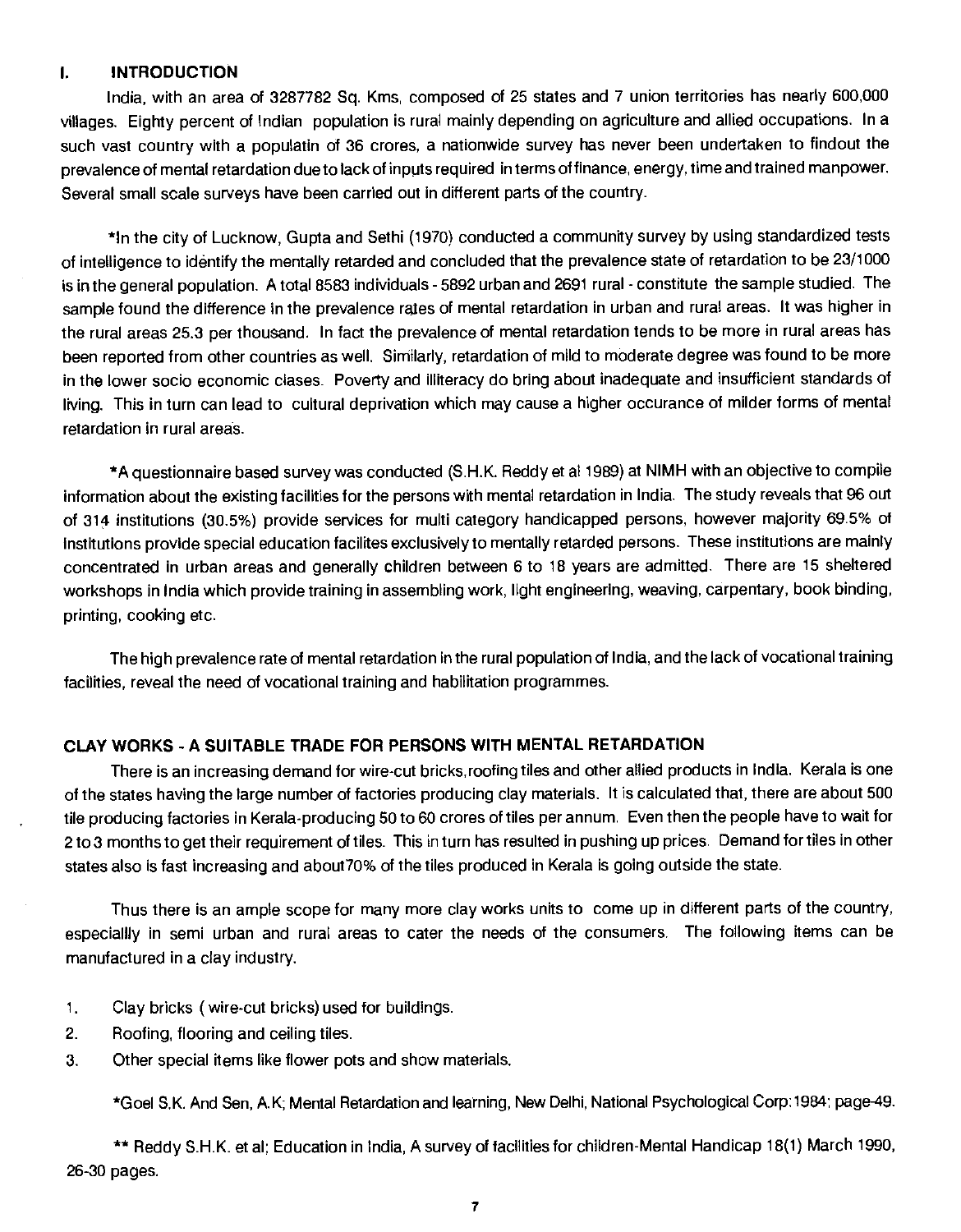#### RATIONALE FOR SELECTION

#### 1. Operations are simple

The operations involved in clay works especially in wire cut bricks and roofing tiles are found very simple. Preparation of clay, filling in the machine, hand operations of the levers for wire cutting, drying the bricks in the sun and helping to load the bricks into the kiln can be done by the persons with mental retardation if properly trained.

#### 2. Need for skilled workers are minimum:

Skilled workers are needed only for overall supervision, maintenance of the machines, and to keep up the quality as well as quantity. The ratio of skilled and unskilled workers can be kept as 1:5. Operations involved to burn the bricks in the kiln are risky. Except this, mentally retarded persons could be trained and employed in all other operations which are normally done by the skilled workers.

#### 3. Raw Materials are not many:

The raw material mainly used is the clay which is available in paddy fields. Proximity is adviced so that the transporting charges will be less.

#### 4. Machinery is available

The machinery is available at reasonable rates. The operations are simple and not very risky.

#### Wastage is minimal

There is no wastage in the entire process of manufacturing bricks and tiles. The burnt bricks which are not in required size and quality also could be used for temporary works.

#### 5. Increased demand:

Short supply and high cost of cement and steel force people especially low income groups to give up R.C.C. type construction and to go for tile roofings. There are lakhs of thatched houses and dwellings in our villages and outskirts of cities and towns. They are being converted into tiled houses with the help of available financed assistance from Government and other agencies.

#### 6. More chances for Job opportunities:

Since the demand is increasing for bricks and tiles, there is a scope for many more units to come up in different parts of the country. This will create job opportunities.

The reasons explained above reveal that the manufacture of bricks, tiles and otherclay products is a suitable trade for persons with mental retardation.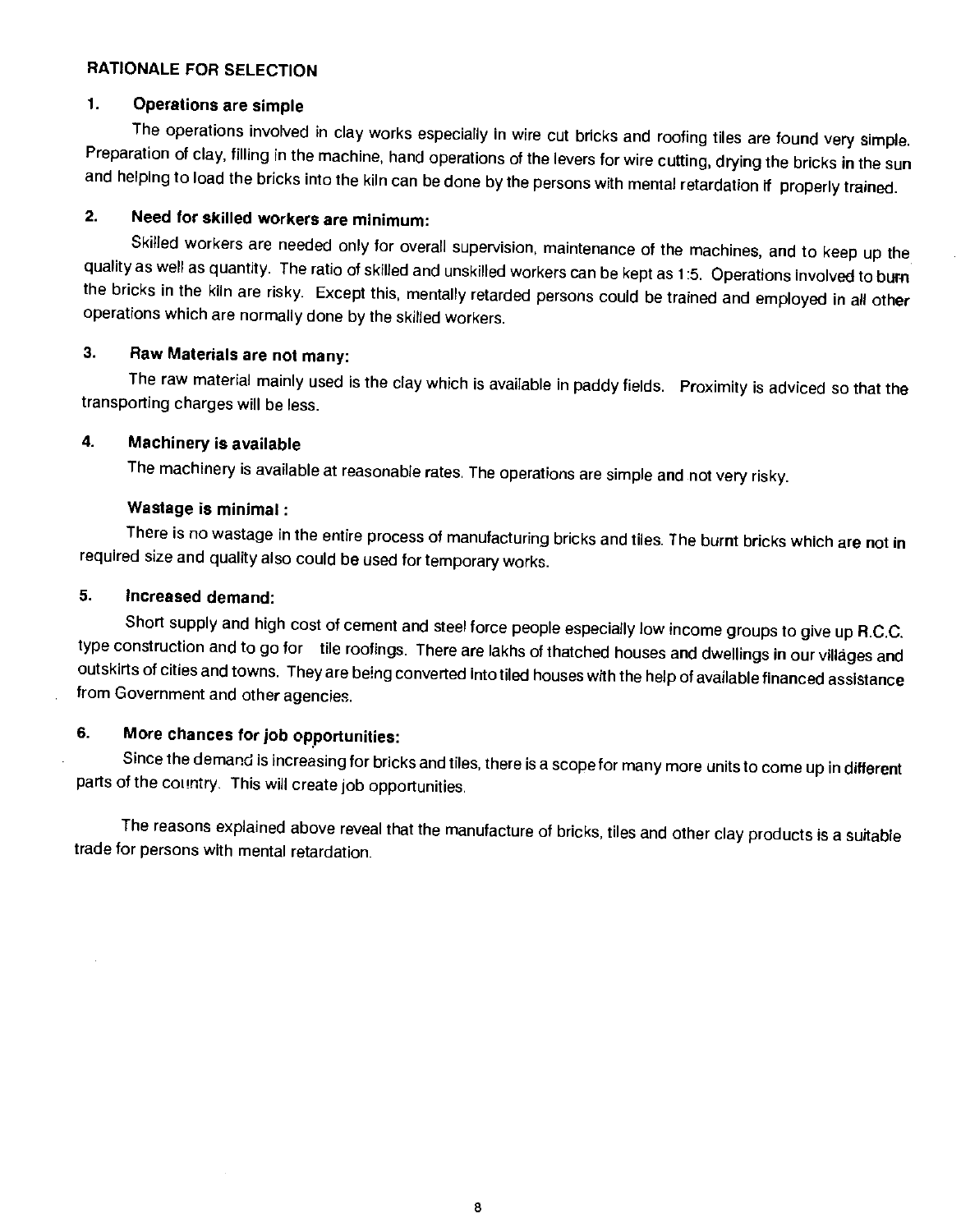#### <span id="page-8-0"></span>II. GUIDELINES FOR PLANNING

#### Infrastructure facilities:

The place selected for clay works should be well connected with roads and rails so that the products could be transported by road and rails to other consuming centres.

#### Raw materials:

Another aspect to keep in mind while selecting the place is the availability of raw materials in close proximity. The main raw matarial required is clay, lean and plastic type. Good quality clay in a abundance is available in different parts of the country. Such places may be selected because availability of the main raw material is one of the factors for the success of the industry.

#### Fuel

Firewood is the main fuel required for clay works for burning the green bricks, tiles and other products. The sub-urban and rural areas are rich in this aspect and firewood is available at comparatively low prices. The kiln can be modified to suit coal also.

#### Power and water:

3 phase power supply should be available near the site to get the required power connection. Water from river/wall/borewell could be used for the purpose of mixing clay.

#### Market:

There is an increasing need for the bricks and tiles for the costruction of buildings throughout the country. A survey can be made to find out the demand for clay products in the local market and neighbouring states.

A minimum of two acres of land is sufficient to put up shed, store, firewood and yards for clay weathering and drying the green bricks.

#### Employment:

The skilled and unskilled workers may be appointed in a proportion of 1 : 5. The mentally retarded persons can be trained in unskilled jobs. This shows that there is a chance of 25 mentally retarded persons to be employed in an industry where 5 normal skilled workers and a supervisor are needed. Getting experienced workers for new industry is not difficult because they move from one industry to another looking for better prospects.

#### Availability of machine and equipment:

There are leading foundaries and engineering works in our country especially in the state of Kerala producing the modern type of tile machinery. The state supplies to other parts of the country and even exporting to foreign countries. The details regarding the machines and equipments are available at founders and foundaries TF1ICHUR, Kerala.

#### **TECHNOLOGY** Manufacturing process:

The process involved in the manufacture of bricks and tiles is briefly explained below:

Lean and plastic clay of red burning variety is taken in right proportion. The clay should be exposed for weathering for a period of one year to Improve plasticity and workability. Every day the required quantity of weathered clay is cut out from the clay yard, mixed with the required quantity of water. (If the mixer is available, the mixed clay is then charged Into the mixer for thorough mixing). This is then charged into pug mill for fine grinding and pugging. The pugged clay is extracted through the pug mill mouth in the form of clay slabs. These slabs are used for preparation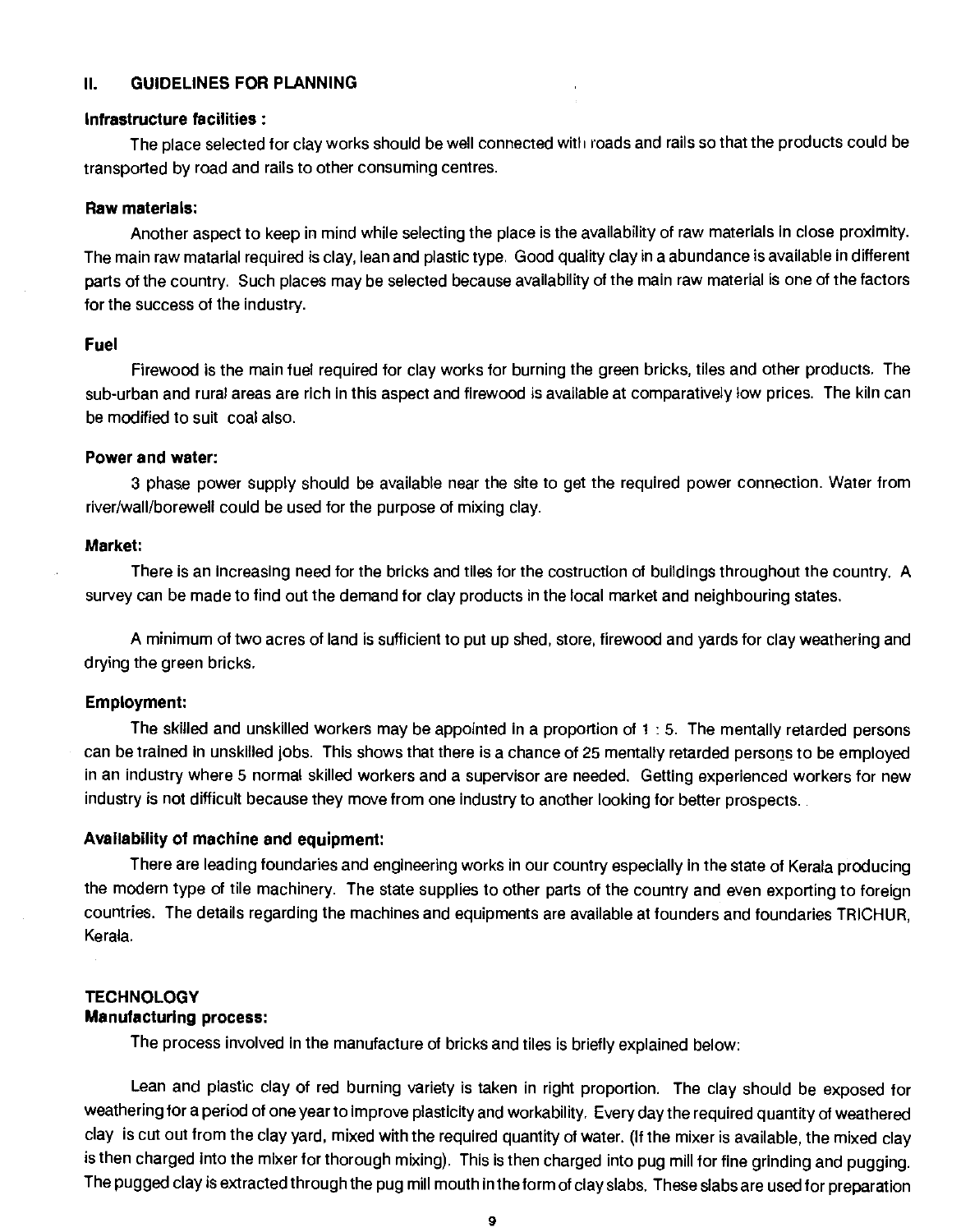of bricks and tiles.

a) To prepare bricks the clay slabs are cut on a wire cutter. The green bricks are kept for drying and then stacked in the kiln for burning in the right temperature.

b) To prepare tiles the clay slabs are taken into the press for pressing into tiles. Pressed tiles are received on a wooden pallet and kept on racks for drying for a period of 8 to 10 days. The dried tiles are then taken to the kiln where they are loaded inside and fired to a temperature about 800 $^0$  to 900 $^0$  c. The burnt tiles are unloaded, sorted out and stored for disposal.

#### Standardization - quality control:

Production of quality materials is essential both for manufacturers and for the consumers.

It is important that the bricks and tiles should be well burnt. Such materials have a pleasing shade and ringing sound. It is also important to have correct and uniform dimensions. The 151 has prescribed the required specifications in respect of shrinkage, size, dimensions, strength etc., These details are contained in IS. 654-1902 - Roofing tiles.

#### Kiln:

One continous chamber kiln of 6 chambers is required initially. The kiln should have a chimney of 100 feet height.

#### Initial investment requirements:

- Land about 2 acres of land
- Building Workshed and an office room

#### Plant and machinery:

- 1. Pug mill 600 mm dia  $\times$  500 mm face
- 2. Electric Motor 50 H.P. with all accessories
- 3. Hand operated screw press
- 4. Feed hole covers with rings 25 sets
- 5. Tiles dia for burning tiles and roofing tiles
- 6. Pumpset for water.

#### Drying equipments:

- 1. Racks and pallets to hold 2000 tiles
- 2. Kiln -6 chambers with a chimney of 100 feet
- 3. Office furniture and other miscelleneous items.

#### Working Capital:

The main raw material mainly clay can be mixed and stocked only once in a year when the harvesting season is over and the land is free from water logging. Further it is also necessary that the clay stock should be exposed to weathering to improve plasticity and workability. Therefore one year stock of claywill be needed initially and provisions will have to be made accordingly in the working capital requirement.

#### Financial assistance:

Khadi and Village Industries Commission provides assistance of finance for successful implementation of village industries. Details are given in a guide on how to start V.1. in KVI sector page 10-14. No financial assistance is given to purchase the land. 100 percent loan is given for construction of workshed, tools, equipment/machinery and working capital for production, sales and storing of materials for the approved schemes.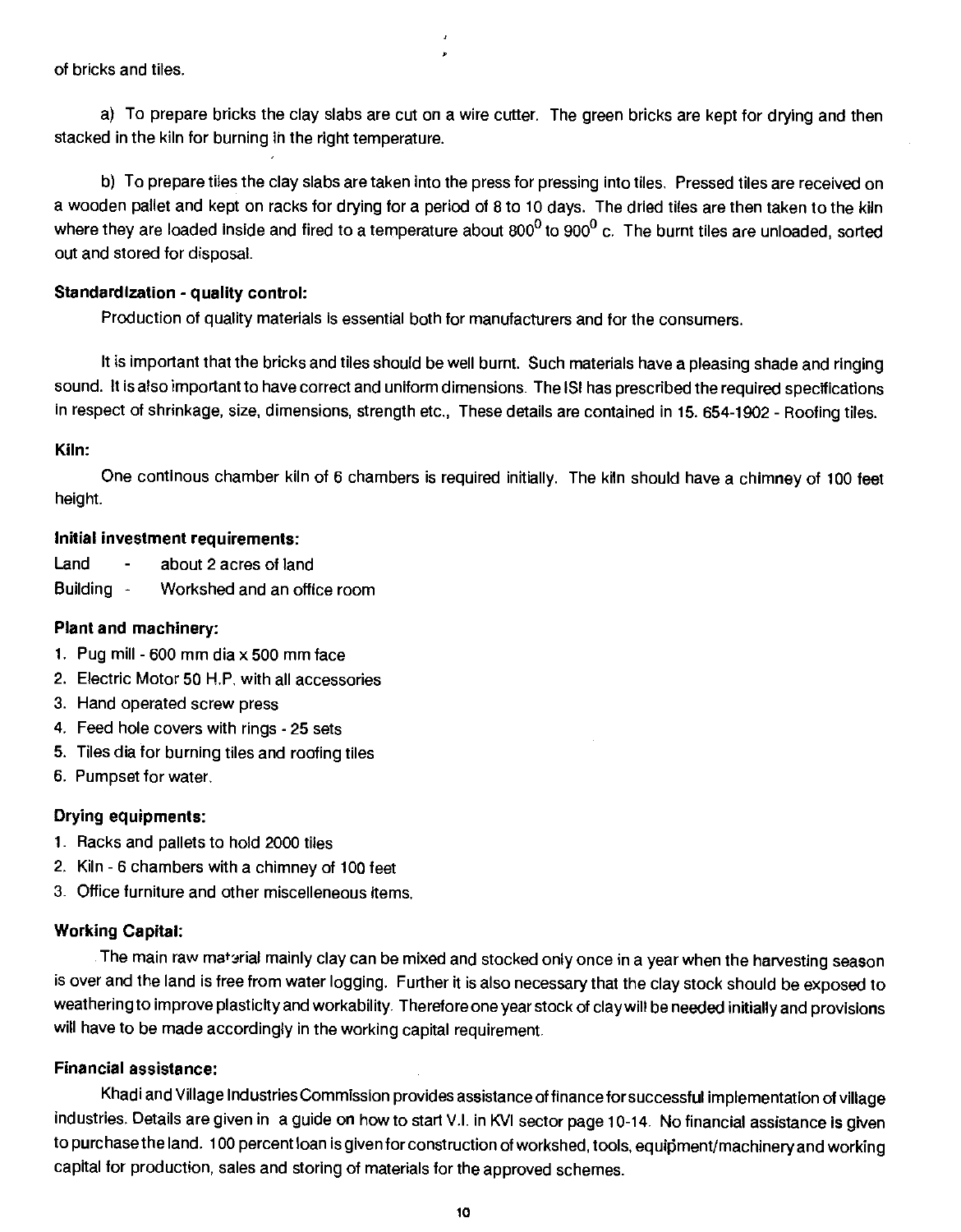$\bar{z}$ 

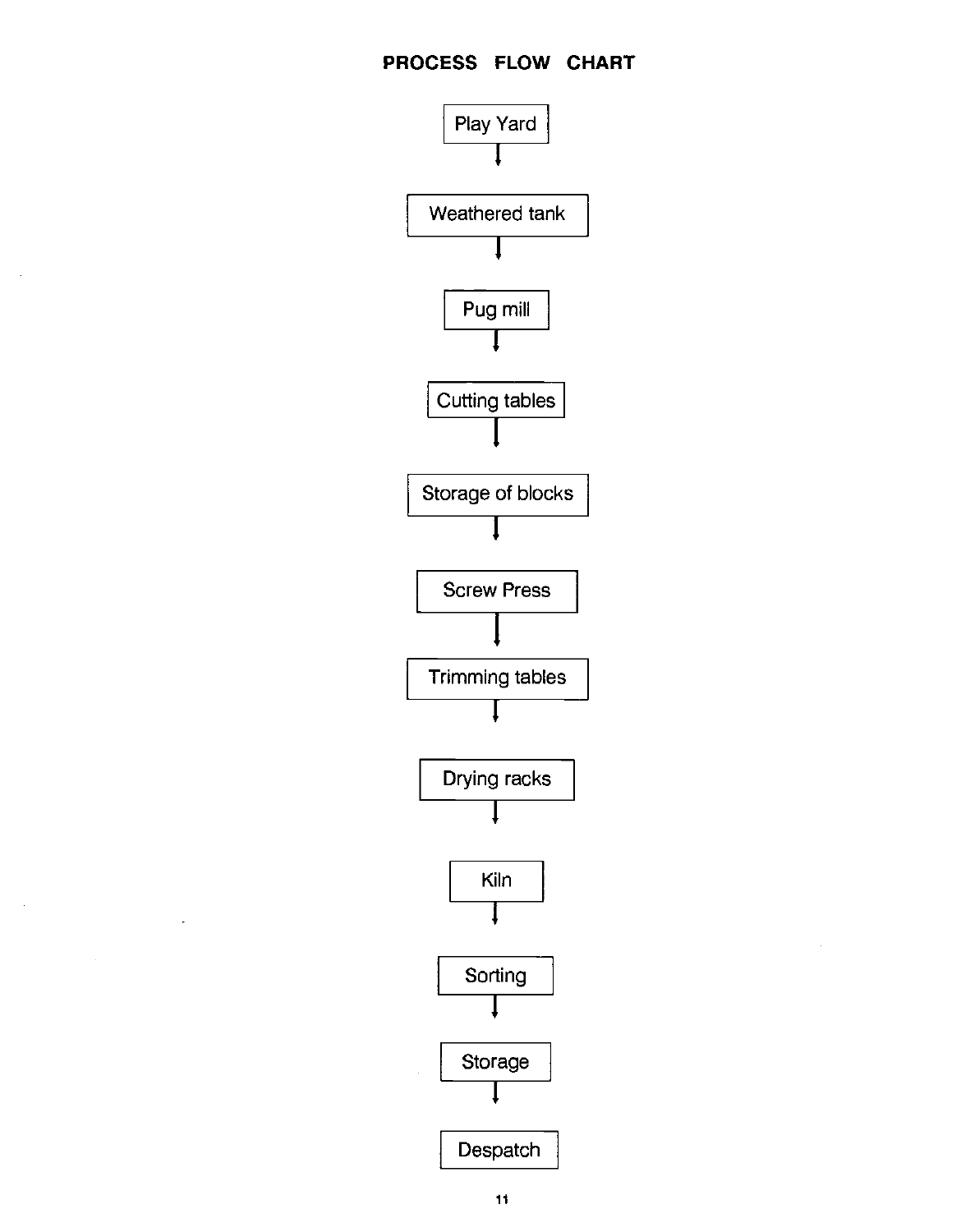#### <span id="page-11-0"></span>Ill. SELECTION OF TRAINEES

For any successful training programme, criteria for selection of trainees is important. The adults with mental retardation seeking training and employment can be grouped into four categories on the basis of education and experience which they received in their childhood and adolescent stages.

- I. The adults with borderline intelligence and mild mental retardation who are unable to complete the normal schooling due to low intelligence.
- 2. The mentally retarded adults who have completed special school programmes and available prevocational training.
- 3. The mentally retarded adults who have not undergone any normal or special school programmes.
- 4. The mentally retarded adults who were employed and lost their jobs due to lack of vocational training and professional help during the placement and on-the-job.

From the above haterogeneous group of adults what criteria should be used for selection?

- 1. Chronological age can be fixed as 18 years and above.
- 2. Trainable and educable persons will fit for this trade.They should have independent mobility and normal hand functioning.
- 3. Severely mentally retarded adults without associated handicapping conditions, may be fit for this job. The percentage of achievement of specific skills and production rate will differ from the trainable and educable group.

In addition to the chronological and mental age, prerequisite skills should also be considered during the selection for vocational training. They are independent mobility, hand coordination, personal and social skills, ability to communicate, safety and independent travel, domestic skills and functional academics. These skills are called generic skills. They may not be directly related to the job, but are essential for successful job placement.

The generic skills check list (see sample filled in formats) which is used for vocational training and Job placement,<br>include 80 skills in 8 domains. It could be used for the assessment of the generic skills. Achievement o expected for the selection. Since functional academics is not very essential for the repetitive tasks in the manufacture<br>of bricks and tiles 80% skills in other areas can be fixed as entry level. It can be kept as a genera skills, may be considered for prevocational training. The check list gives the areas in which the training has to be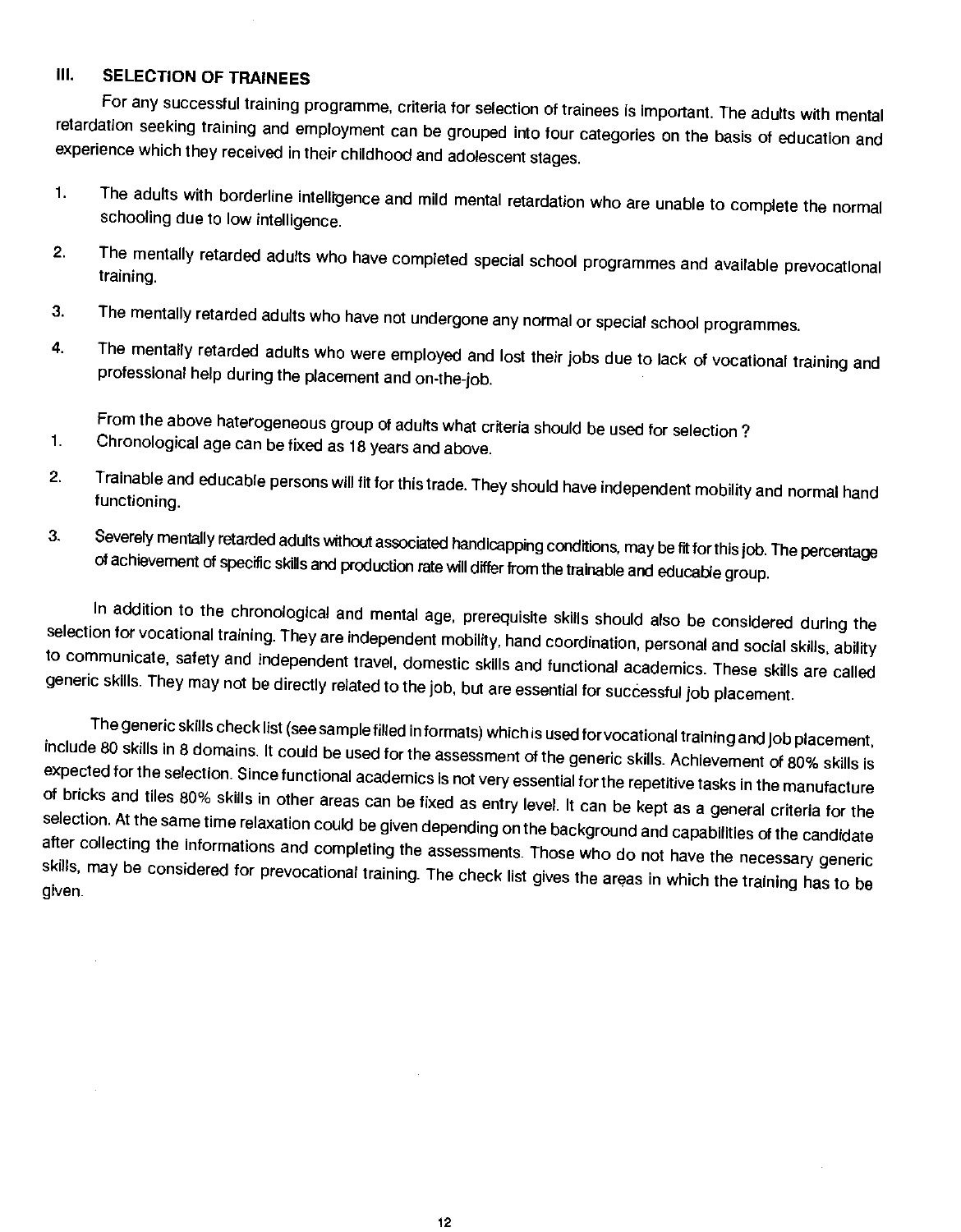#### <span id="page-12-0"></span>IV. MANUFACTURE OF WIRE CUT BRICKS - JOB ANALYSIS

The stages involves in the manufacture of bricks can be broadly grouped into five.

- 1. Preparation of clay
- 2. Preparation of green bricks
- 3. Drying green bricks
- 4. Burning the green dried bricks in the kiln
- 5. Sorting and Storing the burnt bricks

These are the core work routines in a clay industry in the process of manufacturing clay bricks. Core work routines are job routines made up of cycles that are naturally repeating without significant interruption between the cycles. The cycle of the task begins with the first step of a job sequence and ends with the first step of the next sequence. Core routines are those tasks that are likely to be the most frequently performed by the employee.

In addition to the core work routine there are some other tasks that are made up of cycle that occur infrequently: For example once a day or posibility a few times per week. These taks are called episodic work routines. In a clay industry such episodic work routines are:

- 1. Cleaning of the pug mill
- 2. Lubrication
- 3. Cleaning the shed/surroundings

Other than core and episodic work routine, an employee should have some specific work related skills such as personal, social, communication, safety and functional academics. These skills are not explicitly required by the employer for the job. But they are vital for successful performance of the job. These routines may occur on-the-site or off the job.

Each employer has his own expectation for employees and accordinglyflexbility is excercised. Skills to adjust to a particular work situation are included in the necessary skills required for on-the-job training and job placement of persons with mental retardation. Thus a detailed job analysis includes core work routines, episodic work routines, work behaviour and work related skills.

Job analysis of manufacturing bricks serves as the specific curriculum and training plan for facilitating successful employment for the mentally retarded employees. It becomes the content for training and can be used as an accountability measure to ensure that employees are able to perform their jobs to the standards expected by the employer. The detailed job analysis of manufacturing clay bricks (done at Poly Garden) is given below.

#### I. Core work routines

- A. Preparation of clay
- B. Preparation of green bricks
- C. Drying the green bricks
- D. Burning the green bricks in a kiln
- E. Sorting and storing of the burnt bricks

#### Sequential steps involved in each stage:

- A. Preparation of clay:
- 1. Prepares the yard for mixing clay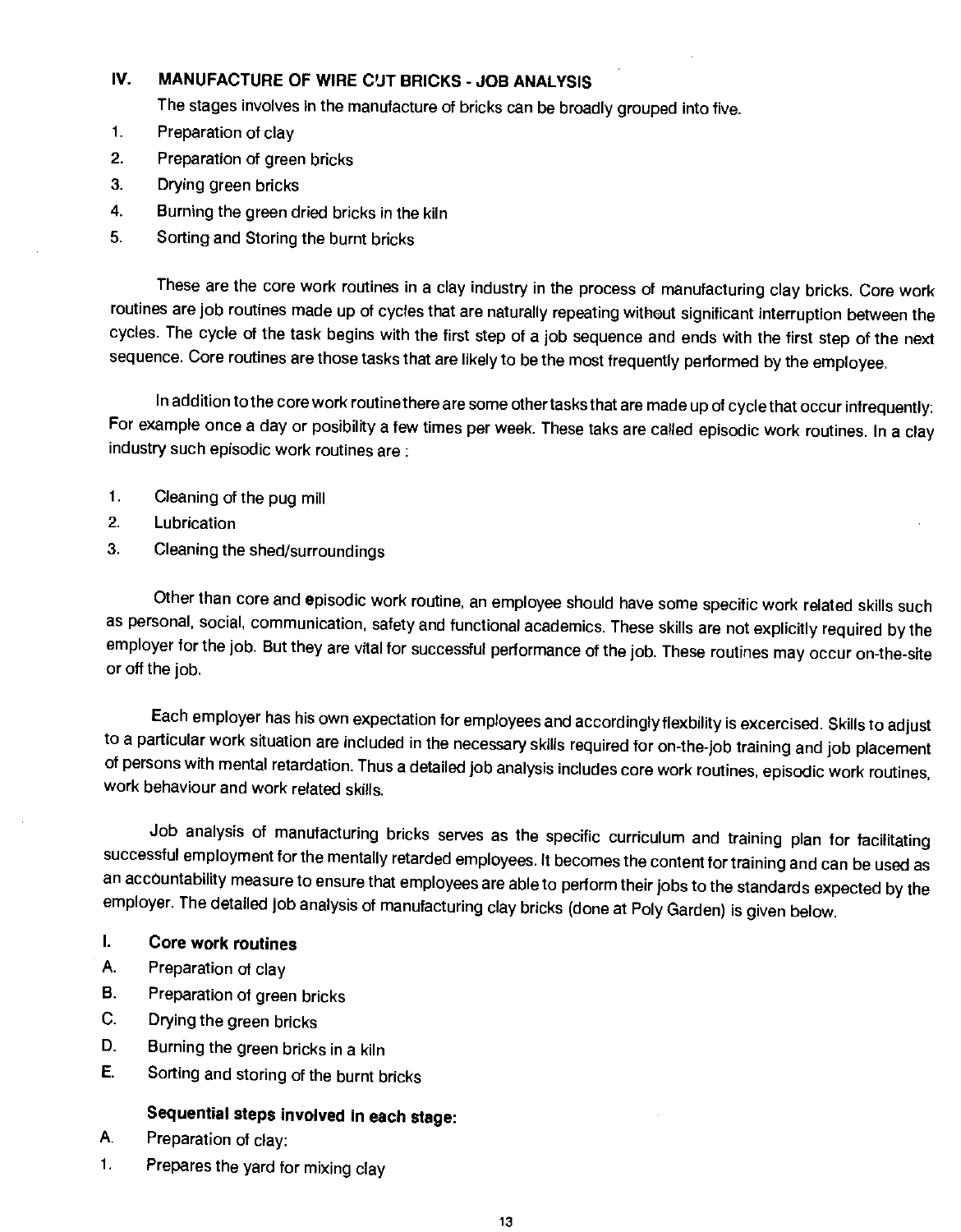- 2. Sifts the sand
- 3. Puts 10 baskets of yellow clay in the yard
- 4. Puts 5 baskets of black clay on the top of the yellow clay
- 5. Puts 5 baskets of cleaned sand on the clay
- 6. Adds water to the clay and sand using the hose pipe.
- 7. Mixes the clay and sand with water
- 8. Takes out the sand and other materials from the prepared clay

Note: 2:1:1 is the proportion of yellow clay, black clay and sand used to prepare the mixture for the manufacture of clay bricks. Depending on the nature of mud/clay, the proportion will differ. It has to be decided by testing after preparing bricks at different proportions.

#### B. Preparation of green bricks:

- 1. Fills the prepared clay in the basket
- 2. Takes the filled basket to the pug mill
- 3. Puts the clay into the hole where the rollers are fixed
- 4. Mixes crude oil and kerosine in 1:10 proportion
- 5. Pours the mixed oil through the mouth of the pug mill
- 6. Puts on the switch to start the machine
- 7. Waits till the clay slab reaches the mark on the cutting table
- 8. Operates the handle to cut the clay slab
- 9. Pushes the clay slab towards the wire cutter
- 10. Operates the handle of the wire cutter
- 11. Presses on the top of the cut bricks with a plank
- 12. Removes the side pieces which are not in the required sizes
- 13. Puts those pieces again into the roller
- 14. Takes out the green brick in twos
- 15. Keeps in twos on the plank to be kept for drying
- 16. Removes the grass and other materials from he wire cutter.

#### C. Drying the green bricks:

- 1. Carries the green bricks kept on the plank to the place to be stacked to drain water
- 2. Takes out the green bricks from the plank
- 3. Stacks the bricks in a way so that air can pass
- 4. Stacks the green bricks (after draining water) on a pushing cart
- 5. Pulls the cart toward the yard for drying
- 6. Keep the brick vertically one by one

Note: Aftter wire cutting the green brick are kept inside the shed to drain water. Later they are taken to the yard depending on the nature of the slab and temperature outside the shed.

#### D. Burning green bricks in the kiln:

- 1. Stacks the dried green bricks on the pushing cart
- 2. Pushes the cart towards the kiln
- 3. Takes out the bricks one by one from the cart
- 4. Gives to the person who stacks the bricks inside the kiln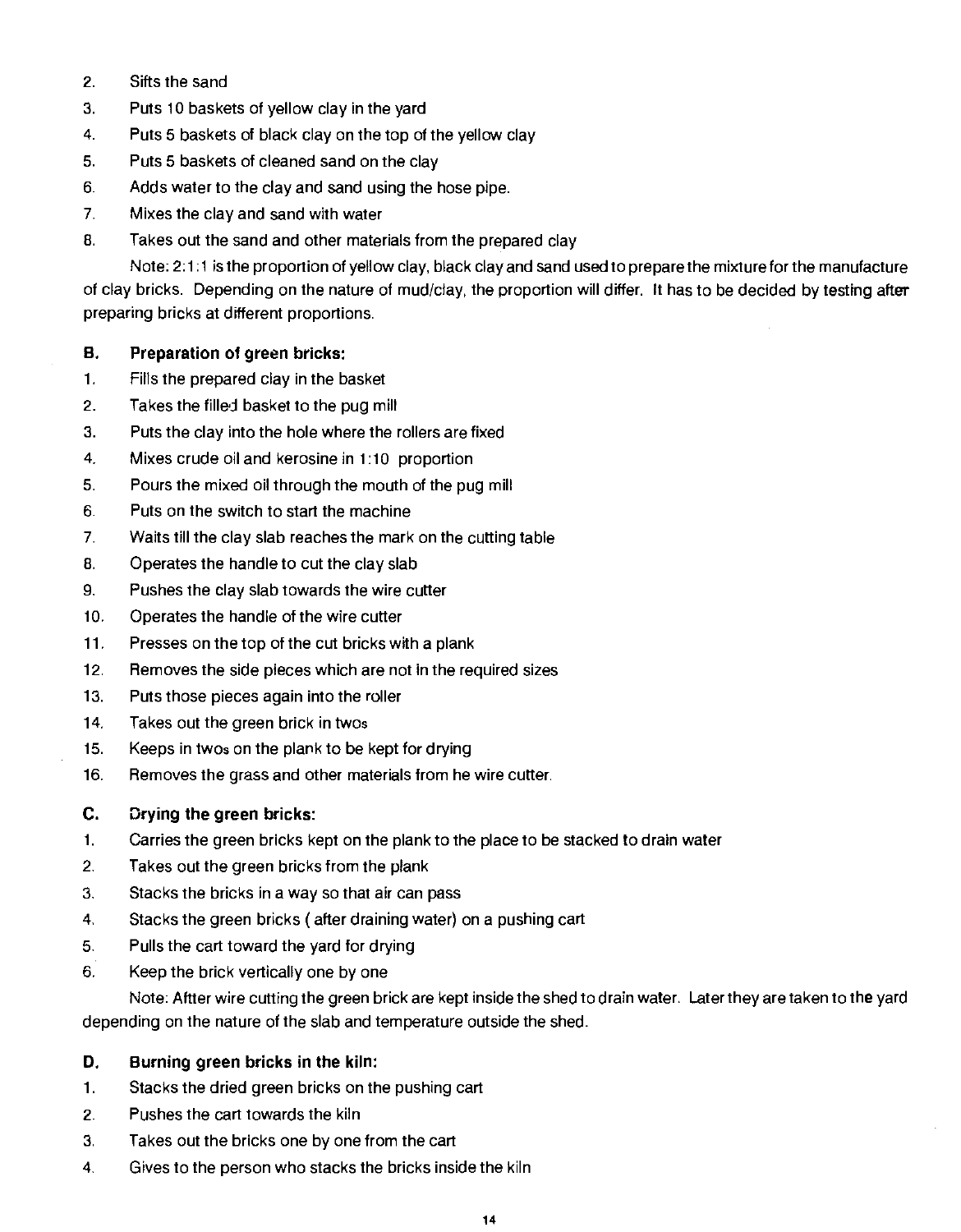- 5. Stacks the bricks inside the kiln
- 6. Mixes mud with water to cover the kiln
- 7. Gives the mixed clay to the person who covers the kiln
- 8. Covers the kiln with clay
- 9. Brings the firewood from the yard
- 10. Gives to the person who stacks the firewood into the kiln
- 11. Lights the firewood
- 12. Regulates the air

ł,

13. Puts off the fire after the bricks are burnt properly

#### E. Sorting and storing of burnt bricks:

- 1. Takes out the burnt bricks after properly cooling the kiln and the bricks
- 2. Stores the bricks outside the kiln
- 3. Keeps the broken bricks separately
- 4. Sorts out the good bricks
- 5. Stacks in the storage
- 6. Cleans the kiln
- 7. Cleans the surroundings of the kiln

#### II. Episodic work routines:

- F, Cleaning the pug mill
- G. Lubrication

#### F. Cleaning the pug mill

- 1. Wipes the machine part with cloth
- 2. Uses brush for the parts where the hands do not reach
- 3. Gets inside the part of the pug mill where clay is put in
- 4. Sits on the roller
- 5. Takes out the mud stuck on the roller with a thin blade
- 6. Collects the mud in a basket
- 7. Takes out the basket with mud
- 8. Puts it with the prepared clay

#### G. Lubrication:

- 1. Finds out the 6 lubrication cups on the mill
- 2. Takes out the cups one by one
- 3. Fills grease in the cups one by one
- 4. Fits the cup back on the machine
- 5. Puts on the switch
- 6. Checks whether the cups are turning
- 7. Switches off when the new grease comes out of the cups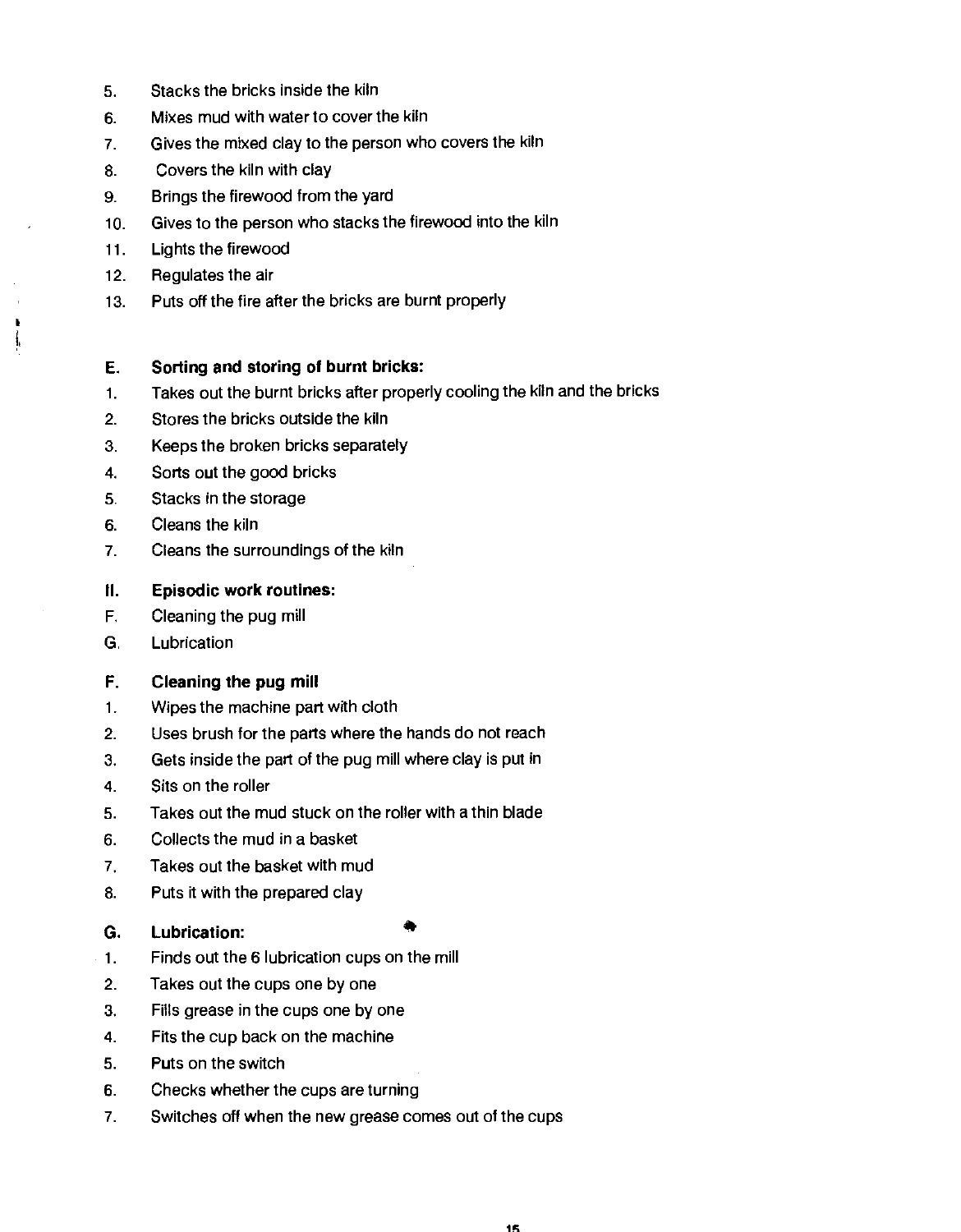#### Ill. Work behaviour:

- I. Wears the uniform for work
- 2. Goes to work in time in the morning
- 3. Works till the morning tea break as per direction
- 4. Breaks for morning tea
- 5. Returns on time after tea
- 6. Continues work as per direction
- 7. Goes for lunch
- 8. Takes rest till 2.00 p.m.
- 9. Continues work as per direction
- 10. Breaks for evening tea
- 11. Continues work till 5.00 p.m.
- 12. Takes bath
- 13. Changes dress
- 14. Cooperates with others during work
- 15. Communicates properly during work.

#### IV. Work related skills:

- 1. Realizes that he can earn
- 2. Reaches in time
- 3. Calculates the money
- 4. Uses pocket money for personal needs
- 6. Aware of the use of bank
- 6. Crosses street safely
- 7. Behaves properly in public places
- 8. Reads own address
- 9. Writes own address
- 10. Writes letter to parents/friends

#### Job requirements:

During the analysis it was found that there are 5 stages involved in the manufacture of wire cut bricks. Under one supervisor (a normal skilled/unskilled worker) 5 mentally retarded persons can work. Except a few tasks-arranging the bricks in the kiln, covering the kiln with mud, burning the firewood, cleaning inside the roller the mentally retarded persons can be trained in all other tasks depending on their mental and physical capacities. The essential requirements to perform these jobs are.

- 1. Eye hand co-ordination
- 2. AbIlity to follow instruction
- 3. Functional academics UKG to 1st grade level
- 4. Safety mobility
- 5. Safety skills

Appropriate social behaviour and attending a task without disturbing others are also essential for successful training and job placement.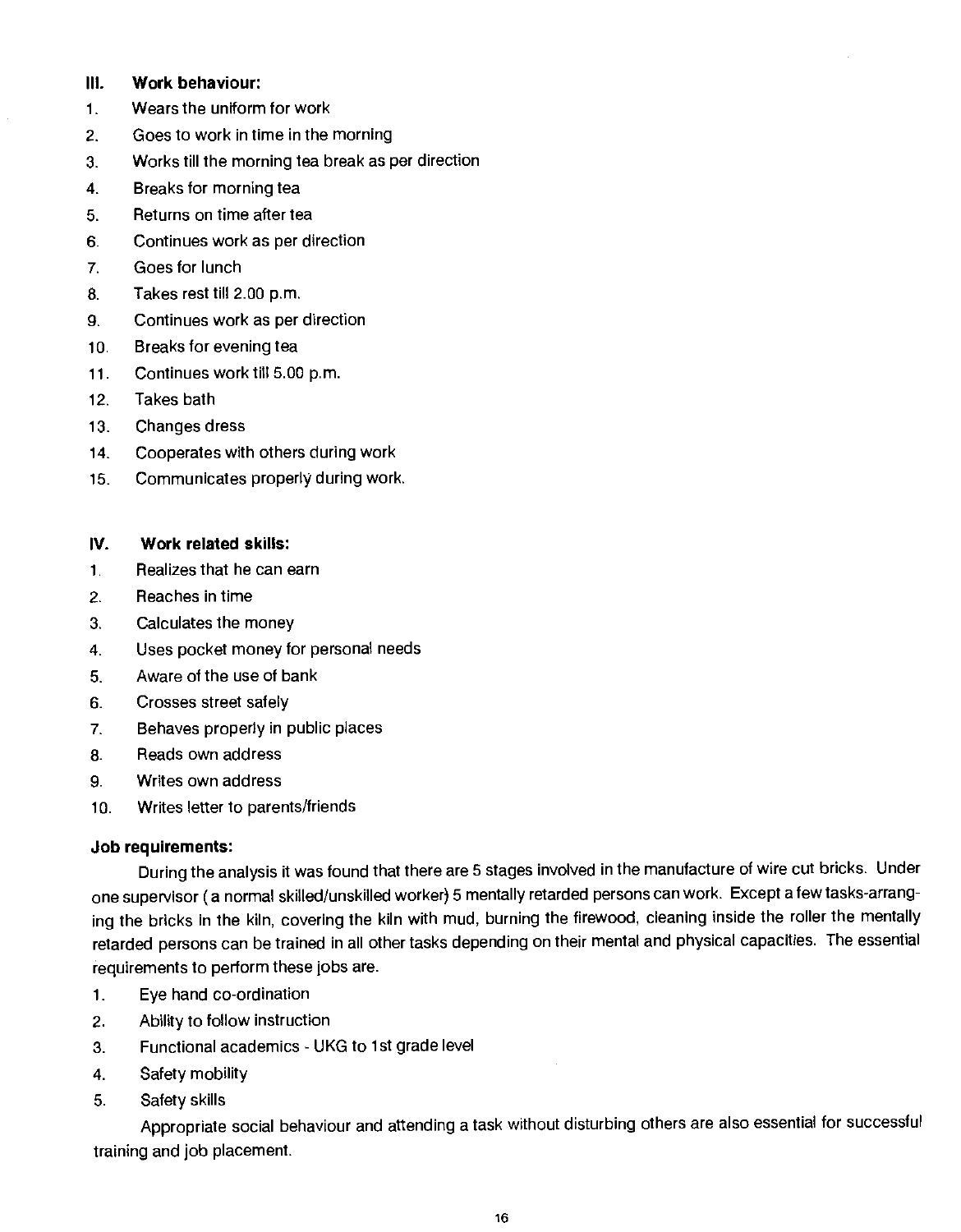#### Worksite consideration:

Worksite for the manufacture of bricks may be in a shed especially designed and built for this purpose. Normally it has enough space to install the machine and to dry the green bricks just after wire cutting. Preparation of clay takes place in the yard outside the shed. The firewood is kept near the kiln and a yard is used for drying the green bricks in the sun before burning. The trainees should aware of the surroundings and exercise safety skills during working hours.

Special uniform is convenient for the job especially for independent mobility. Since they carry the green bricks, there are chances to stick oil and mud on the dress.

The machine mainly, the trainees have to handle, is the pug mill. Electrical operations will be taken care by the supervisor and the workers/trainees are expected to operate the handle for slab cutting and wire cutting. Pulling carts are used to transfer the bricks from place to place.

#### Training considerations:

There are many sequential steps involved in each stage. Assess and find out the performance level. They are expected to work for 6 to 7 hours a day. Initially they may be trained during one shift for 3 hours with a break. It can be increased gradually to 7 hours a day. During each shift, to avoid monotony the trainees may be grouped and each group could be given chances to change the task after 1 shift.

The trainer may note down the quality and quantity of their performance.

#### Time schedule:

| 8.30  | to | 10.30 | am | Ist shift      |
|-------|----|-------|----|----------------|
| 10.30 | to | 11.00 | am | Tea break      |
| 11.00 | to | 1.00  | pm | lind shift     |
| 1.00  | 10 | 2.00  | pm | Lunch and rest |
| 2.00  | to | 4.00  | pm | Illrd shift    |
| 4.00  | to | 4.30  | pm | Tea break      |
| 4.30  | to | 5.30  | pm | IVth shift     |

#### Number of working days:

The industry normally works for 6 days a week. Sundays and other Govt. holidays are applicable to the workers.

Regarding wages, after proper recording of the quality and quantity of performance, a stipend could be paid when they are on-the-job training.

#### The areas needing specific training:

Core work routines are to be analysed into small sequential steps and step by step teaching may be used by giving proper promptings and rewards.

#### Reinforcements:

Stipend will serve as a reinforcement. They may be allowed to spent for their personal needs out of their earnings. Later a bank account also could be opened on their names. They also may be taken to other factories to see their performance.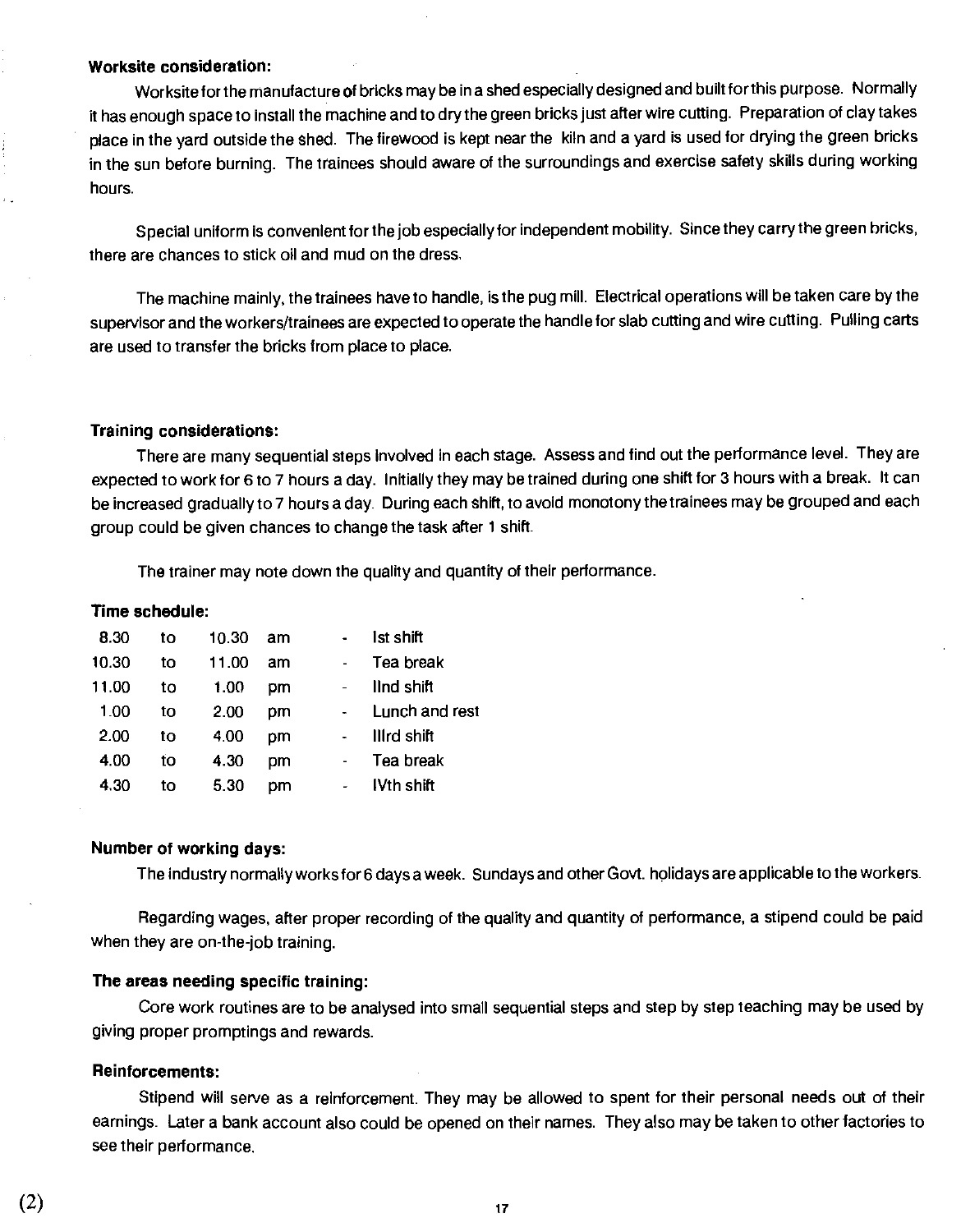#### <span id="page-17-0"></span>Follow ups:

The persons incharge of training should visit and observe them at the job site to evaluate their performance.

#### V. Manufacture of tiles - Job analysis

The stages involved in the manufacture of tiles are:

- 1. Preparation of clay<br>2. Making slabs in the
- 2. Making slabs in the required size<br>3. Preparation of green tiles using b
- 3. Preparation of green tiles using hand press<br>4. Drying green tiles in the sun
- 4. Drying green tiles in the sun<br>5. Burning green tiles in the kill
- 5. Burning green tiles in the kiln<br>6. Sorting and storing of burnt til
- Sorting and storing of burnt tiles

These are the core work routines in a tiles industry. The episodic work routines are<br>1. Cleaning the pug mill and band press.

- 1. Cleaning the pug mill and hand press<br>2. Lubrication
- **Lubrication**
- 3. Cleaning the surroundings

In addition to the core and episodic work routines the employee should have appropriate work behaviour and work related skills. The detailed job analysis done at Poly Garden is given below:

### I. Core work routines:<br>A. Preparation of clay

- Preparation of clay
- B. Preparation of green slabs in the required size<br>C. Preparation of green tiles on hand press.
- C. Preparation of green tiles on hand press<br>D. Drying the green tiles in the kits
- D. Drying the green tiles in the kiln<br>E. Sorting and storing of burnt tiles
- Sorting and storing of burnt tiles

### Sequential steps involved in each stage:

- **A.** Preparation of clay:<br>1. Prepares the vard for
- 1. Prepares the yard for mixing clay<br>2. Sifts the sand
- Sifts the sand
- 
- 
- 
- 
- 
- 3. Puts 10 baskets of yellow clay in the yard<br>4. Puts 5 baskets of black clay on the top of the yellow clay.<br>5. Puts 5 baskets of cleaned sand on the clay<br>6. Adds water to the clay and sand using the hose pipe<br>7. Mixes the

Note: 2:1:1 is the proportion of yellow clay, black clay and sand used to prepare the mixture for the<br>manufacture of tiles. Depending on the nature of soil/clay, the proportion will differ. It has to be decided by testing<br>

### B. Preparation of green slabs in the require size  $1$ . Fills the prepared clay in the basis of

- 
- 1. Fills the prepared clay in the basket<br>2. Takes the filled basket to the pug mill
- 
- 
- 3. Puts the clay into the hole where the rollers are fixed<br>4. Mixes crude oil and kerosene in 1:10 proportion<br>5. Pours the mixed oil through the mouth of the pug mill<br>6. Puts on the switch to start the machine<br>7. Waits ti
- 
- 7. Waits till the clay slab reaches the mark on the cutter  $\frac{8}{2}$ . Operates the bandle to out the clay slab.
- 8. Operates the handle to cut the clay slab<br>9. Pushes the clay slab towards the
- 9. Pushes the clay slab towards the wire cutter<br>10. Operates the bandlo of the wire s it.
- 10. Operates the handle of the wire cutter<br>11. Presses on the top of the out clabs wite
- Presses on the top of the cut slabs with a plank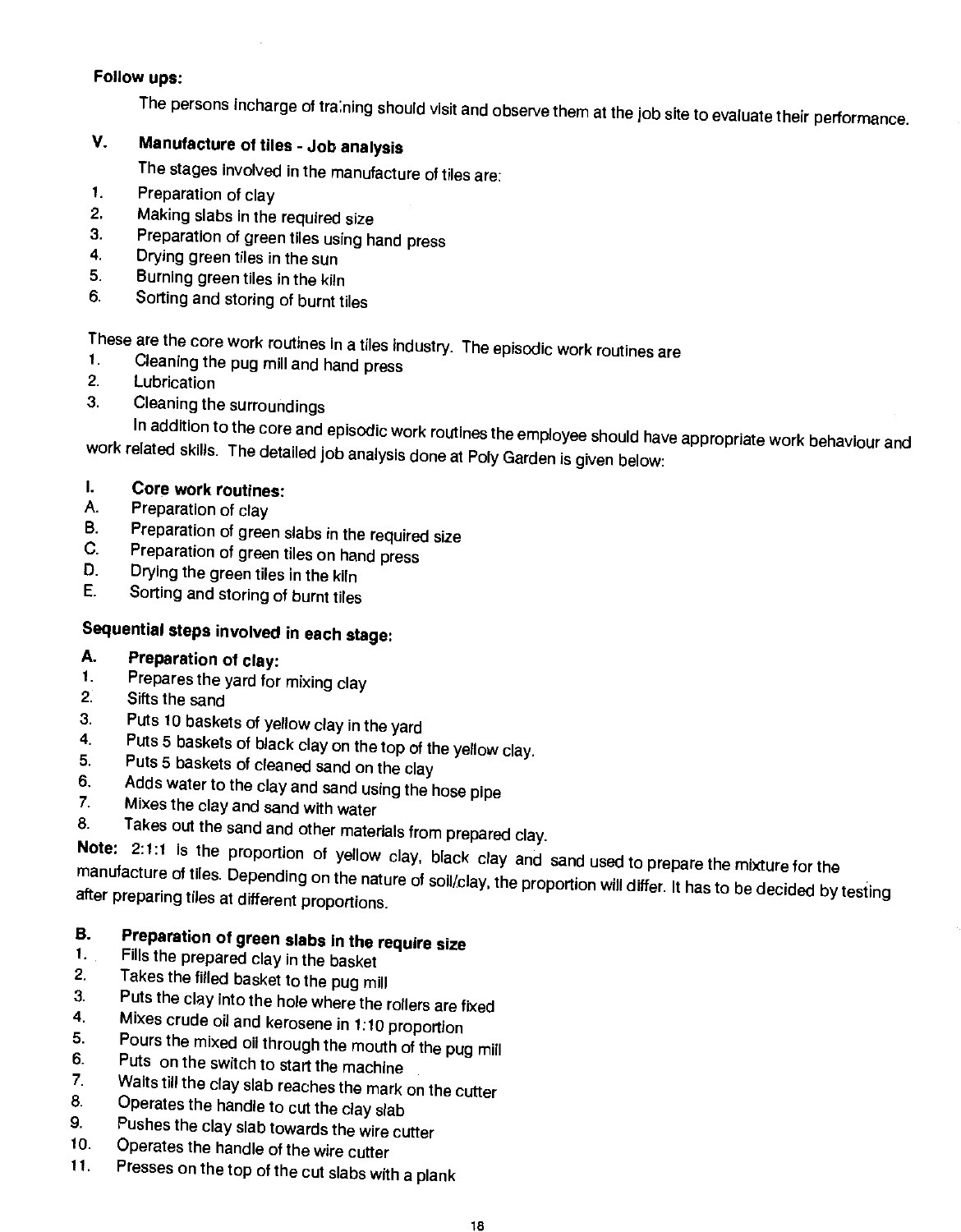- 12. Puts the side pieces again into the roller
- 13. Keeps the green slabs to drain water
- 14, Removes the grass and other materials from the wire cutter

Note: The mouth piece of the pug mill has to be adjusted as per the requirement of the thickness of the green slab to prepare tiles.

#### C. Preparation of green tiles using hand press

- 1. Dips the cloth in the mixed oil
- 2. Applies oil with that cloth on the surface where the green slabs are to be beaten
- a. Beats the green slabs on the surface turning all the 6 sides of the slab one by one
- 4. Applies oil inside the die
- 5. Keeps the beaten slab inside the die
- 6. Adjusts the handle of the die
- 7. Turns the wheel from the top by two persons till the two parts of the die joins
- 8. Turns the wheel the opposite side
- 9. Takes out the die
- 10. Keeps the green tile on the wooden pallet
- 11. Keeps the pallet with green tile on the trimming table
- 12. Cuts all the four sides of the tile with a knife
- 13. Keeps the tile on the rack to drain water

#### D. Drying green tiles in the kiln:

- 1. Takes out the tiles form the rack one by one
- 2. Stacks the tiles on the cart to take to the yard
- 3. Pushes the cart to the yard
- 4. Cleans the yard
- 5. Takes out the tiles one by one from the cart
- 6. Keeps one by one in the yard to dry in the sun

#### E. Burning green tiles in the kiln;

- 1. Stacks the dried tiles in the pulling cart
- 2. Pulls the cart towards the kiln
- 3. Gives one by one to (he person who loads the tiles in the kiln
- 4. Loads the tiles inside the kiln
- 5. Mixes clay with water
- 6. Gives the mixed clay to the persons who covers the kiln
- 7. Covers the kiln with clay
- 8. Bring the firewood from the yard
- 9. Stacks the firewood into the kiln
- 10. Lights the firewood
- 11. Regulates the air
- 12. Puts off the fire after the bricks are burnt properly

#### F. Sorting and storing of burnt tiles:

- I. Takes out the burnt bricks after properly cooling the kiln and the tiles
- 2. Stacks the tiles outside the kiln
- 3. Keeps the broken tiles separately
- 4. Cleans the kiln

#### II. Episodic work routines:

- 1, Cleaning the pug mill, hand press and dies
- 2. Lubrication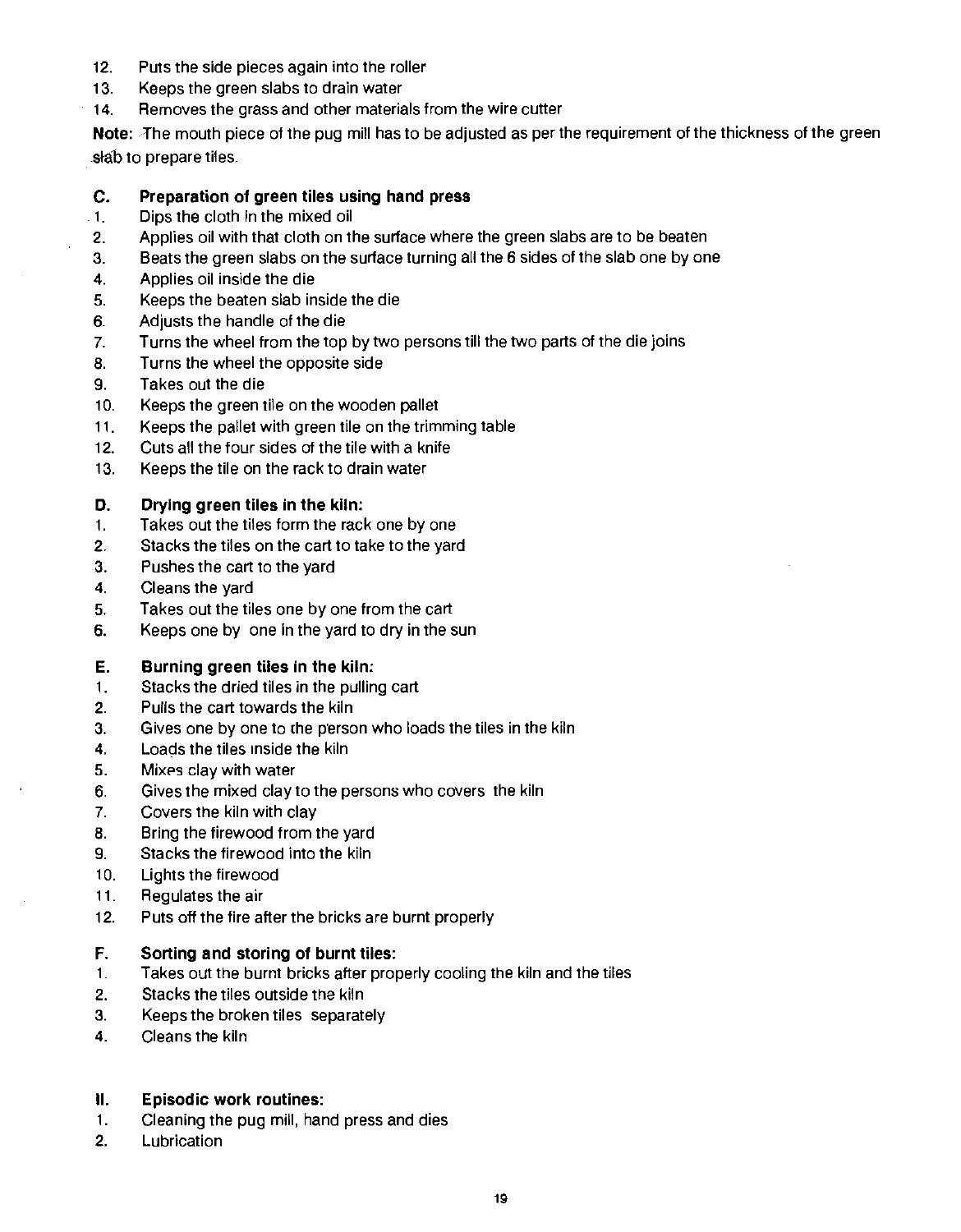#### G. Cleaning pug mill, hand press and dies:

- 1. Wipes the machine parts with cloth
- 2. Uses brush to the parts where the hands do not reach
- 3. Gets inside the part of the pug mill where clay is put in
- 4. Sits on the roller
- 5. Takes out the mud stuck on the roller with a thin blade
- 6. Collects the mud in a basket
- 7. Takes out the basket with mud
- 8. Puts it with the prepared clay
- 9. Takes out the mud stuck on the hand press
- 10. Takes out the mud stuck on the dies
- 11. Applies oil in the dies

#### H. Lubrication

- 1. Finds out the 6 lubrication cups on the mill
- 2. Takes out the cups one by one
- 3. Fills grease in the cups one by one
- 4. Fits the cups back on the machine
- 5. Puts on the switch
- 6. Checks whether the cups are turning
- 7. Switches off when the new grease comes out of the cups

#### Ill. Work behaviour

- 1. Wears the uniform for work
- 2. Goes to work in time in the morning
- 3. Works till the morning tea break as per direction
- 4. Breaks for morning tea
- 5. Returns on time after tea
- 6. Continues work as per direction
- 7. Goes for lunch
- 8. Takes rest till 2.00 p.m.
- 9. Continues work as per direction
- 10. Breaks for evening tea.
- 11. Continues work till 5.00 p.m.
- 12. Takes bath
- 13. Changes dress
- 14. Co-operates with others during work
- 15. Communicates properly during work

#### IV. Work related skills:

- 1. Realizes that he can earn
- 2. Reaches in time to attend work
- 3. Calculates the money upto 10 rupees
- 4. Uses pocket money for personal needs
- 5. Aware of the use of bank
- 6. Crosses street safely
- 7. Bahaves properly in public places
- 8. Reads own address
- 9. Writes own address
- 10. Writes letters to parents/friends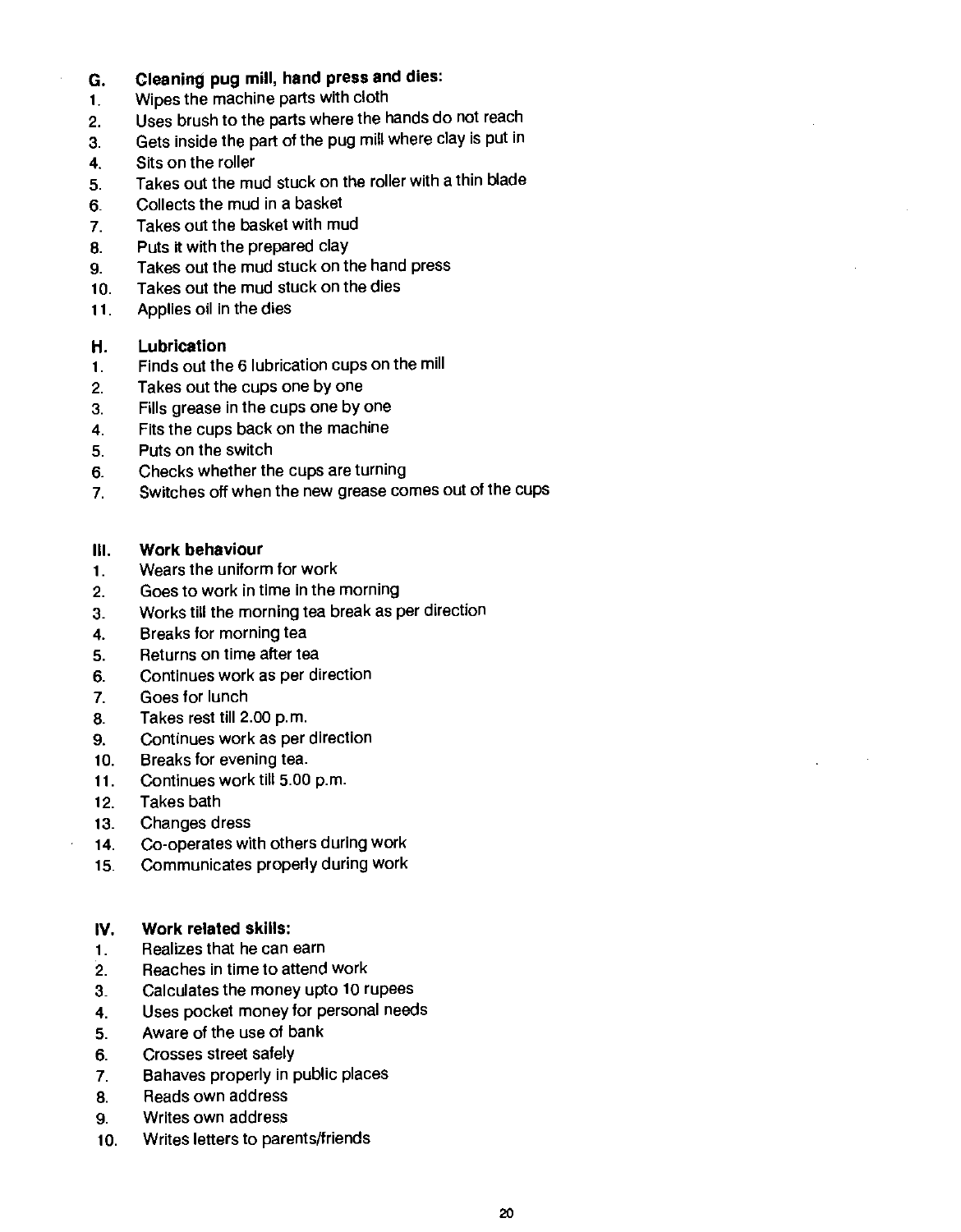#### <span id="page-20-0"></span>Machines, Equipments and materials:

Pug mill, hand press, dies, trimming table, pulling cart, racks, pallets, baskets, kiln, firewood.

Job requirements, work site consideration, training consideration, time schedule, number of working days, the areas needing specific training, reinforcements, and followups are the same as explained in the job analysis of manufacturing bricks.

#### VI. METHODS OF TRAINING AND EVALUATION:

Vocational training for the mentally retarded person can be given at different settings. The trainers can simulate job situation in the training area and also provide actual experienes on-the-job site.

#### Training setting:

To train in manufacturing bricks and tiles, the entire process cannot be simulated in a training set up. Some of the stages - mixing clay, sifting sand, carrying and stacking bricks and tiles - can be trained in a simulated set up. Preparation of slabs using pug mill and burning bricks heed the proper equipment and machinery. So the training can be arranged in two settings. 1) A few industries of this kind could be started to train the mentlly retarded persons. 2) A few mentally retarded persons may be placed in the existing factories for training and later on-the-job. For job site training several issues such as time for training, duration, frequency, space and specific job responsibilities should be discussed with the employer. It is always better to develop written agreements of the issues discussed with the employer.

#### Training:

Experience in the real work situation alone will not help the trainees to acquire necessary skills. The skills necessary to perform on their particular job should be taught systematically. The trainees are selected on the basis of the achievement of the generic skills. After selection for training they have to be assessed on the specific skflls; that is the sequential steps of job analysis (see sample filled in formats). Achievement of the specific skills may differ from trainee to trainee. Training and evaluation should be individualized to accommodate each trainee's strength and weeknesess, rate of learning and need for adaptive devices.

After selection, the trainees may be allowed to observe the different stages involved in manufacturing bricks and tiles. At the same time the trainer should also observe the trainee's interest and motivate him to join with others. For example, if he likes to join to push the cart with bricks, he should be allowed to do so. Slowly he may be motivated to carry the bricks on a plank and later to operate the handle, for wire cutting. Depending on the interest and capability, start from the simplest step to the difficult one.

During the initial stage, physical and verbal prompting and later modelling will help to learn the task. Appreciation, refreshments, and a stipend system which could be used for personal needs and outings will reinforce the trainees. For generalizatiton they may be given chances to visit and work in similar industries.

#### Evaluation:

Evaluation on the job analysis format should be done once in a month. It helps to asses the number of skills which can be learned by each trainee during a specified period of training period. Depending on the capability of the trainees, the duration of training differ from person to person. The systematic evaluation helps the trainer to decide the duration for each trainee.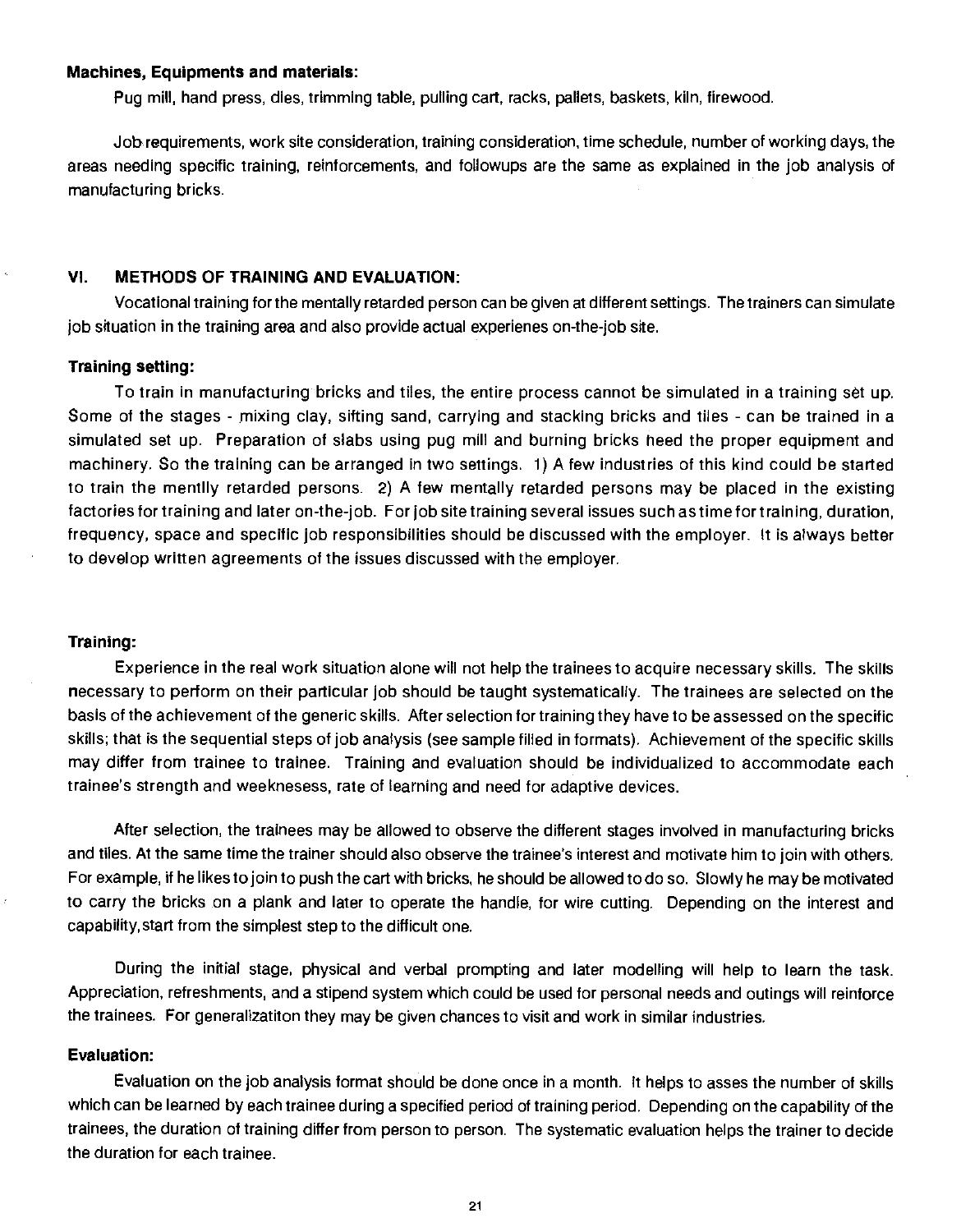#### <span id="page-21-0"></span>VII. JOB OPPORTUNITIES:

Manufacture of bricks and tiles comes under village industries promoted by the Khadl and Village Industries commission. A few industries of this kind could be started to train the mentally retarded persons in different parts of the country depending on the factors explained in the chapter on 'guidelines for planning'. After achieving the required number of skills in the job analysis checklist they can be transferred to other industries to work as per the need of the industrial set up. They should also be paid according to the production rate in comparison to the normal workers of the same industry.

The question of proximity and residential facilties arises here. The mentally retarded adults who are residing within 10 to 15 kilometers can attend the work daily depending on the availability of transport facility.

Another alternative is to start group homes near the factory so that the mentally retarded persons can attend the work staying in group homes. This system would help them in independent living.

Another concept which is coming up is to provide facilities or adopt a few persons by the Industry after training so that they can work, earn and contribute to the industry also.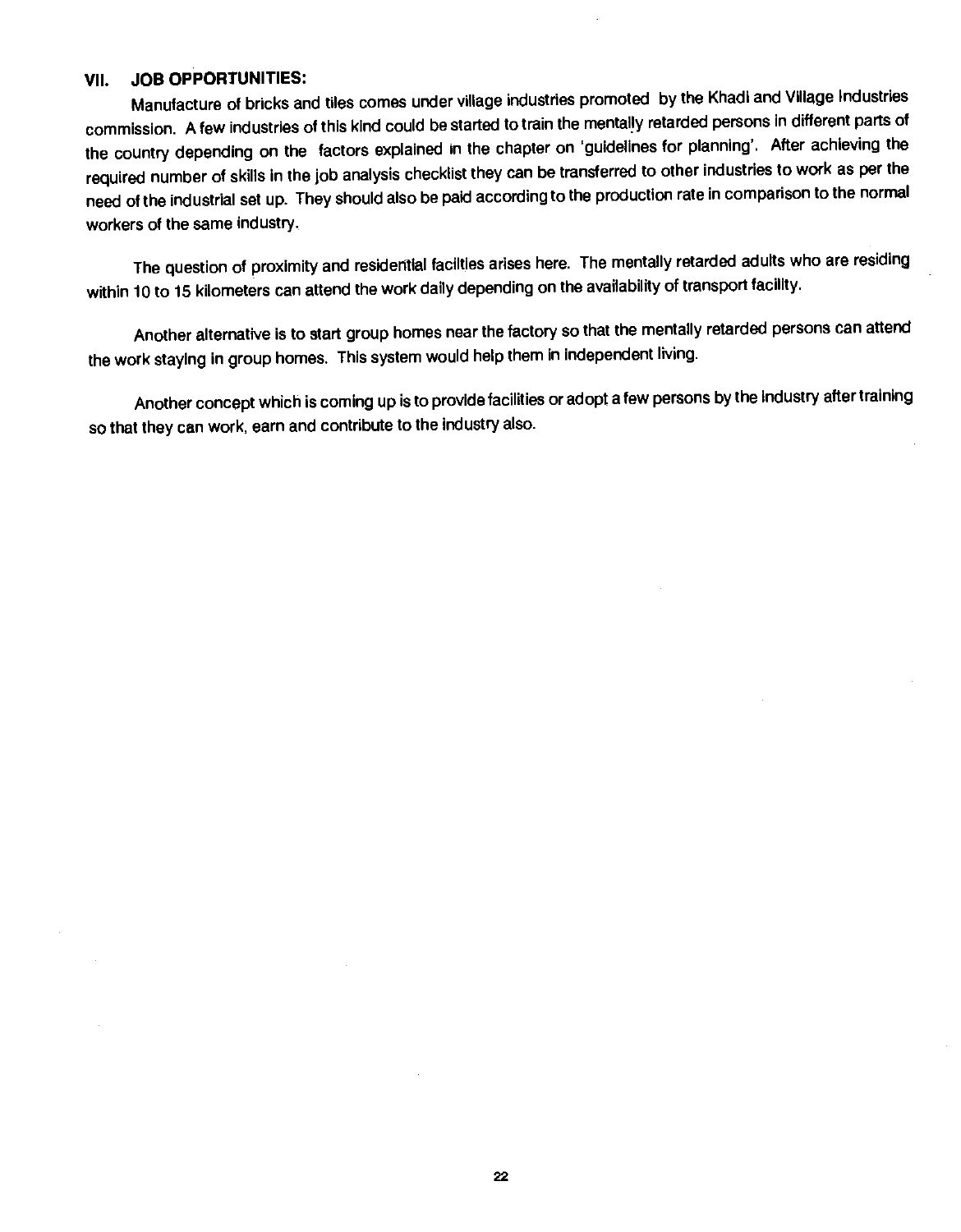#### VIII. SAMPLE FILLED IN FORMATS

<span id="page-22-0"></span> $\hat{\mathbf{r}}$ 

- Identification data
- Vocational placement checklist
- Manufacture of wire cut bricks
	- Manufacture of tiles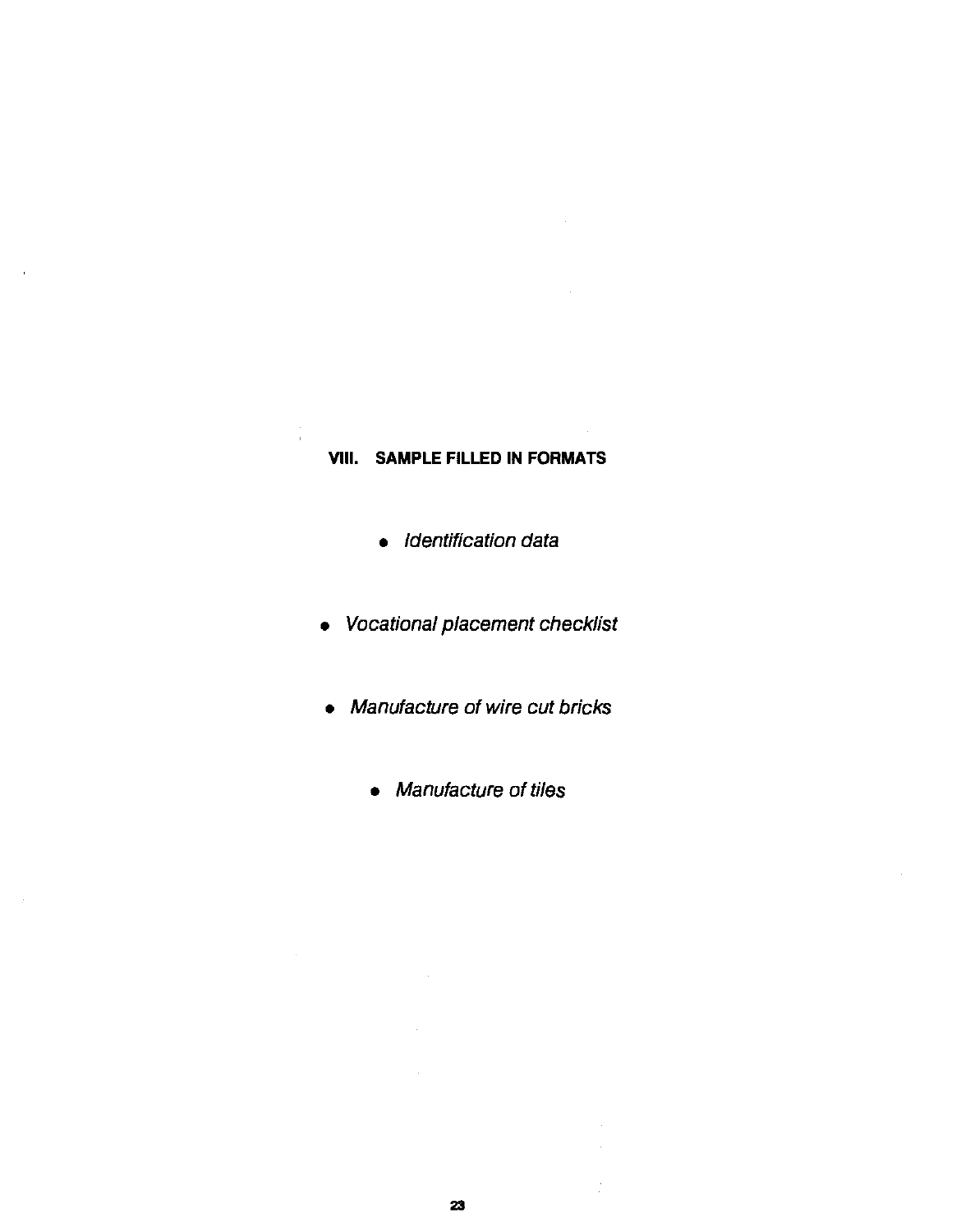#### IDENTIFICATION DATA

| 1.               | Name of the trainee                                                                        | $\ddot{\phantom{a}}$        | Francis                                                                                                                                                                    |
|------------------|--------------------------------------------------------------------------------------------|-----------------------------|----------------------------------------------------------------------------------------------------------------------------------------------------------------------------|
| 2.               | Age/Date of birth/Sex                                                                      | $\colon$                    | 20 years, 17-5-1971 {Male}                                                                                                                                                 |
| 3.               | Level of Mental Retardation                                                                |                             | <b>Mild Mental Retardation</b>                                                                                                                                             |
| 4.               | Name & address of the<br>parent/guardian and occupation                                    | ÷                           | S/o Mr. Joseph<br>Kalathi House<br>Alwaye - Kerala,<br>{Business}                                                                                                          |
| 5.               | <b>Education and training</b>                                                              | ÷                           |                                                                                                                                                                            |
|                  | Normal school                                                                              | ÷                           | <b>Illrd Class</b>                                                                                                                                                         |
|                  | Special school                                                                             | $\ddot{\cdot}$              | $\sim$ $^{\circ}$<br>Not attended                                                                                                                                          |
|                  | Vocational training                                                                        | ÷                           | Nothing specific - helps parents in domestic works                                                                                                                         |
| 6.               | Associated conditions (if any)                                                             | ÷                           | Nil                                                                                                                                                                        |
| $\overline{7}$ . | Score on checklist for<br>vocational placement                                             | $\ddot{\cdot}$              | 86 %                                                                                                                                                                       |
| 8.               | Reasons for consideration<br>for admission to the trade<br>manufacture of tiles and bricks | $\mathcal{I}^{\mathcal{I}}$ | 1. Independent in mobility<br>2. Has - normal hand functioning<br>3. Is aware of safety<br>4. Can communicate needs<br>5. Attends to a task continuosly without disturbing |

 $\cdot$ 

Date : 2-2-1991 Name of the trainer : Mr. ZION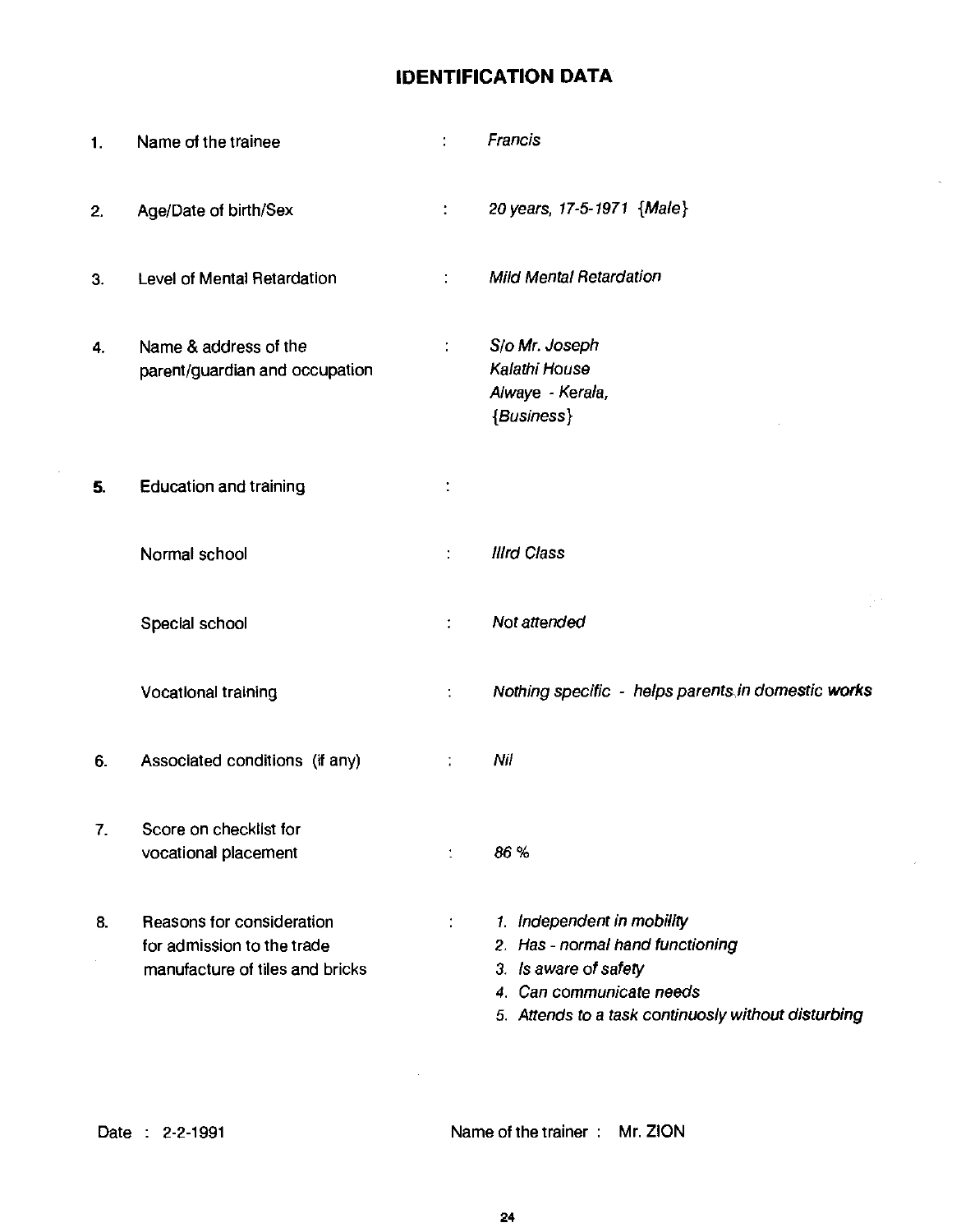#### NATIONAL INSTITUTE FOR THE MENTALLY HANDICAPPED VOCATIONAL PLACEMENT. CHECK LIST

Name: Francis

 $\odot$ 

Age: 20 yrs.

|                |                                                               | <b>Periodical Evaluation</b> |  |         |  |
|----------------|---------------------------------------------------------------|------------------------------|--|---------|--|
| ŧ.             | <b>SELF HELP SKILLS:</b><br>Date                              | $3-3-1991$                   |  | Remarks |  |
|                | Anticipates needs and uses bathroom appropriately             | $\checkmark$                 |  |         |  |
| 2.             | Maintains cleanliness unaided (brushing, bathing, combing)    | $\checkmark$                 |  |         |  |
| З.             | Eats Properly and observes manners in a family                | $\checkmark$                 |  |         |  |
| 4.             | Manages dressing unaided and maintains a neat appearence      |                              |  |         |  |
|                |                                                               | 4                            |  |         |  |
| ₩              | <b>COMMUNICATION:</b>                                         |                              |  |         |  |
| $\mathbf{1}$ . | Can use gestures as an adjunct to verbal communication        | $\checkmark$                 |  |         |  |
| 2.             | Communicates using words                                      | $\checkmark$                 |  |         |  |
| З.             | Gesturally or verbally makes himself understood to others     | $\boldsymbol{\nu}$           |  |         |  |
| 4.             | Communicates properly in sentences                            | ممن                          |  |         |  |
| 5.             | Engages in meaningful conversation with two or three persons. | $\checkmark$                 |  |         |  |
|                |                                                               | 5                            |  |         |  |
| III.           | <b>SOCIAL BEHAVIOUR</b>                                       |                              |  |         |  |
| 1.             | Sits properly in a class room situation                       | $\checkmark$                 |  |         |  |
| 2.             | Greets peers and elders appropriately                         | $\checkmark$                 |  |         |  |
| З.             | Offers help when needed without prompting                     | $\overline{\checkmark}$      |  |         |  |
| 4.             | Cooperetes in group situations                                | سمرہ                         |  |         |  |
| 5.             | Behaves acceptably and makes visitors feel welcome            | $\sqrt{ }$                   |  |         |  |
| 6.             | Recognizes and protects his own propety appropriately         | شممه                         |  |         |  |
| 7.             | Asks permission to use the property of others                 | $\checkmark$                 |  |         |  |
| 8.             | Maintains discipline demanded in a given situation            | $\checkmark$                 |  |         |  |
| 9.             | Leads peer group in simple activities                         | $\checkmark$                 |  |         |  |
| 10.            | Follows routine                                               | $\overline{\mathbf{v}}$      |  |         |  |
|                |                                                               | 10 <sup>°</sup>              |  |         |  |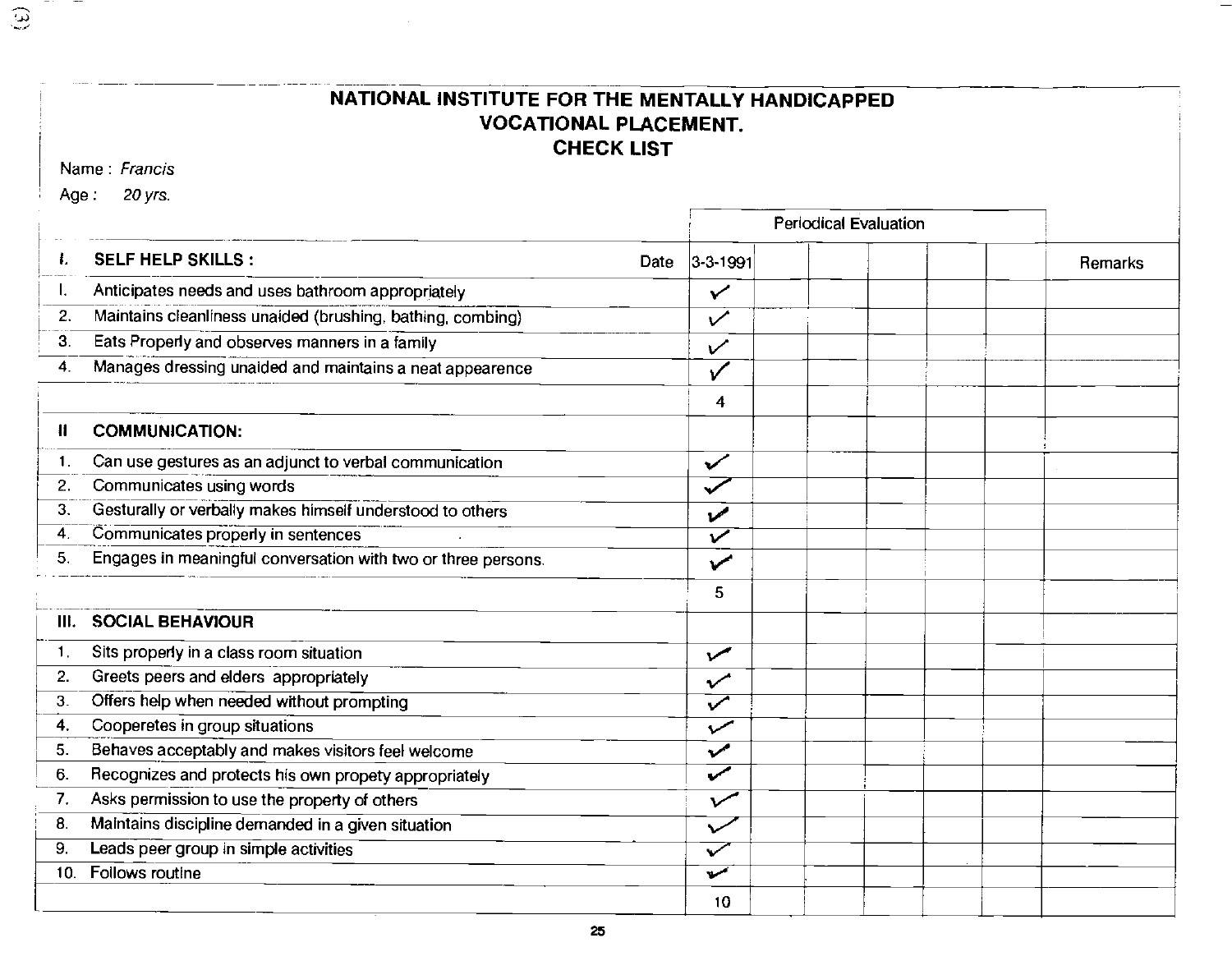| IV. FUNCTIONAL ACADEMICS.<br>Date                                                        | $ 3-3-1991$  | Remarks |
|------------------------------------------------------------------------------------------|--------------|---------|
| Reads his name<br>1.                                                                     |              |         |
| Reads his address<br>2.                                                                  | $\checkmark$ |         |
| Reads survival words (poison, men, women, hot stop, toilet)<br>З.                        |              |         |
| Comprehends what is read by him<br>4.                                                    |              |         |
| Reads simple sentences<br>5.                                                             |              |         |
| Writes his name<br>6.                                                                    |              |         |
| Writes his address<br>7.                                                                 |              |         |
| Copies simple sentences<br>8.                                                            | $\checkmark$ |         |
| Writes simples sentences<br>9.                                                           |              |         |
| Counts meaningfully upto 10<br>10.                                                       |              |         |
| Counts upto 100<br>11.                                                                   |              |         |
| 12. Identifies and writes the number upto 10                                             |              |         |
| identifies and writes the numbers upto 100<br>13.                                        | $\checkmark$ |         |
| 14. Does simple single digit addition                                                    |              |         |
| 15. Does simple double digit addition                                                    | سمر          |         |
| Does simple double digit substraction<br>16.                                             | ۔۔           |         |
| Does simple double digit substraction<br>17.                                             |              |         |
| Identifies coins of all denominations<br>18.                                             |              |         |
| Identifies rupee notes of all denomination<br>19.                                        | ✓            |         |
| Exchanges coins for one rupee<br>20.                                                     |              |         |
| Makes purchases and gets balance for 1 rupee<br>21.                                      | ⊷            |         |
| Makes purchases and gets balance for 5 rupees<br>22.                                     | -            |         |
| Makes purchases and gets balance for 10 rupees<br>23.                                    |              |         |
| Answers correctly day or night, moming or afternoon yesterday, today, or tomorrow<br>24. | $\checkmark$ |         |
| Tells the date, month and year<br>25.                                                    | $\checkmark$ |         |
| Tells the position of the long and short arm in clock<br>26.                             |              |         |
| Tells his date of birth<br>27.                                                           |              |         |
| Tells time to the minute on the clock<br>28.                                             |              |         |
| Tells hours, 30 mts, 15 mts, 45 mts<br>29.                                               |              |         |
| 30. Associates time to the work routine                                                  |              |         |
|                                                                                          | 21           |         |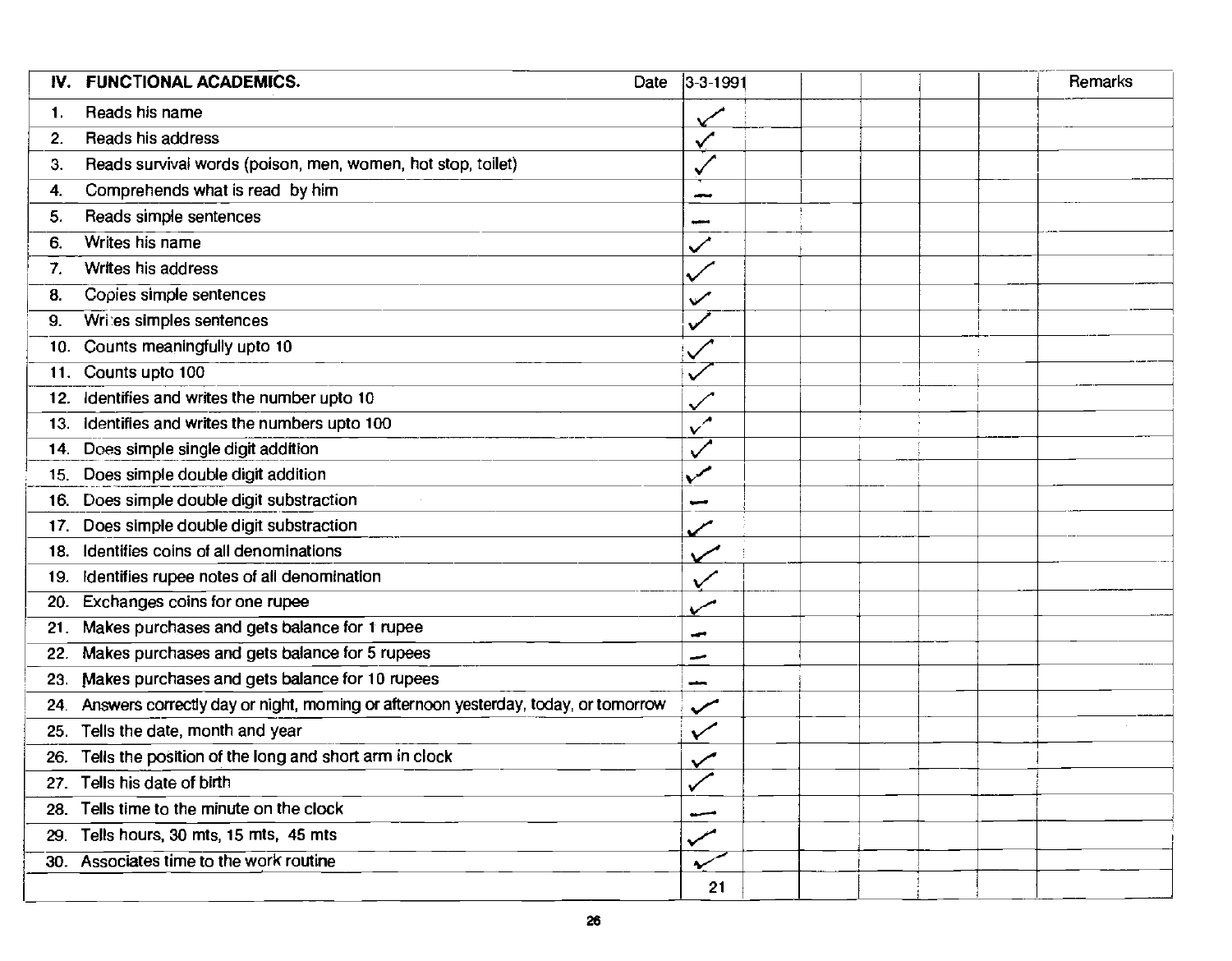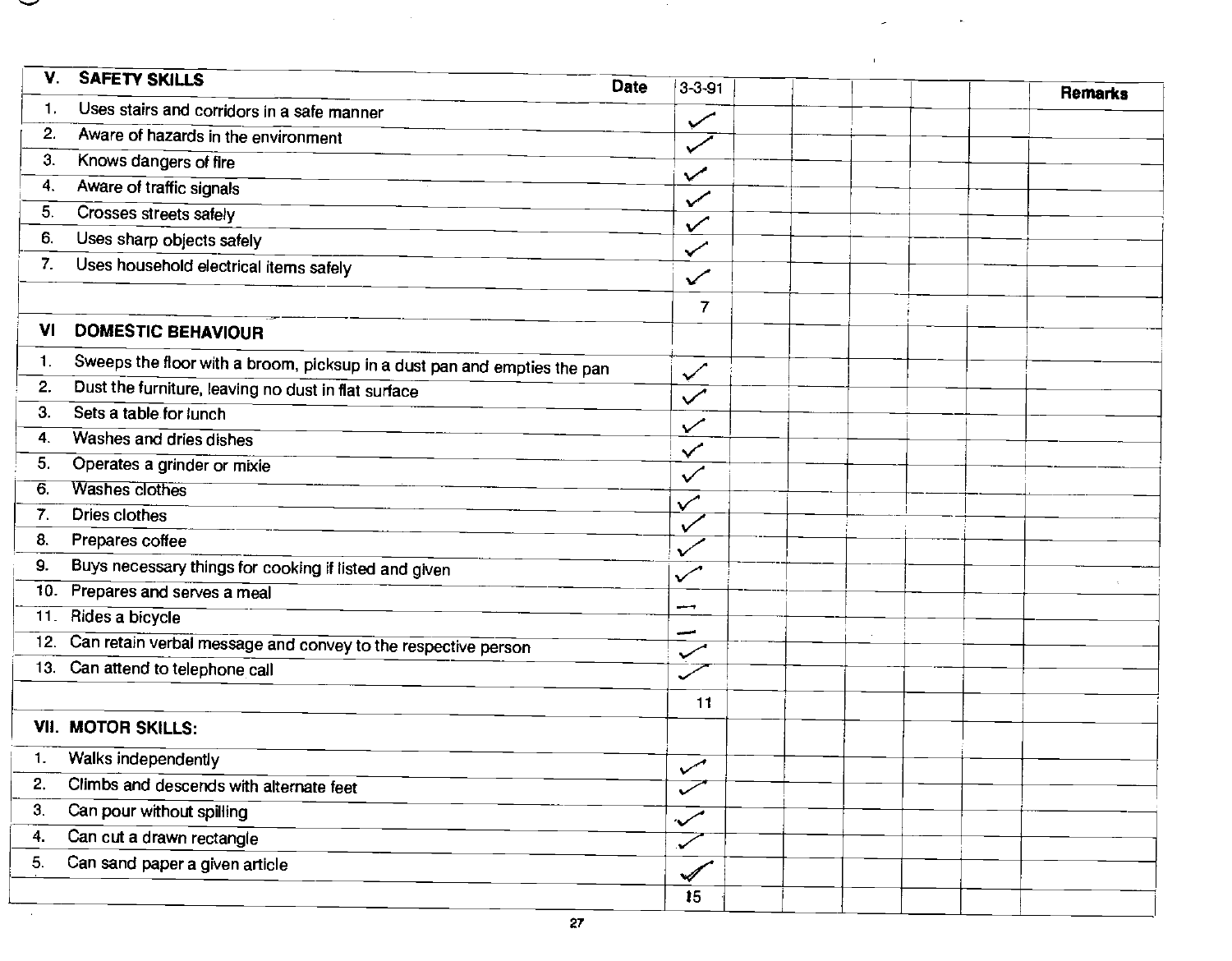| <b>VIII. VOCATIONAL SKILLS</b>                                                    | $3 - 3 - 91$<br><b>Date</b> | Remarks |
|-----------------------------------------------------------------------------------|-----------------------------|---------|
| Attends to an assigned task without disturbing others for one hour                |                             |         |
| Goes to an assigned area without reminder in a routine daily programme<br>$2_{-}$ |                             |         |
| Understands and completes a task in order to receive money.<br>3.                 |                             |         |
| Increases speed of work, told to do so<br>4.                                      |                             |         |
| Rises and leaves from residence so as to reach work or activity<br>5.             |                             |         |
| Travels by bus independently<br>6.                                                |                             |         |
|                                                                                   |                             |         |

| Major areas                    | in each area |    | Total No. of Skills<br>$3 - 3 - 91$<br>Skills<br>achieved |  | Remarks |
|--------------------------------|--------------|----|-----------------------------------------------------------|--|---------|
| I. Self help skills            |              | 4  | 4                                                         |  |         |
| II. Communication              |              | 5. | 5                                                         |  |         |
| III. Social Behaviour          |              | 10 | 10                                                        |  |         |
| IV. Functional Academics       |              | 30 | 21                                                        |  |         |
| V Safety skills                |              | 7  | 7                                                         |  |         |
| VI. Domestic Behaviour         |              | 13 | 11.                                                       |  |         |
| VII. Motor Skill               |              | 5. | 5                                                         |  |         |
| <b>VIII. Vocational skills</b> |              | 6  | 6                                                         |  |         |
|                                | Total        | 80 | 69                                                        |  |         |

Vocational habilitation level is achievemnt of 80% of the total 80 skills in all major areas. In case a person does not achieve 80% in academic skills and gets 80% in all other major areas, he can still be considered for placement.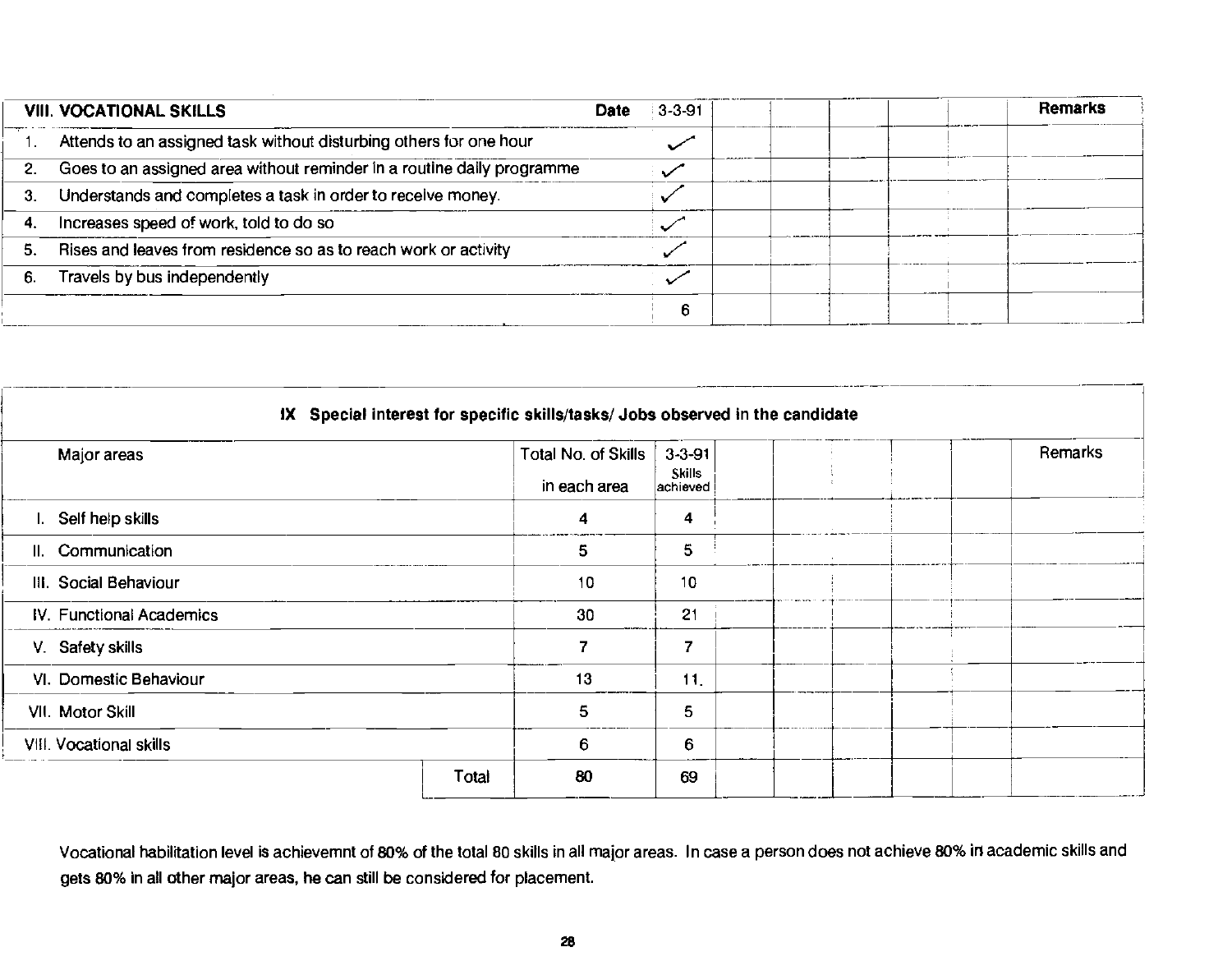| <b>MANUFACTURE OF BRICKS</b>                                 | Name: Francis                                                  |                 | v Hi       |                       |  |         |
|--------------------------------------------------------------|----------------------------------------------------------------|-----------------|------------|-----------------------|--|---------|
| Job Analysis                                                 | Age: 20 yrs                                                    |                 |            | Periodical Evaluation |  |         |
| Core work routines:                                          | A. Preparation of clay-sequential tasks                        | Date:<br>3.3.91 | $3.9.91 +$ | 3.5.91                |  | Remarks |
| Prepares the yard for mixing clay                            |                                                                | М               | ٧          |                       |  |         |
| $\mathbf{2}$ .<br>Sifts the sand                             |                                                                | P               |            |                       |  |         |
| 3 <sub>1</sub><br>Puts 10 baskets of yellow clay in the yard |                                                                |                 |            | v                     |  |         |
| Puts 5 baskets of black clay in the yard                     |                                                                | P               |            | v                     |  |         |
|                                                              |                                                                | P               | v          | v                     |  |         |
| Puts 5 baskets of cleaned sand on the clay                   |                                                                | P               | v          |                       |  |         |
| Adds water to the clay and sand using a hose pipe            |                                                                | P               |            |                       |  |         |
| Mixes the clay and sand with water                           |                                                                | P               |            |                       |  |         |
|                                                              | Takes out the grass and other materials from the prepared clay |                 | M          |                       |  |         |
|                                                              |                                                                | M               |            |                       |  |         |
|                                                              | Total:                                                         | 0               | 3          | 5.                    |  |         |

#### Codes:

- I Independent Without any help if the trainee does the task mark 'I'
- V Verbal cues If he has to be told what to do, mark 'V
- M Modelling If he has to be shown how to do, mark 'M'
- P Physical help If he needs physical help, mark 'P
- ID Totally Dependent If he has to be totally helped to do, mark 'TD'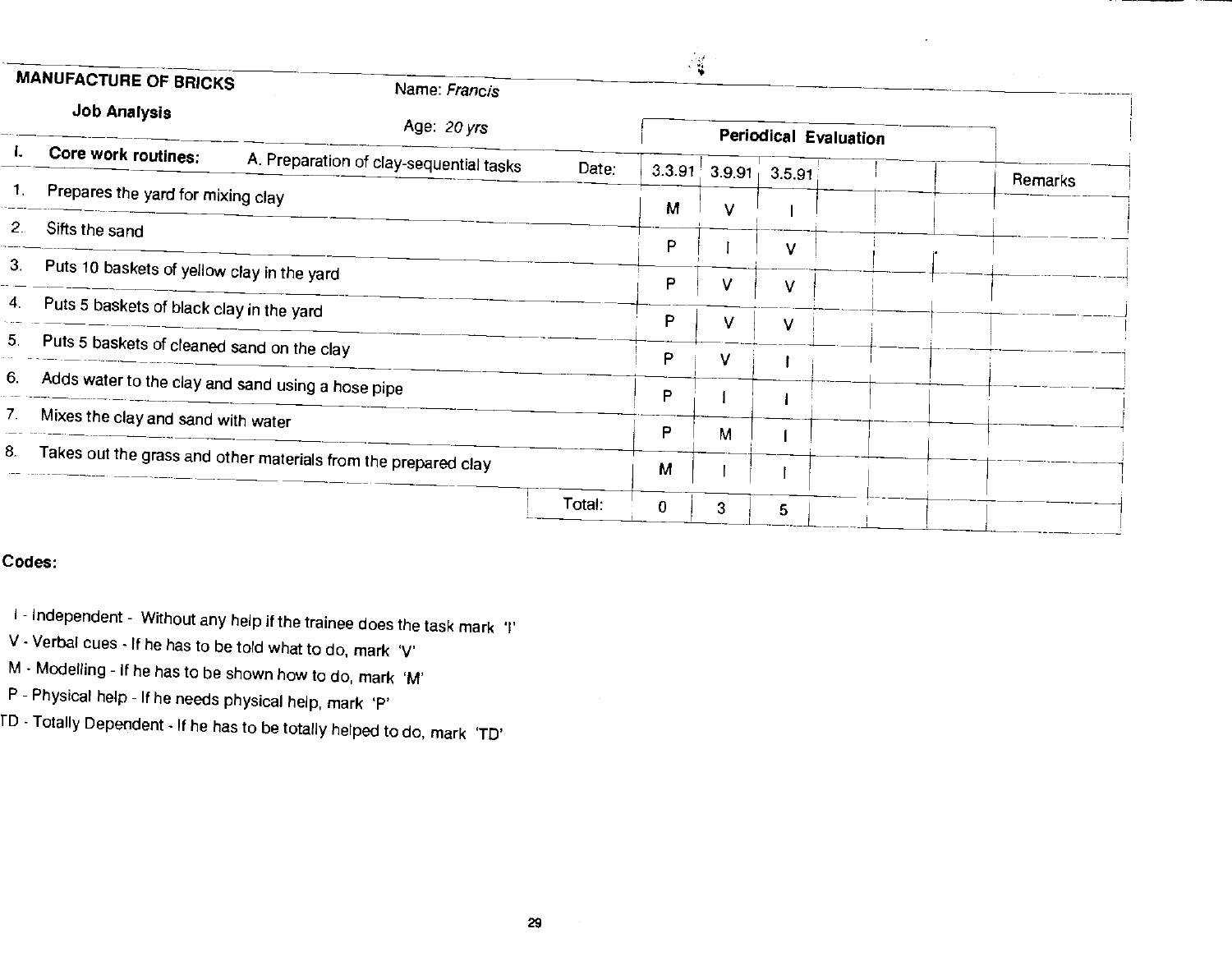| В.             | Preparation of green bricks-Sequential tasks                                         | Date:  |           | $3.3.91$ 3.5.91 | 3.7.91          |  | Remarks |  |
|----------------|--------------------------------------------------------------------------------------|--------|-----------|-----------------|-----------------|--|---------|--|
| 1.             | Fills the prepared clay in the basket                                                |        | P         | v               |                 |  |         |  |
| 2.             | Takes the filled basket to the pug mill                                              |        | v         |                 |                 |  |         |  |
| З.             | Puts the clay into the hole where the rollers are fixed                              |        | P         | V.              |                 |  |         |  |
| 4.             | Mixes crude oil and kerosene in 1:10 proportion                                      |        | <b>TD</b> | TD              | TD              |  |         |  |
| 5.             | Pours the mixed oil through the mouth of the pug mill                                |        | F.        | V.              | V               |  |         |  |
| 6.             | Puts on the switch to start the machine                                              |        | TD        | <b>TD</b>       | V               |  |         |  |
| 7.             | Waits till the clay slab reaches the mark on the cutting table                       |        | v         |                 |                 |  |         |  |
| 8.             | Operates the handle to cut the slab                                                  |        | P         | v               |                 |  |         |  |
| 9.             | Pushes the clay slab towards the wire cutter                                         |        | P         | v               | $\vee$          |  |         |  |
| 10.            | Operates the handle of the wire cutter                                               |        | P         | V               |                 |  |         |  |
|                | 11. Presses on the top of the cut bricks with a plank                                |        | P         | v               | $\vee$          |  |         |  |
| 12.            | Removes the side piece which are not in the required sizes                           |        | v         |                 |                 |  |         |  |
| 13.            | Puts those piece again into the roller                                               |        | v         |                 |                 |  |         |  |
| 14.            | Takes out the green bricks in twos                                                   |        | P         |                 | f,              |  |         |  |
| 15.            | Keep in twos on the plank to be kept for drying                                      |        | P         | P               | $\mathbf{I}$    |  |         |  |
| 16.            | Removes the grass and other materials from the wire cutter                           |        | P         | P               | V.              |  |         |  |
|                |                                                                                      | Total: | 0         | 5.              | 10 <sub>1</sub> |  |         |  |
|                |                                                                                      |        |           |                 |                 |  |         |  |
| C.             | Drying the green bricks-sequential tasks                                             |        |           |                 |                 |  |         |  |
| $\mathbf{1}$ . | Carries the green bricks kept on the plank to the place to be stacked to drain water |        | V.        |                 |                 |  |         |  |
| 2.             | Takes out the green bricks from the plank                                            |        | v         |                 |                 |  |         |  |
| З.             | Stacks the bricks (after draining water) on a pushing cart                           |        | м         | V               | M               |  |         |  |
| $\mathbf{4}$   | Stacks the green brick (after draining water) on a pushing cart                      |        | M         | v               |                 |  |         |  |
| 5.             | Pushes the cart towards the yard for drying                                          |        |           |                 |                 |  |         |  |
| 6.             | Keeps the bricks vertically one by one                                               |        | M         |                 |                 |  |         |  |
|                |                                                                                      | Total: |           | 4               | 5               |  |         |  |

 $\mathcal{L}$ 

Note: After wire cutting, the green bricks are kept inside the shed to drain water. Later they are taken to the yard depending on the nature of the slab and temperature outside the shed.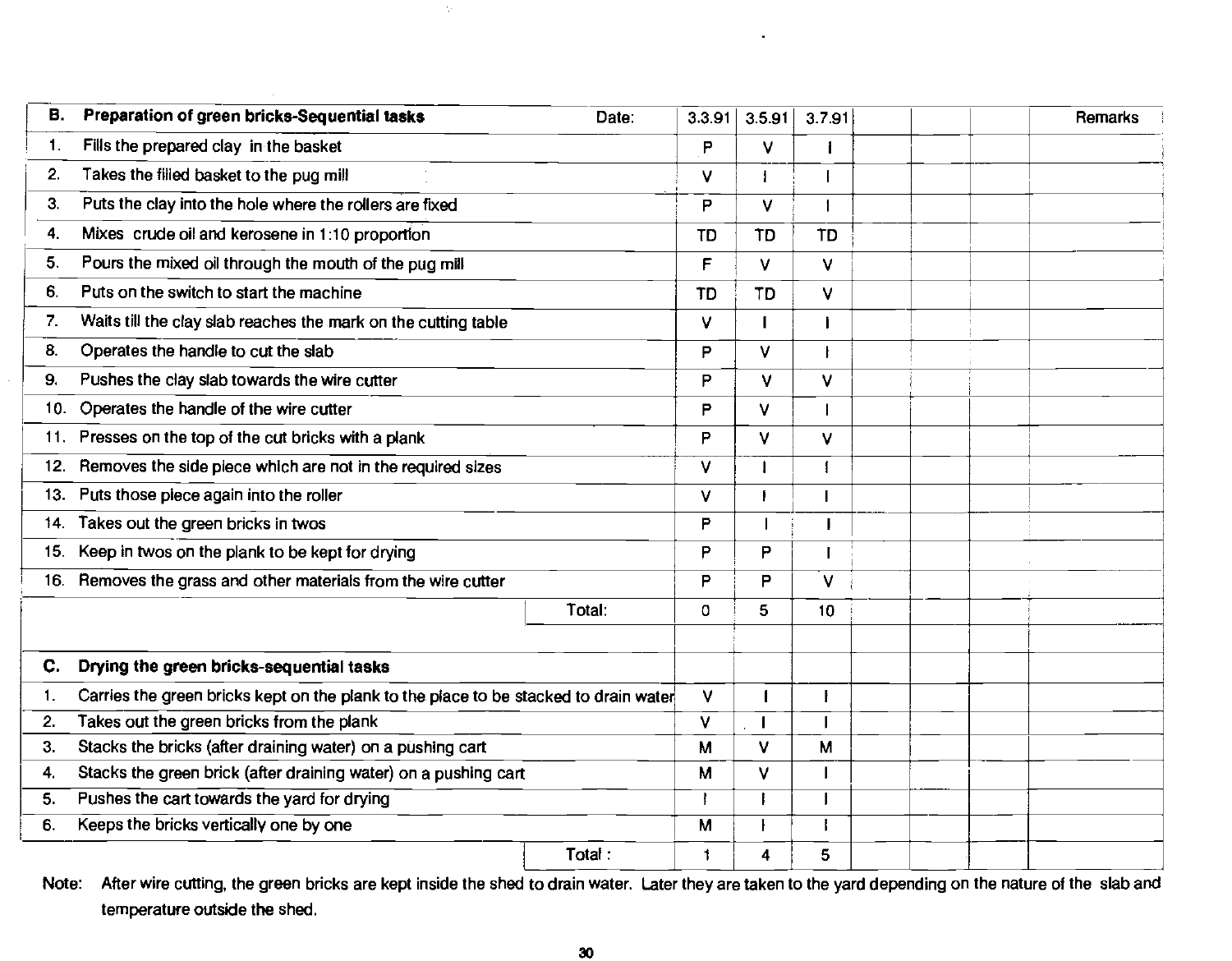| D.             | Burning green bricks in the kiln-sequential tasks                         | Date:  | 3.3.91               | 3.5.91         | 3.7.91                   | Remarks |
|----------------|---------------------------------------------------------------------------|--------|----------------------|----------------|--------------------------|---------|
| $\mathbf{1}$ . | Stacks the dried green bricks on the pushing cart                         |        | M                    | v              |                          |         |
| 2.             | Pushes the cart towards the kiln                                          |        |                      |                |                          |         |
| 3.             | Takes out the bricks one by one from the cart                             |        | v                    |                |                          |         |
| 4.             | Gives to the person who stacks the bricks inside the kiln                 |        | V                    |                |                          |         |
| 5.             | Stacks the bricks inside the kiln                                         |        |                      |                |                          |         |
| 6.             | Mixes clay with water to cover the kiln                                   |        |                      |                | ä,                       | Risky   |
| 7.             | Gives the mixed clay to the person who covers the kiln                    |        | v                    | М              | $\blacksquare$           |         |
| 8.             | Covers the kiln with clay                                                 |        | V                    |                | v                        |         |
| 9.             | Brings the firewood from the yard                                         |        | V                    | $\mathbf{I}$   | $\overline{\phantom{a}}$ |         |
| 10.            | Gives to the person who stacks the firewood on the kiln                   |        |                      |                | I                        |         |
| 11.            | Lights the firewood                                                       |        | $\vee$               | $\mathbf{I}$   | $\overline{\phantom{a}}$ |         |
| 12.            | Regulates the air                                                         |        | ÷.                   | $\blacksquare$ | ÷                        | Risky   |
|                |                                                                           |        |                      | $\blacksquare$ | ÷                        | Risky   |
|                | 13. Puts off the fire after the bricks are burnt properly                 |        |                      | $\blacksquare$ | ä,                       | Risky   |
|                |                                                                           | Total: | $\blacktriangleleft$ | 6              | 7                        |         |
|                | I.E. Sorting and storing of burnt bricks Sequential tasks                 |        |                      |                |                          |         |
| 1.             | Takes out the burnt bricks after properly cooling the kiln and the bricks |        | $\blacksquare$       | $\bullet$      | $\blacksquare$           |         |
| 2.             | Stores the bricks outside the kiln                                        |        | V                    |                | f                        | Risky   |
| 3.             | Keeps the broken bricks separately                                        |        | $\mathbf{V}$         | V              | ٧                        |         |
| 4.             | Sorts out the good bricks                                                 |        | V                    | V              | ٧                        |         |
| 5.             | Stacks in the storage                                                     |        | M                    |                |                          |         |
| 6.             | Cleans the kiln                                                           |        | TD                   | <b>TD</b>      | TD                       |         |
| 7.             | Cleans the surroundings of the kiln                                       |        | V                    |                |                          |         |
|                |                                                                           | Total: | $\bf{0}$             | 3              | 3                        |         |
|                |                                                                           |        |                      |                |                          |         |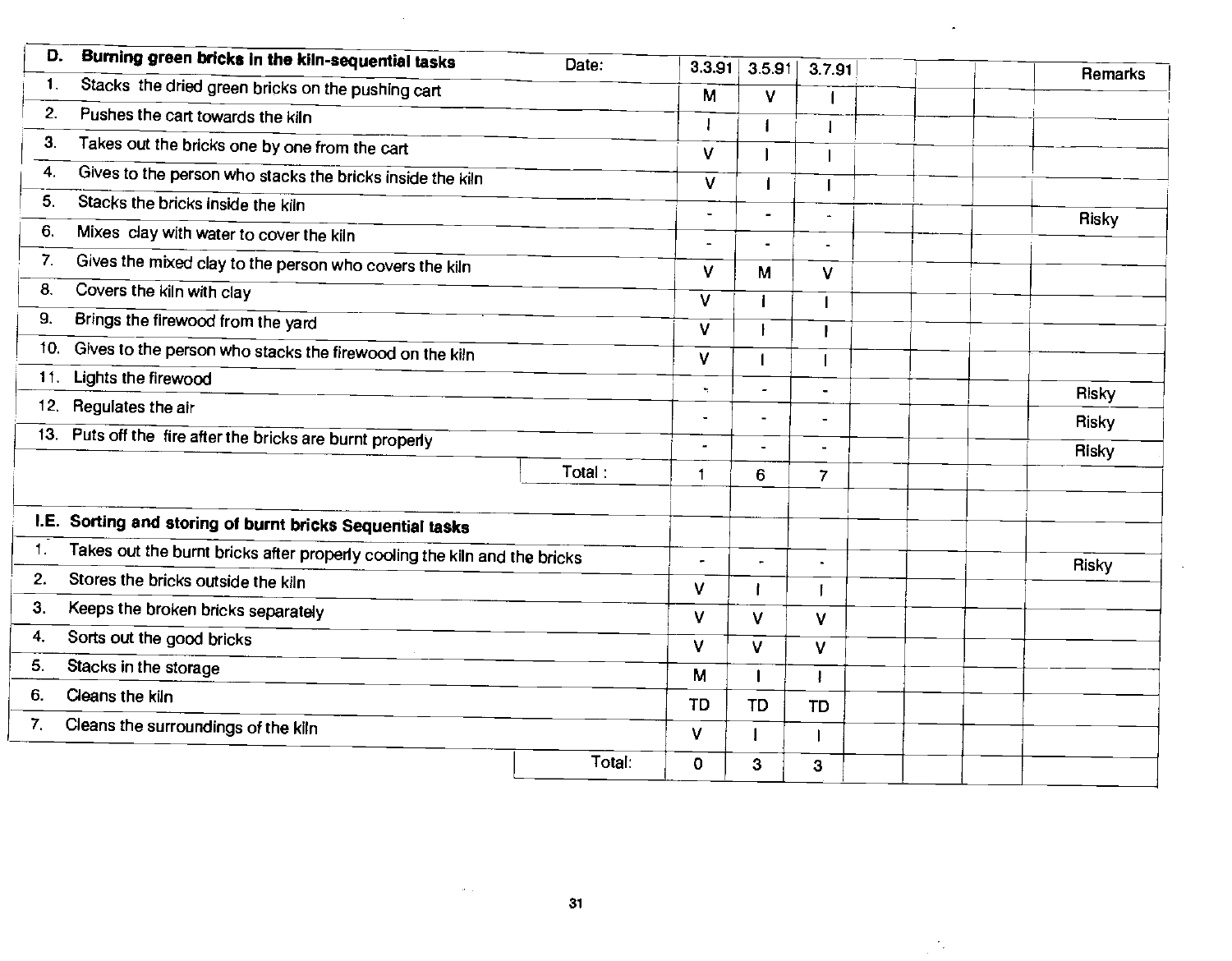| Episodic work routine: F. Cleaning the pug mill<br>П.           | Date   | 3.391                   | 3.5.91                  | 3.7.91                   | Remarks |
|-----------------------------------------------------------------|--------|-------------------------|-------------------------|--------------------------|---------|
| Wipes the machine parts with cloth<br>$1_{-}$                   |        | P                       | $\overline{\mathsf{M}}$ |                          |         |
| Uses the brush for the parts where the hands do not reach<br>2. |        | $\overline{TD}$ .       | $\overline{\mathsf{P}}$ | $\overline{\mathsf{M}}$  |         |
| Gets inside the part of the pug mill where clay is put in<br>З. |        |                         |                         |                          | risky   |
| Sits on the roller<br>4.                                        |        |                         |                         | $\tilde{\phantom{a}}$    | risky   |
| Takes out the mud stuck on the roller with a thin blade<br>5.   |        |                         |                         |                          | risky   |
| Collects the mud in a basket<br>6.                              |        | $\overline{a}$          |                         |                          | risky   |
| Takes out the basket with mud<br>7.                             |        | $\blacksquare$          |                         | $\blacksquare$           |         |
| Puts it in the prepared clay<br>8.                              |        | $\blacksquare$          |                         | $\overline{\phantom{a}}$ | risky   |
|                                                                 | Total: | 0                       | $\mathbf{0}$            | $\mathbf{1}$             |         |
| <b>G. Lubrication</b>                                           |        |                         |                         |                          |         |
| Finds out the 6 lubrication cups on the mill<br>1 <sub>1</sub>  |        | м                       | v                       |                          |         |
| Takes out the cups one by one<br>2.                             |        | P                       | V                       |                          |         |
| Fills grease in the cups one by one<br>З.                       |        | P                       | P                       |                          |         |
| Fits the cups back on the machine<br>4.                         |        | P                       | $\overline{\mathsf{v}}$ | $\overline{\mathsf{v}}$  |         |
| Puts on the switch<br>5.                                        |        | v                       | 1                       |                          |         |
| Checks whether the new grease comes out of the cups<br>6.       |        | V                       | $\overline{\mathsf{v}}$ | $\overline{\mathsf{v}}$  |         |
|                                                                 | Total: | 0                       | $\overline{c}$          | 4                        |         |
| Work behaviour<br>Ш.                                            |        |                         |                         |                          |         |
| Wears the uniform for work<br>$\mathbf{1}$ .                    |        |                         | $\mathbf{I}$            |                          |         |
| Goes for work on time in the morning<br>2.                      |        | V                       | $\overline{\mathsf{v}}$ |                          |         |
| Works till the morning tea break as per the directions<br>3.    |        | V                       | $\overline{\mathsf{M}}$ |                          |         |
| Breaks for morning tea<br>4.                                    |        | V                       | $\overline{\mathsf{M}}$ | M                        |         |
| Returns on time after tea<br>5.                                 |        | V                       | $\mathbf{I}$            |                          |         |
| Continues work as per directions<br>6.                          |        | V                       | M                       | M                        |         |
| Goes for lunch<br>7.                                            |        | V                       | M                       | M                        |         |
| Takes rest - till 2 p.m.<br>8.                                  |        | v                       |                         |                          |         |
| Continues work till 5 p.m.<br>9.                                |        | v                       |                         | 1                        |         |
| Breaks for evening tea<br>10.                                   |        | $\overline{\mathsf{v}}$ | $\overline{\mathsf{M}}$ | 1                        |         |
| Continues work till 5 p.m.<br>11 <sub>1</sub>                   |        | $\overline{M}$          | $\overline{\mathsf{M}}$ | I                        |         |
| Takes bath<br>12 <sub>1</sub>                                   |        |                         |                         |                          |         |
| Changes dress<br>13 <sub>1</sub>                                |        |                         |                         |                          |         |
| Cooperates with others during work<br>$\overline{14}$ .         |        |                         |                         |                          |         |
| 15. Communicates properly during work                           |        |                         |                         |                          |         |
|                                                                 | Total: | $\overline{5}$          | 8                       | $\overline{12}$          |         |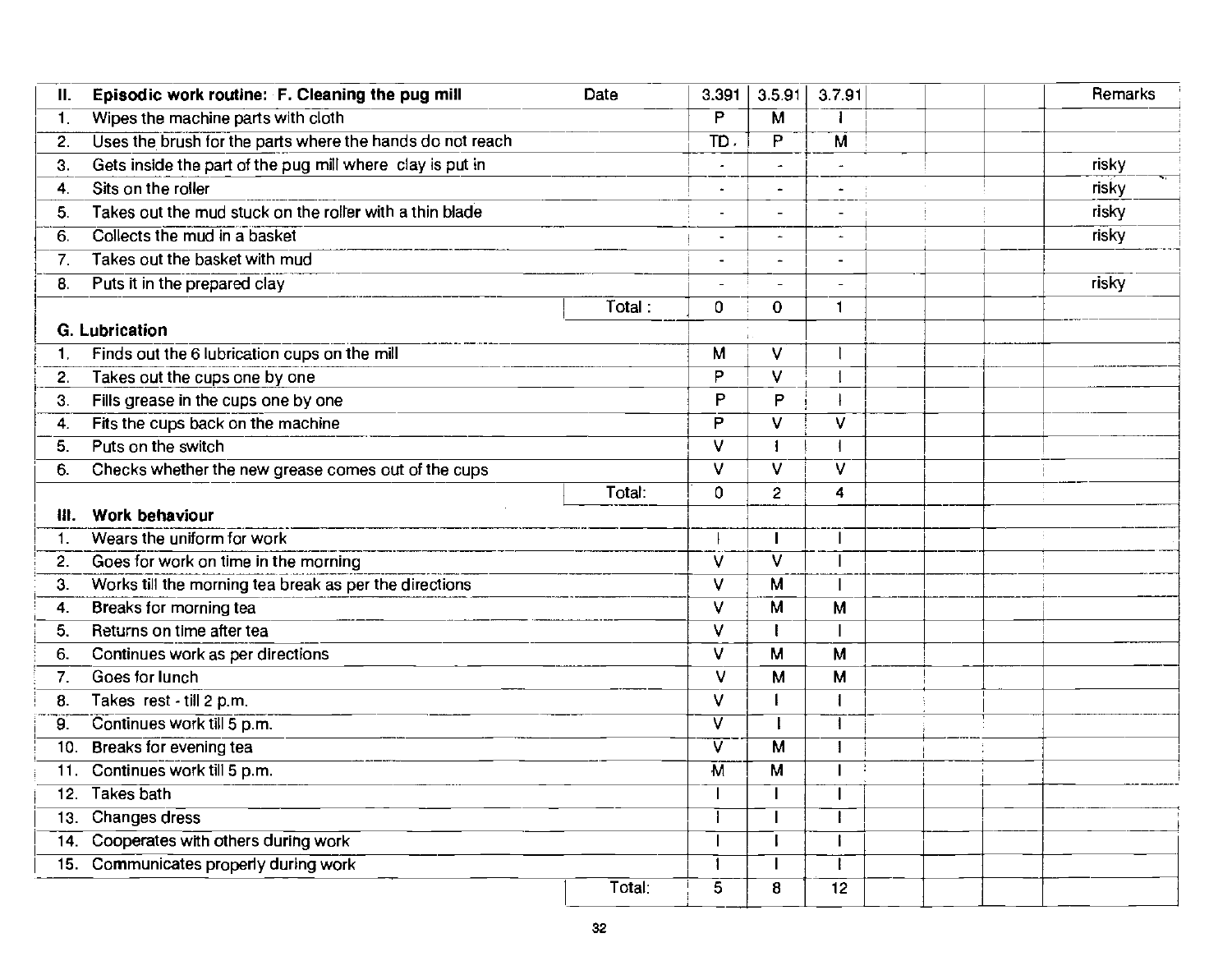| IV.        | Work related skills                   | Date  |    |    | $3.2.91$ 3.3.91 3.7.91 | Remarks |
|------------|---------------------------------------|-------|----|----|------------------------|---------|
|            | Realizes that he can earn out of work |       | ID |    |                        |         |
| 2.         | Reaches in time                       |       |    |    |                        |         |
| 3.         | Calculates the money upto 10 rupees   |       |    |    |                        |         |
| <b>4</b> . | Uses pocket money for personal use    |       |    |    | ν                      |         |
| 5.         | Aware of the use of bank              |       | TD | TD | םד                     |         |
|            | 6. Crosses street safely              |       |    |    |                        |         |
|            | Behaves properly in public places     |       |    |    |                        |         |
| 8.         | Reads own address                     |       |    |    |                        |         |
| 9.         | Writes own address                    |       |    |    |                        |         |
|            | 10. Writes letter to parents/friends  |       | м  | м  | м                      |         |
|            |                                       | Total | 5  |    |                        |         |

 $\mathcal{L}$ 

 $\bar{\omega}$ 

These are some of the generic skills which can be easily practiced after placing on-the-job

| Name: Francis                                 |        | Total No. of |              | Periodical evaluation      |                  |  |         |
|-----------------------------------------------|--------|--------------|--------------|----------------------------|------------------|--|---------|
| Age: 20 yrs                                   |        | skills       |              | $3.3.91$ $3.5.91$ $3.7.91$ |                  |  | Remarks |
| Core work routines:                           |        |              |              |                            |                  |  |         |
| A. Preparation of clay                        |        | 8            | 0            | 3                          | 5                |  |         |
| B. Preparation of green bricks                |        | 16           | 0            | 5.                         | 10 <sup>°</sup>  |  |         |
| C. Drying the green bricks                    |        | 6            |              | 4                          | 5                |  |         |
| D. Burning the green bricks in the kiln       |        | 13           |              | 6.                         | 7                |  |         |
| E. Sorting and storing of burnt bricks        |        | 7            | $\mathbf{0}$ | 3                          | 3                |  |         |
| <b>Episodic work routines:</b><br>$H_{\star}$ |        |              |              |                            |                  |  |         |
| F. Cleaning the pug mill                      |        | 8            | $\mathbf{0}$ | 0                          |                  |  |         |
| G. Lubrication                                |        | 7            | $\Omega$     | $\overline{2}$             | $\boldsymbol{4}$ |  |         |
| 111.<br>Work behaviour                        |        | 15           | 5.           | 8                          | 12 <sub>2</sub>  |  |         |
| IV. Work related skills                       |        | 10           | 5.           | т.                         | $\overline{ }$   |  |         |
|                                               | Total: | 90           | 12           | 38                         | 54               |  |         |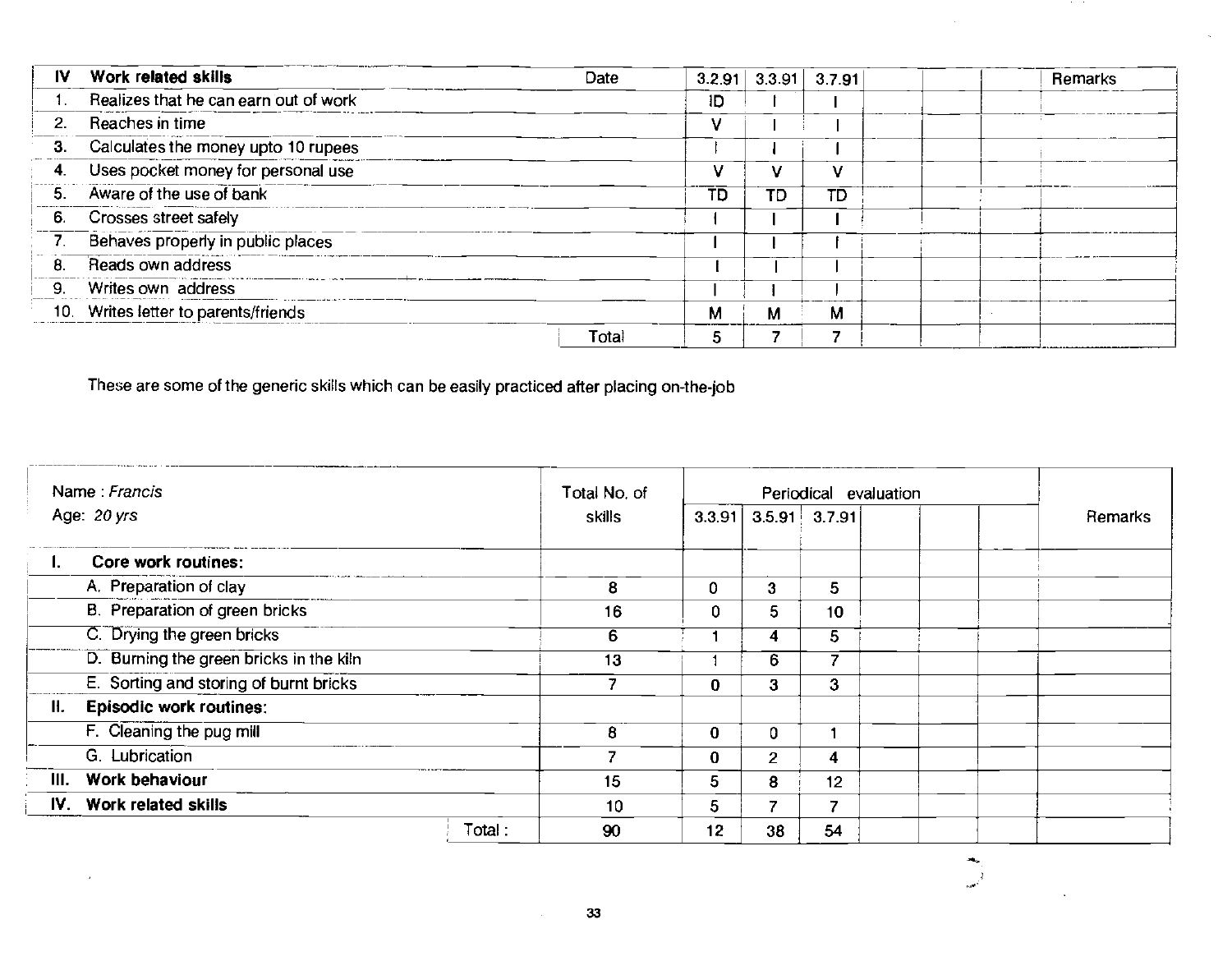### Distribution of Skill Achievement In Manufacture of Wire-cut Bricks



Name of the Trainee; Erancis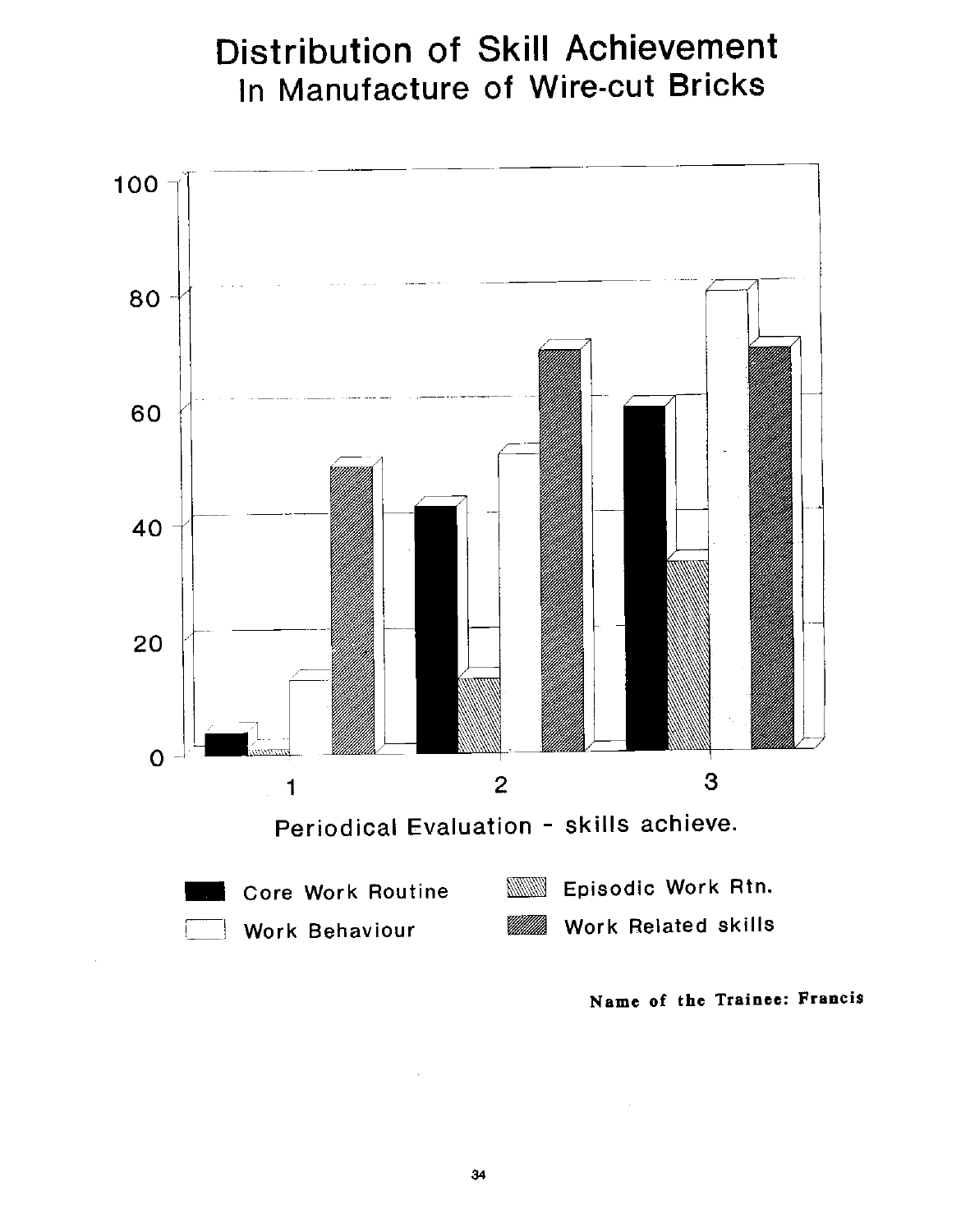### Graphical representation of skills achievement in the manufacture of wire cut bricks ( in percentage)



Name of the Trainee : Francis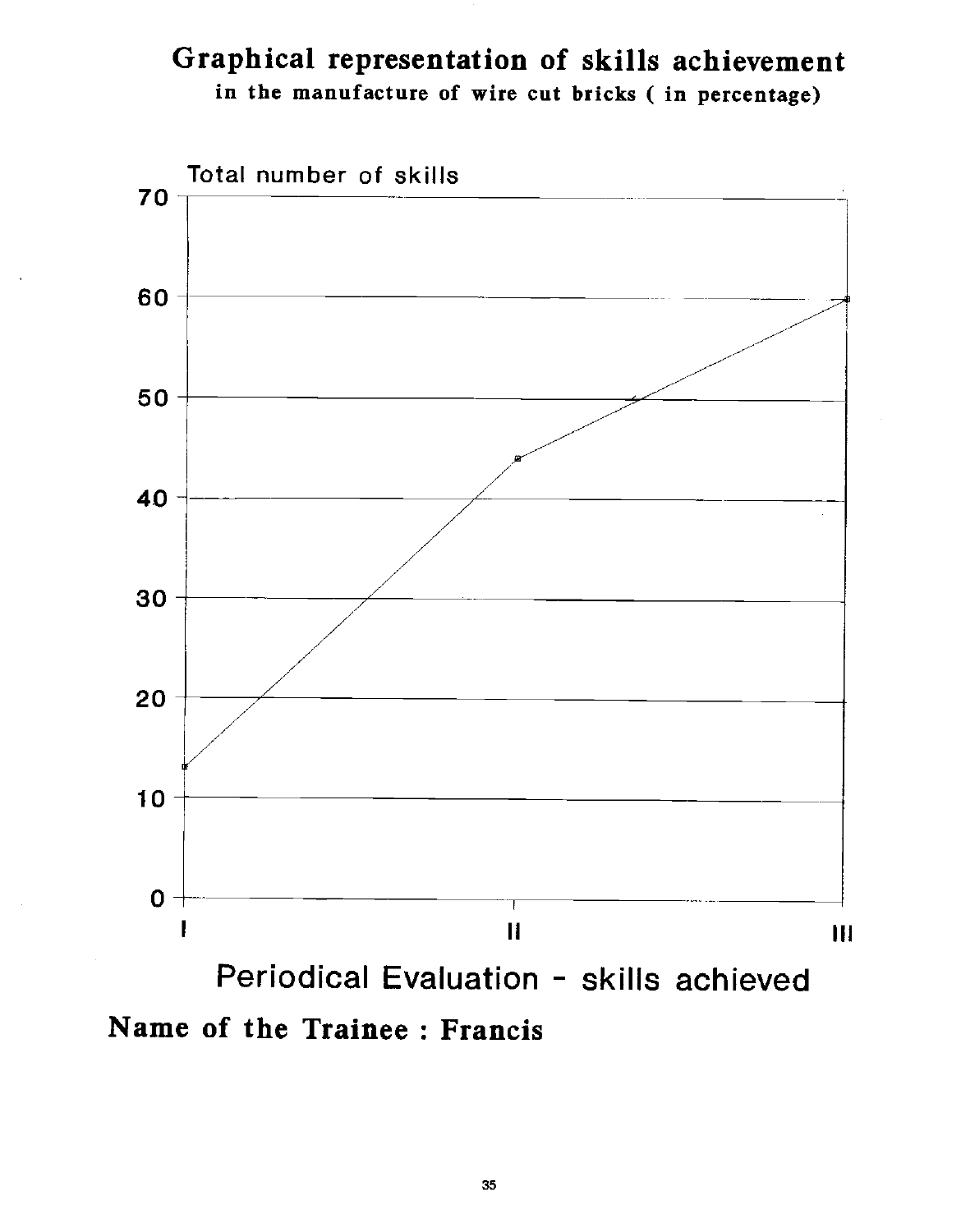|    | Name:<br>MANUFACTURE OF TILES - JOB ANALYSIS                 |        |                              |         |
|----|--------------------------------------------------------------|--------|------------------------------|---------|
|    | Age:                                                         |        | <b>Periodical Evaluation</b> |         |
| ь. | Core Work routines : A. Preparation of clay-sequential tasks | Date   |                              | Remarks |
|    | Prepares the yard for mixing clay                            |        |                              |         |
| 2. | Sifts the sand                                               |        |                              |         |
| З. | Puts 10 baskets of yellow clay in the yard                   |        |                              |         |
| 4. | Puts 5 baskets of black clay on the top of the yellow clay   |        |                              |         |
| 5. | Puts 5 baskets of cleaned sand on the clay                   |        |                              |         |
| 6. | Adds water to the clay and sand using the hose pipe          |        |                              |         |
|    | Mixes the clay and sand with water                           |        |                              |         |
| 8. | Takes out the sand and other materials from prepared clay    |        |                              |         |
|    |                                                              | Total: |                              |         |

#### Codes:

| $\mathbf{1}$ and $\mathbf{1}$ | Independent      | - Without any help if the trainee does the task, mark 'I"    |
|-------------------------------|------------------|--------------------------------------------------------------|
| $V - -$                       | Verbal cues      | - If he has to be told what to do mark 'V'                   |
| M -                           | <b>Modelling</b> | - If he has to be shown how to do mark 'M'                   |
| $P \cdot$                     | Physical help    | - If he needs physical help mark 'P'                         |
| TD -                          |                  | Totally Dependent - If he has to be totally helped mark 'TD' |

 $\sim$ 

(Method used to fill the format for manufacture of wire cut bricks can be followed).

 $\sim$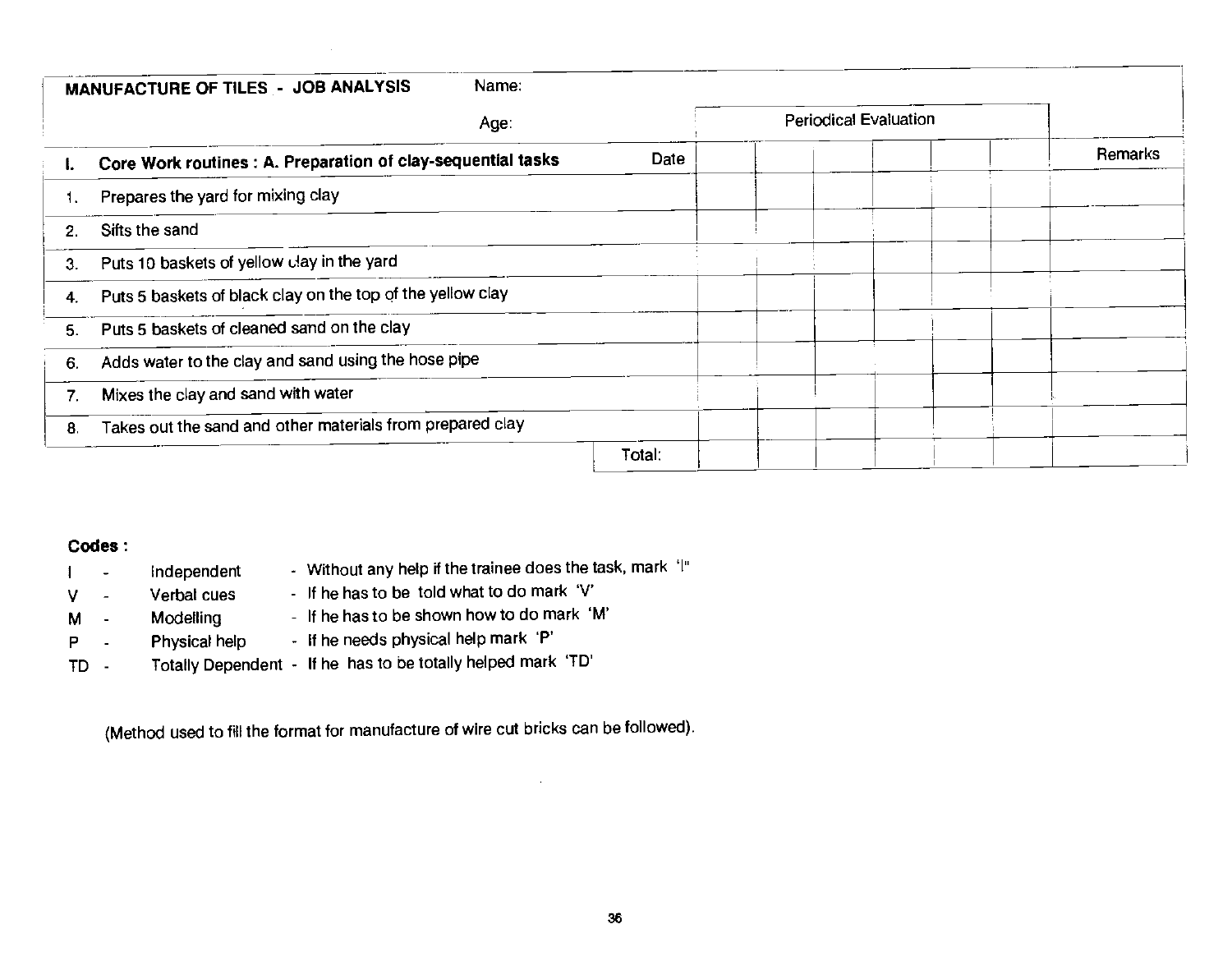| B. Preparation of green slabs in the required size-sequential tasks<br>Date:                                                                                                                                     |  | Remarks |
|------------------------------------------------------------------------------------------------------------------------------------------------------------------------------------------------------------------|--|---------|
| Fills the prepared clay in the basket                                                                                                                                                                            |  |         |
| Takes the filled basket to the pug mill<br>2.                                                                                                                                                                    |  |         |
| Puts the clay into the hole where the rollers are fixed<br>З.                                                                                                                                                    |  |         |
| Mixes crude oil and kerosene in 1:10 proportion<br>$\overline{4}$                                                                                                                                                |  |         |
| Pours the mixed oil through the mouth of the pug mill<br>5.                                                                                                                                                      |  |         |
| Puts on the switch to start the machine<br>6.                                                                                                                                                                    |  |         |
| 7.<br>Waits till the clay slab reaches the mark on the cutter                                                                                                                                                    |  |         |
| Operates the handle to cut the clay slab<br>8.                                                                                                                                                                   |  |         |
| Pushes the clay slab towards the wire cutter<br>9.                                                                                                                                                               |  |         |
| Operates the handle of the wire cutter<br>10.                                                                                                                                                                    |  |         |
| Presses on the top of the cut slabs with a plank<br>11.                                                                                                                                                          |  |         |
| 12. Puts the side pieces again into the roller                                                                                                                                                                   |  |         |
| Keeps the green slabs to drain water<br>13.                                                                                                                                                                      |  |         |
|                                                                                                                                                                                                                  |  |         |
| 14. Removes the grass and other materials from the wire cutter<br>Total:<br>Note: The mouth piece of the pug mill has to be adjusted as per the requirement of the thickness of the green slab to prepare tiles. |  |         |
| C.<br>Date:                                                                                                                                                                                                      |  |         |
| Preparation of green tiles using hand press-sequential tasks<br>Dips the cloth in the mixed oil<br>$\mathbf{1}$ .                                                                                                |  | Remarks |
| 2.<br>Applies oil with that cloth on the surface where the green slabs are to be beaten                                                                                                                          |  |         |
| Beats the green slab on the surface turning all the 6 sides of the slab one by one<br>З.                                                                                                                         |  |         |
| Applies oil inside the die<br>4.                                                                                                                                                                                 |  |         |
| 5.<br>Keeps the beaten slab inside the die                                                                                                                                                                       |  |         |
| Adjusts the handle of the die<br>6.                                                                                                                                                                              |  |         |
| Turns the wheel to the opposite side<br>7.                                                                                                                                                                       |  |         |
| Takes out the die<br>9.                                                                                                                                                                                          |  |         |
| 10. Keeps the green tile on the wooden pallet                                                                                                                                                                    |  |         |
| 11. Keeps the pallet with green tile on the trimming table                                                                                                                                                       |  |         |
| 12. Cuts all the four sides of the tile with a knife                                                                                                                                                             |  |         |
| 13. Keeps the tile on the rack to drain water                                                                                                                                                                    |  |         |

 $\sim$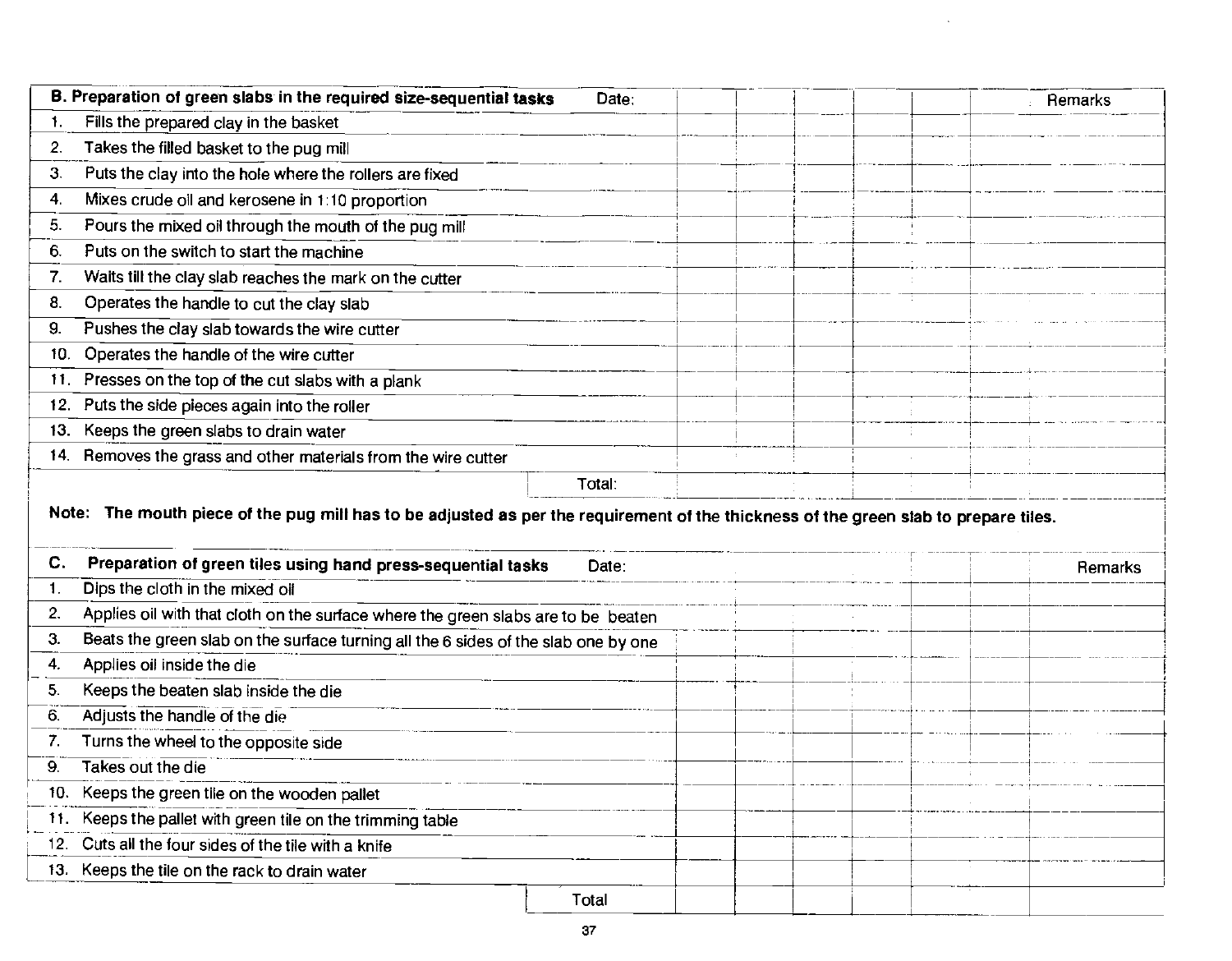|                                         | D. Drying green tiles in the kiln-sequential tasks                       | Date   |        |  |  | Remarks |
|-----------------------------------------|--------------------------------------------------------------------------|--------|--------|--|--|---------|
| $\mathbf{1}$ .                          | Takes out the tiles from the rack one by one                             |        |        |  |  |         |
| 2.                                      | Stacks the tiles on the cart to take to the yard                         |        |        |  |  |         |
| Pushes the cart to the yard<br>3.       |                                                                          |        |        |  |  |         |
| Cleans the yard<br>4.                   |                                                                          |        |        |  |  |         |
| 5.                                      | Takes out the tiles one by one from the cart                             |        |        |  |  |         |
| 6.                                      | Keeps one by one in the yard to dry in the sun                           |        |        |  |  |         |
|                                         |                                                                          | Total: |        |  |  |         |
|                                         |                                                                          |        |        |  |  |         |
| Е.                                      | Burning green tiles in the kiln-sequential tasks                         |        |        |  |  |         |
| 1.                                      | Stacks the dried tiles in the pushing cart                               |        |        |  |  |         |
| Pushes the cart towards the kiln<br>2.  |                                                                          |        |        |  |  |         |
| 3.                                      | Gives one by one to the person who loads the tiles in the kiln           |        |        |  |  |         |
| Loads the tiles inside the kiln<br>4.   |                                                                          |        |        |  |  |         |
| Mixes clay with water<br>5.             |                                                                          |        |        |  |  |         |
| 6.                                      | Gives the mixed clay to the persons who covers the kiln                  |        |        |  |  |         |
| Covers the kiln with clay<br>7.         |                                                                          |        |        |  |  |         |
| Bring the firewood from the yard<br>8.  |                                                                          |        |        |  |  |         |
| Stacks the firewood into the kiln<br>9. |                                                                          |        |        |  |  |         |
| Lights the firewood<br>10.              |                                                                          |        |        |  |  |         |
| Regulates the air<br>11.                |                                                                          |        |        |  |  |         |
|                                         | 12. Puts off the fire after the bricks are burnt properly                |        |        |  |  |         |
|                                         |                                                                          |        | Total: |  |  |         |
|                                         |                                                                          |        |        |  |  |         |
| F.                                      | Sorting and storing of burnt tiles-sequential tasks                      |        |        |  |  |         |
| 1.                                      | Takes out the burnt bricks after properly cooling the kiln and the tiles |        |        |  |  |         |
| Stacks the tiles outside the kiln<br>2. |                                                                          |        |        |  |  |         |
| Keeps the broken tiles separately<br>3. |                                                                          |        |        |  |  |         |
| Cleans the kiln<br>4.                   |                                                                          |        |        |  |  |         |
|                                         |                                                                          |        | Total: |  |  |         |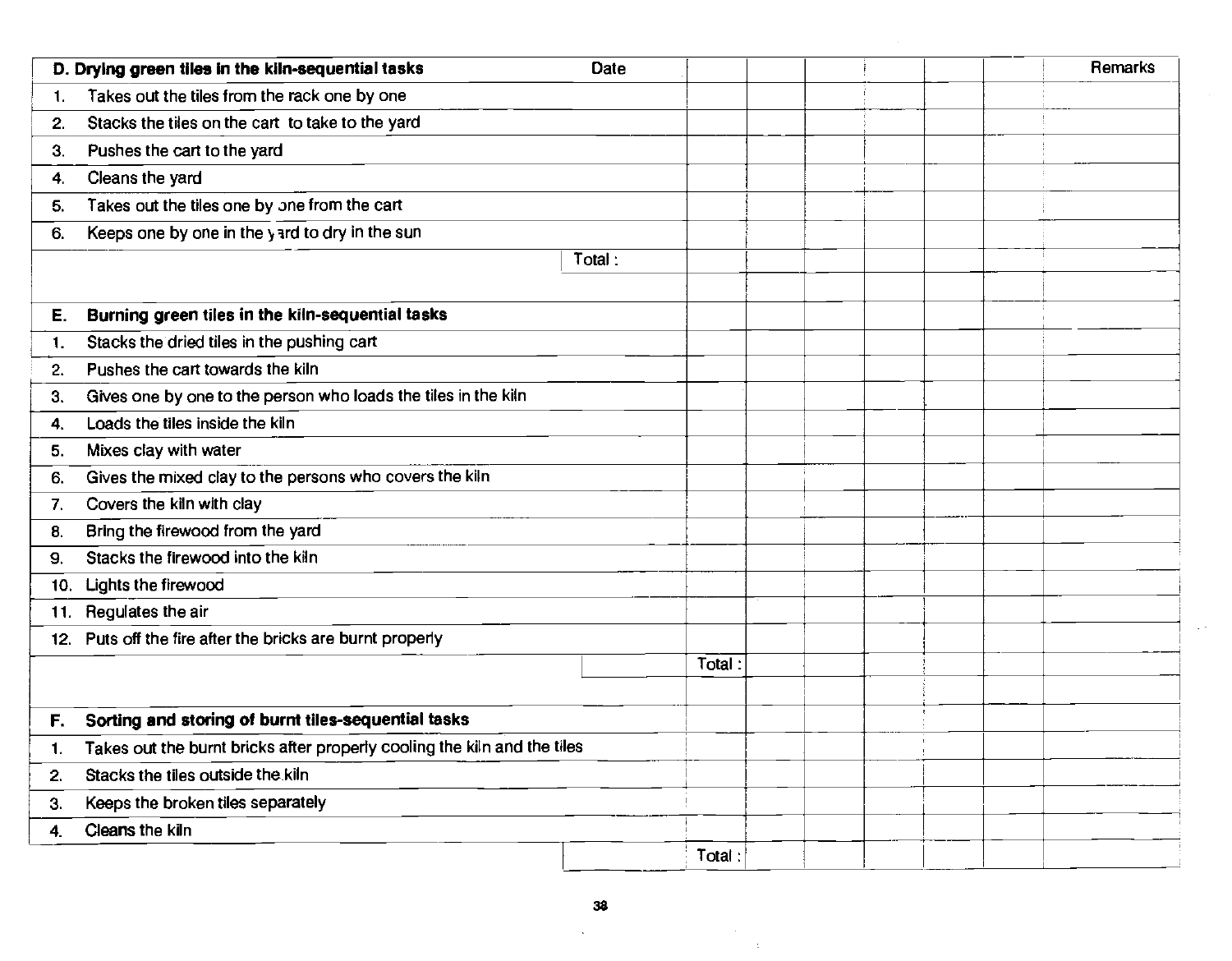| Episodic work routines: G. Cleaning the pug mill hand press & die<br>II. | Date:  |  | Remarks |
|--------------------------------------------------------------------------|--------|--|---------|
| Wipes the machine parts with cloth<br>п.                                 |        |  |         |
| Uses brush to the parts where the hands do not reach<br>2.               |        |  |         |
| Gets inside the part of the pug mill where clay is put in<br>3.          |        |  |         |
| Sits on the roller<br>4.                                                 |        |  |         |
| Takes out the mud stuck on the roller with a thin blade<br>5.            |        |  |         |
| Takes out the mud in a basket<br>6.                                      |        |  |         |
| Takes out the basket with mud<br>7.                                      |        |  |         |
| Puts it with the prepared clay<br>8.                                     |        |  |         |
| Takes out the mud stuck on the hand press<br>9.                          |        |  |         |
| Takes out the mud stuck on the dies<br>10.                               |        |  |         |
| 11. Applies oil in the dies                                              |        |  |         |
|                                                                          | Total: |  |         |
| H. Lubrication                                                           |        |  |         |
| Finds out the 6 lubrication cups on the mill<br>1.                       |        |  |         |
| Takes out the cups one by one<br>2.                                      |        |  |         |
| Fills grease in the cups one by one<br>3.                                |        |  |         |
| Fits the cups back on the machine<br>4.                                  |        |  |         |
| Puts on the switch<br>5.                                                 |        |  |         |
| Checks whether the cups are turning<br>6.                                |        |  |         |
| Switches off when the new grease comes out of the cups<br>7.             |        |  |         |
|                                                                          | Total: |  |         |

 $\mathcal{L}$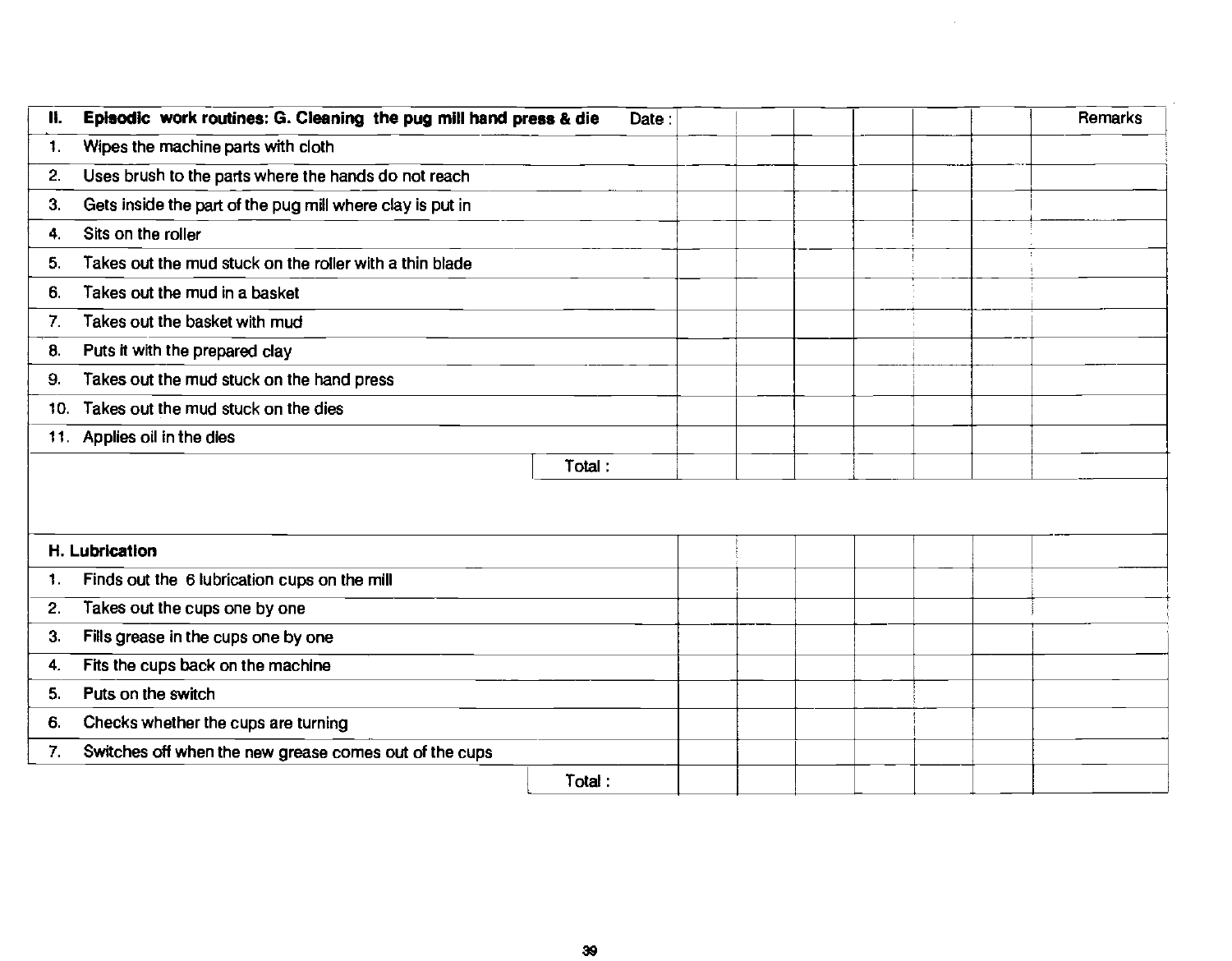| Wears the uniform for work<br>$\mathbf{1}$ .<br>Goes to work on time in the morning<br>2.<br>Works till the morning tea break as per direction<br>3.<br>Breaks for morning tea<br>4.<br>Returns on time after tea<br>5.<br>Continues work as per direction<br>6.<br>Goes for lunch<br>7.<br>Takes rest till 2.00 p.m.<br>8.<br>Continues work as per direction<br>9.<br>Breaks for evening tea<br>10.<br>Continues work till 5.00 p.m.<br>11.<br><b>Takes bath</b><br>12.<br>13. Changes dress<br>14. Cooperates with others during work<br>15. Communicates properly during work<br>Total<br>IV. Work related skills<br>Date:<br>Remarks<br>Realizes that he can earn out of work<br>$\mathbf{1}$<br>Reaches on time to attend work<br>2.<br>Calculates the money upto 10 rupees<br>3.<br>Uses pocket money for personal needs<br>4.<br>Aware of the use of bank<br>5.<br>Crosses street safely<br>6.<br>Behaves properly in public places<br>7.<br>Reads own address<br>8.<br>Writes own address<br>9.<br>Writes letters to parents/friends<br>10.<br>Total: | III. Work behaviour | Date |  | Remarks |
|----------------------------------------------------------------------------------------------------------------------------------------------------------------------------------------------------------------------------------------------------------------------------------------------------------------------------------------------------------------------------------------------------------------------------------------------------------------------------------------------------------------------------------------------------------------------------------------------------------------------------------------------------------------------------------------------------------------------------------------------------------------------------------------------------------------------------------------------------------------------------------------------------------------------------------------------------------------------------------------------------------------------------------------------------------------|---------------------|------|--|---------|
|                                                                                                                                                                                                                                                                                                                                                                                                                                                                                                                                                                                                                                                                                                                                                                                                                                                                                                                                                                                                                                                                |                     |      |  |         |
|                                                                                                                                                                                                                                                                                                                                                                                                                                                                                                                                                                                                                                                                                                                                                                                                                                                                                                                                                                                                                                                                |                     |      |  |         |
|                                                                                                                                                                                                                                                                                                                                                                                                                                                                                                                                                                                                                                                                                                                                                                                                                                                                                                                                                                                                                                                                |                     |      |  |         |
|                                                                                                                                                                                                                                                                                                                                                                                                                                                                                                                                                                                                                                                                                                                                                                                                                                                                                                                                                                                                                                                                |                     |      |  |         |
|                                                                                                                                                                                                                                                                                                                                                                                                                                                                                                                                                                                                                                                                                                                                                                                                                                                                                                                                                                                                                                                                |                     |      |  |         |
|                                                                                                                                                                                                                                                                                                                                                                                                                                                                                                                                                                                                                                                                                                                                                                                                                                                                                                                                                                                                                                                                |                     |      |  |         |
|                                                                                                                                                                                                                                                                                                                                                                                                                                                                                                                                                                                                                                                                                                                                                                                                                                                                                                                                                                                                                                                                |                     |      |  |         |
|                                                                                                                                                                                                                                                                                                                                                                                                                                                                                                                                                                                                                                                                                                                                                                                                                                                                                                                                                                                                                                                                |                     |      |  |         |
|                                                                                                                                                                                                                                                                                                                                                                                                                                                                                                                                                                                                                                                                                                                                                                                                                                                                                                                                                                                                                                                                |                     |      |  |         |
|                                                                                                                                                                                                                                                                                                                                                                                                                                                                                                                                                                                                                                                                                                                                                                                                                                                                                                                                                                                                                                                                |                     |      |  |         |
|                                                                                                                                                                                                                                                                                                                                                                                                                                                                                                                                                                                                                                                                                                                                                                                                                                                                                                                                                                                                                                                                |                     |      |  |         |
|                                                                                                                                                                                                                                                                                                                                                                                                                                                                                                                                                                                                                                                                                                                                                                                                                                                                                                                                                                                                                                                                |                     |      |  |         |
|                                                                                                                                                                                                                                                                                                                                                                                                                                                                                                                                                                                                                                                                                                                                                                                                                                                                                                                                                                                                                                                                |                     |      |  |         |
|                                                                                                                                                                                                                                                                                                                                                                                                                                                                                                                                                                                                                                                                                                                                                                                                                                                                                                                                                                                                                                                                |                     |      |  |         |
|                                                                                                                                                                                                                                                                                                                                                                                                                                                                                                                                                                                                                                                                                                                                                                                                                                                                                                                                                                                                                                                                |                     |      |  |         |
|                                                                                                                                                                                                                                                                                                                                                                                                                                                                                                                                                                                                                                                                                                                                                                                                                                                                                                                                                                                                                                                                |                     |      |  |         |
|                                                                                                                                                                                                                                                                                                                                                                                                                                                                                                                                                                                                                                                                                                                                                                                                                                                                                                                                                                                                                                                                |                     |      |  |         |
|                                                                                                                                                                                                                                                                                                                                                                                                                                                                                                                                                                                                                                                                                                                                                                                                                                                                                                                                                                                                                                                                |                     |      |  |         |
|                                                                                                                                                                                                                                                                                                                                                                                                                                                                                                                                                                                                                                                                                                                                                                                                                                                                                                                                                                                                                                                                |                     |      |  |         |
|                                                                                                                                                                                                                                                                                                                                                                                                                                                                                                                                                                                                                                                                                                                                                                                                                                                                                                                                                                                                                                                                |                     |      |  |         |
|                                                                                                                                                                                                                                                                                                                                                                                                                                                                                                                                                                                                                                                                                                                                                                                                                                                                                                                                                                                                                                                                |                     |      |  |         |
|                                                                                                                                                                                                                                                                                                                                                                                                                                                                                                                                                                                                                                                                                                                                                                                                                                                                                                                                                                                                                                                                |                     |      |  |         |
|                                                                                                                                                                                                                                                                                                                                                                                                                                                                                                                                                                                                                                                                                                                                                                                                                                                                                                                                                                                                                                                                |                     |      |  |         |
|                                                                                                                                                                                                                                                                                                                                                                                                                                                                                                                                                                                                                                                                                                                                                                                                                                                                                                                                                                                                                                                                |                     |      |  |         |
|                                                                                                                                                                                                                                                                                                                                                                                                                                                                                                                                                                                                                                                                                                                                                                                                                                                                                                                                                                                                                                                                |                     |      |  |         |
|                                                                                                                                                                                                                                                                                                                                                                                                                                                                                                                                                                                                                                                                                                                                                                                                                                                                                                                                                                                                                                                                |                     |      |  |         |
|                                                                                                                                                                                                                                                                                                                                                                                                                                                                                                                                                                                                                                                                                                                                                                                                                                                                                                                                                                                                                                                                |                     |      |  |         |
|                                                                                                                                                                                                                                                                                                                                                                                                                                                                                                                                                                                                                                                                                                                                                                                                                                                                                                                                                                                                                                                                |                     |      |  |         |
|                                                                                                                                                                                                                                                                                                                                                                                                                                                                                                                                                                                                                                                                                                                                                                                                                                                                                                                                                                                                                                                                |                     |      |  |         |
|                                                                                                                                                                                                                                                                                                                                                                                                                                                                                                                                                                                                                                                                                                                                                                                                                                                                                                                                                                                                                                                                |                     |      |  |         |

 $\mathcal{A}^{\mathcal{A}}$